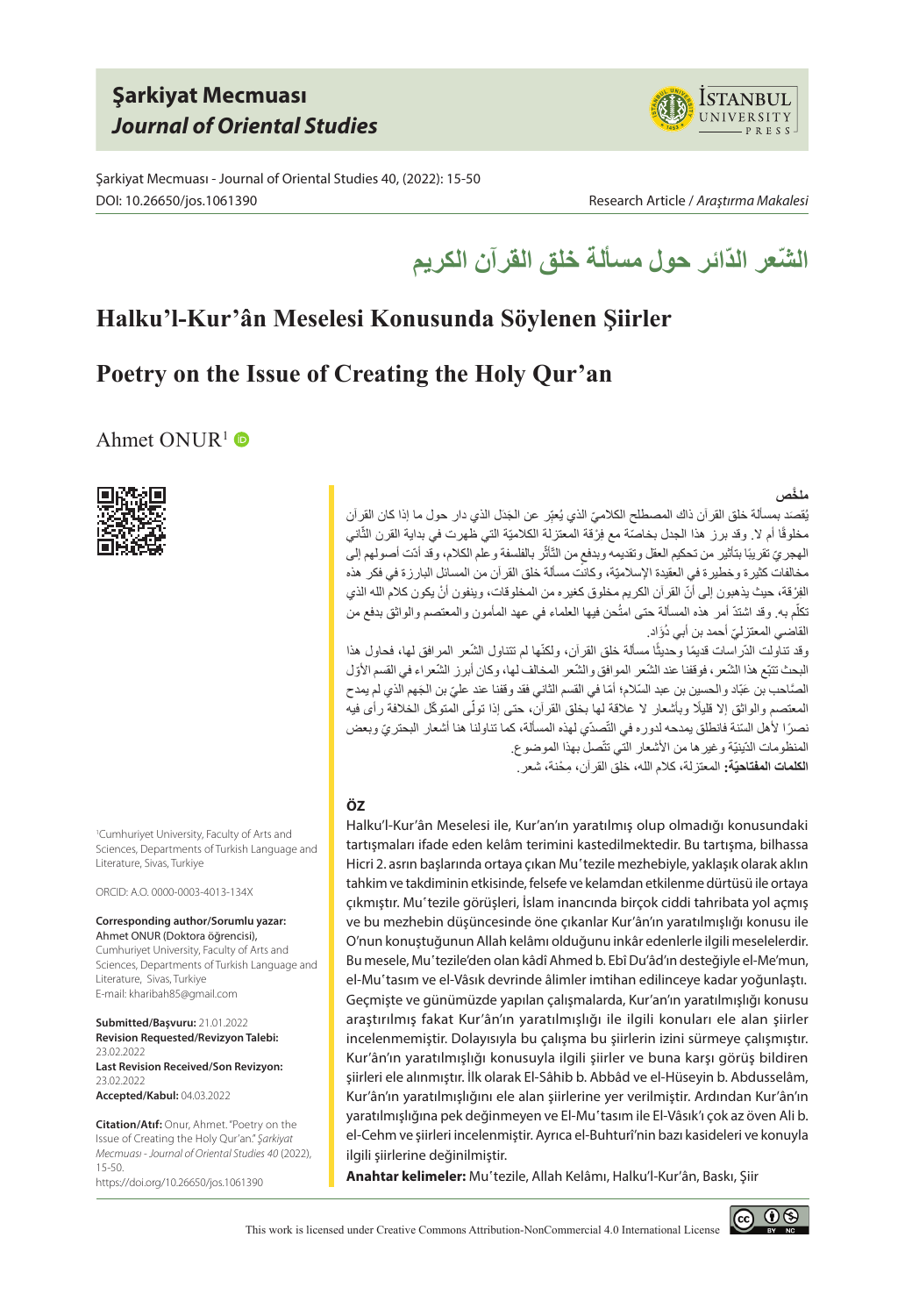### **ABSTRACT**

By our reference to the question of the creation of the Qur'an, we mean that verbal term that expresses the debate over whether, in fact, the Qur'an was created or not. This debate arose, especially among the *Muʽtazila* theological sect, which emerged at the beginning of the second century AH. The question arose in the space approximately under the influence of reason and its dominance, and the impulse of influence from philosophy and theology, the principles of the *Mu'tazila* led to many serious violations in the Islamic faith. One of the prominent issues in the thought of this sect was the issue of the creation of the Qur'an, wherein they argue that the Holy Qur'an was created the same as other creatures. Analyzing from this thought, they deny that the Qur'an is the word of God that He spoke. This issue intensified and many scholars were persecuted in the era of al-Ma'mun, al-Muʿtasim and al-Wathiq, with the support of the Muʿtazilite judge Ahmed bin Abi Duad.

Past and present studies have dealt with the issue of the creation of the Qur'an, but they have not addressed the poetry accompanying it. Accordingly, this paper has tried to trace the origins of this poetry. We have considered the corresponding poetry and the poetry contrary to it. The most prominent poets in the first group were Al-Saheb bin Abbad and Al-Hussein bin Abdul Salam; As for the second group, we stopped at Ali bin al-Jahm, who praised al-Mu'tasim and al-Wathiq with only a few of his poems and ended with poems that had nothing to do with the creation of the Qur'an. Until Al-Mutawakkil assumed the caliphate, he anticipated a victory for the Sunnis. For this reason, he praised the caliph for his role in addressing this issue. Finally, we research the poems of al-Buhturi and those of some religious groups and other poetry that relates to this subject.

Keywords: Muʿtazila, The word of God, The Creation of the Qur'an, Ordeal, Poetry

### **EXTENDED ABSTRACT**

This paper considers what was said among scholars past and present about poetry concerning the issue of the creation of the Qur'an, which was the polestar of the *Mu'tazila* theological sect, first among the sects that embraced this theological concept. The concept achieved predominance among them when they became powerfully close to the ruling authorities. They convinced the three caliphs, Al-Ma'mun, Al-Mu'tasim, and al-Wathiq, to embrace it and defend it and to persecute those who refuse to embrace and defend it. Debates have been held, the aim of which is to respond to the second position, particularly to that thought as it developed under intimidation through torture and murder. The *Muʽtazilite* Ahmad bin Abi Duad played the primary role in this state-sponsored persecution, and it continued for fifteen years between 218-232 AH. The persecution finally ended when Al-Mutawakkil assumed the caliphate.

If the books of the *Muʽtazila* scholars mentioned the names of poets because of what happened in their poetry, that is, when it indicated their embrace of *Mu'tazila* dogma, or because they praised the leaders of the *Mu'tazilites*, especially Ahmed bin Abi Duad, some of them nonetheless cannot be counted among them.

For the *Mu'tazilites* required belief in all five principles, It is not permissible to to share only one or more principles with the *Mu'tazilite*. Therefore, one cannot say that Abu Tammam was one of the Muʽtazilites, even if he praised Ibn Abi Duad in thirteen places in his poetry. His praises were often an effort to receive a reward, and the judge Ahmad bin Abi Duad's doctrine was only mentioned once.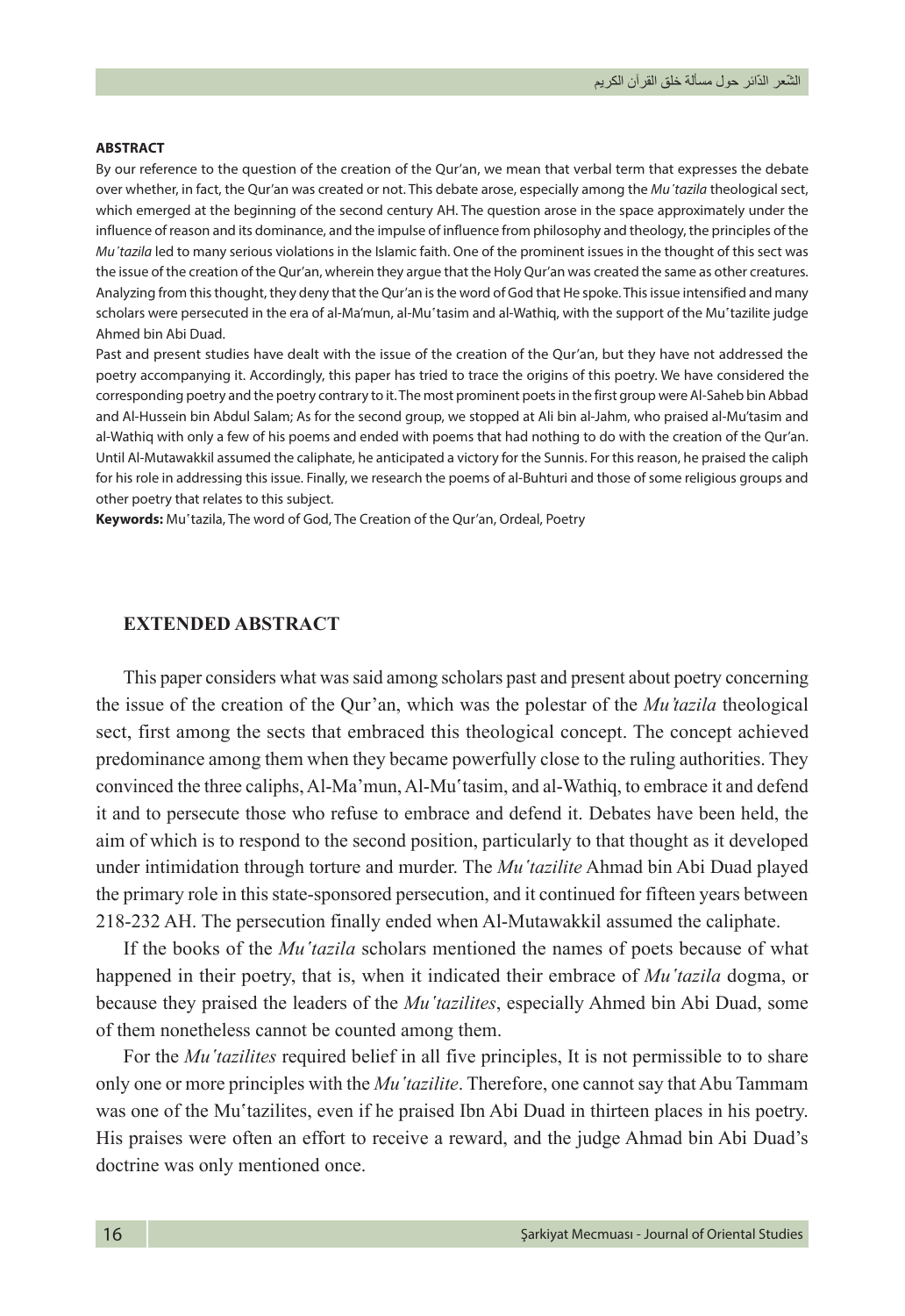Likewise, Da<sup>s</sup>bil's poems do not indicate that he espoused *Mu'tazila* beliefs, while Ibn Al-Murtada mentioned some evidence to prove his praise of Ahl al-Bayt without saying he was a *Muʽtazila* or not. If the Shiite regions tended toward *Muʽtazila* generally, this does not mean that they were identical. Da bil satirized Ibn Abi Duad, as well as the three caliphs in charge of the ordeal, but his poems do not proceed from a contradiction of the thought of the *Mu'tazila* or endorse belief in the creation of the Qur'an,. Rather his poetry is interpreted through its Shiiteness or by its nature, concentrating on the original satire. Da'bil was not particularly sincere in his Shi'ism. In the same manner that he preferred money over the suit that Ali al-Rida gave him, he also opposed the Shiite poem by al-Kumayt in the *Qahtanites* of his people. Further, he also satirizeed Adnanis, the people of al-Kumayt.

As for the most prominent *Mu'tazila* poets who mentioned the creation of the Qur'an, between Al-Saheb Ibn Abbad and the poet Al-Jamal, Saheb has the priority; He was not motivated by the thought of the *Mu'tazilites* and now did he claim that the Qur'an was created in praise of the *Mu'tazilites* to compete for their gifts. Rather, he was himself from the elite of society and a minister with authority. He had councils that included scholars and writers. Al-Saheb himself lavished gifts on the poets. Al-Saheb was a Shiite and *Muʽtazilite* at the same time. We find in his poetry many manifestations of both his Shiite and *Muʽtazili* beliefs. In the line of poetry that contradicts the belief in the creation of the Qur'an, Ali ibn al-Jahm and al-Buhturi were the most prominent poets during the time of adversity. Ali's poetry is superior to the poetry of al-Buhturi. Ali's poetry springs from his sincere belief in this issue, and he often dealt with supporting the Sunnah and eliminating adversity in his praises of Al-Mutawakkil. Even if he were not sincere in this poetry, he found other ways to praise the caliph sincerely. Ali also wrote poems praising al-Wathiq and al-Mu`tasim, but he did not discuss what they might have said about the creation of the Qur'an, and he did not praise them for that. As soon as Al-Mutawakkil assumed the caliphate, he saw hope for the religion's victory.

The research also declined to consider certain religious texts that organized the belief, and they are many. These texts do not adhere to the Rajaz meter, but we find many other seas; such as the long sea, the simple, the complete, the abundant, and others. We see this school of poetry as a single place for talking about the creation of the Qur'an. One of the most famous and longest was the poem "The Healing Sufficient" by Ibn Qayyim al-Jawziah. This poem reached 5842 verses in the Kamil meter. The poet spoke in more than four hundred poetic verses about the issue of the creation of the Qur'an among different sects, disproving the suspicions of its naysayers and defending the belief of the Sunnites. This poem deserves an independent consideration in its own research.

At the conclusion of the research, we drew attention to the possibility of expanding the study of the poetry related to the issue of the creation of the Qur'an. The issue has been studied in both the past and present in intellectual and doctrinal prose studies, but it has not singled out – so far as we know - the poetry that surrounds it. The research can and should also be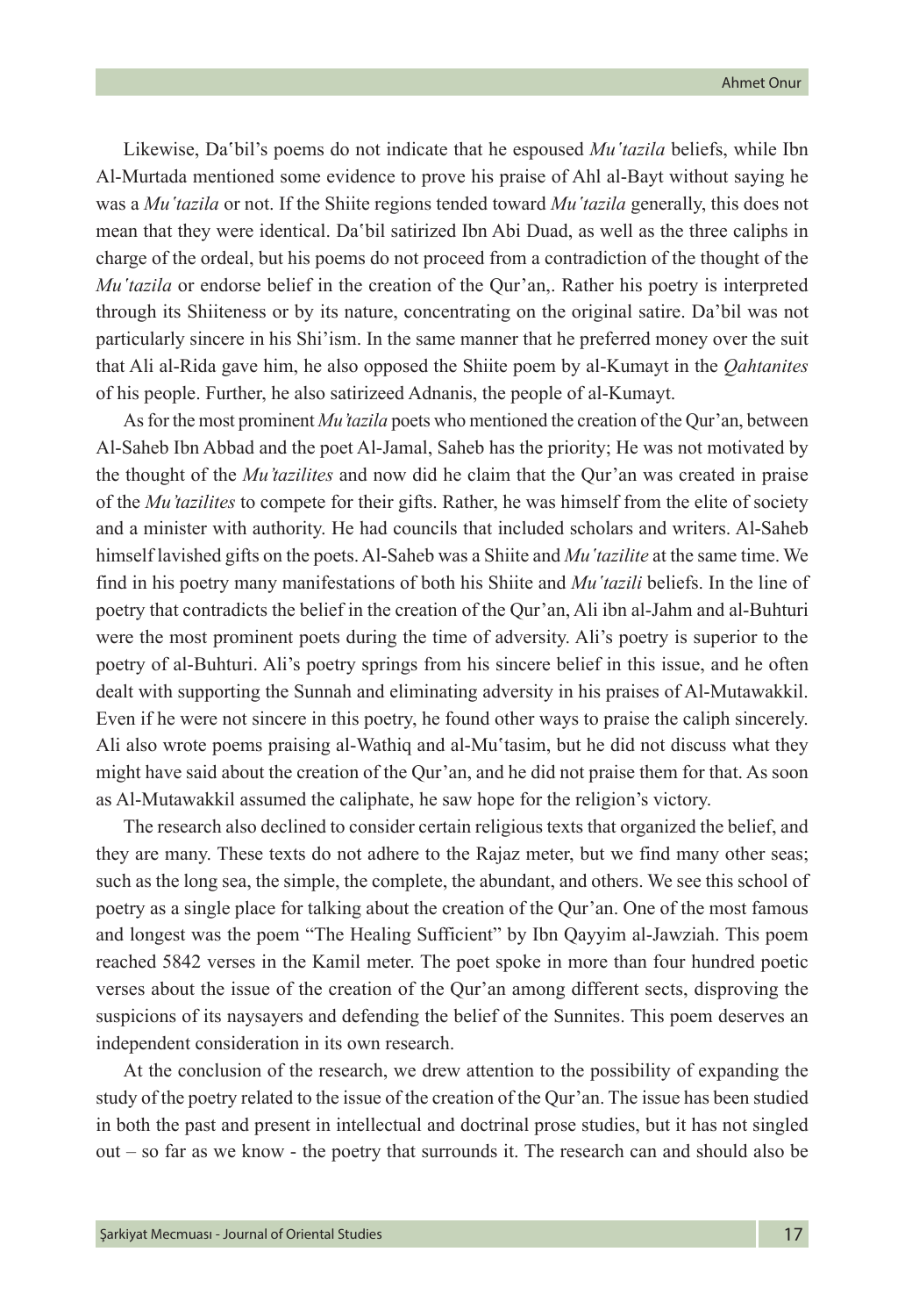expanded to include the Ash'ari systems and others. There is no doubt also that there are many poems that recited in praise of Imam Ahmad bin Hanbal, one of the most prominent of those persecuted in the ordeal, denying the belief that the Qur'an was created. It is also possible to search and study these poems.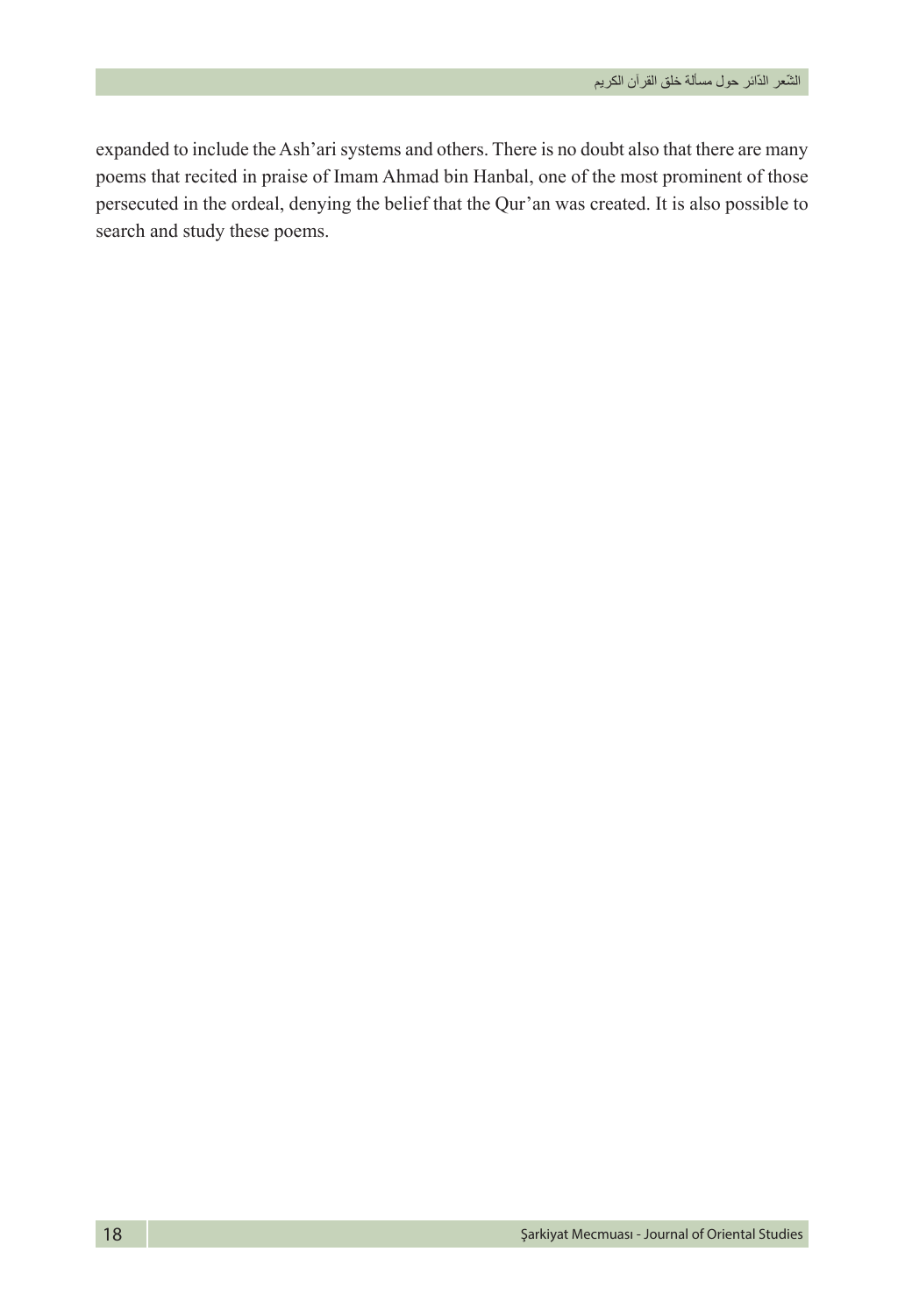### **ِّ مقدمة**

الحمد لله ربّ العالمين، والصّلاة والسّلام على نبيّنا محمد وعلى اله وصـحبه أجمعين، أمّا بعد: فقد ظهرت المعتزلة اواخر العهد الأمويّ وازدهرت في العصر العباسيّ، وهي فرقة كلاميّة، قامت على اصول خمسة هي التّوحيد، والعدل، والوعد والوعيد، والمنزلة بين المنزلتين، والأمر بالمعروف والنّهي عن المنكر ، فمن قال بهذه الأصول ֧֖֖֖֚֚֚֚֚֚֚֚֚֚֚֚֚֚֚֚֚֚֚֚֚֚֚֚֚֝֝֓<u>֓</u> مجتمعة فهو المعتزليّ وقد فسّروا هذه الأصول تفسيرًا مالوا فيه عن النصّ وقدّموا العقل واحتكموا إليه.

وكان من نتيجة آر ائهم في التوحيد أن نفوا صفات الله تعالى حتى لا تُشاركه في الألوهيّة بز عمهم، وقالوا إنّ الصّفة ّ هي عين ذاته، فهي حي ّ بذاته، وعالم بذاته، وقادر بذاته؛ أو بعبارة أخرى: حي بال حياة، وعالم بال علم، وقادر بال قدرة؛ ّ وكذلك قالوا إن ّ العباد هم الذين يخلقون أفعالهم، وليس الله، وعندهم أن الله لم يرد المعاصي وال خلقها، إلى غير ذلك من ّ العقائد التي خالفوا فيها أهل السنة والجماعة.

ومن الأسماء التي تُطلَق على المعتزلة: القَدَرِيّة، والعَدْليّة، وأهل العَدْل وِالتّوحيد، والمُقْتَصِدة، والوَعِيديّة!. ومن مشاهير المعتزلة واصل بن عطاء (ت 131ه)، وبِشْر بن الـمُعْتَمِر (ت 210ه)، وثُمَامة بن أَشْرَس (ت 213ه)، وابر اهيم بن سَيّار ُ أبو إسحاق النَّظَام (ت 221ه)، وأبو الهُذَيل العَلَّاف (ت 226ه)، والجاحظ (ت 255ه)، وأبو عليّ الجُبَّائيّ (ت 303ه) ٔ<br>ا أستاذ أبي الحسن الأَشْعَريّ (ت ≈ 324ه) الذي تركه عندما استبان له فساد مذهبه؛ ومن النُحاة المعتزلة: قُطْرُب محمد بن الـمُسْتنير (ت 206ه)، وأبو سعيد السِّيرافيّ (ت 368ه)، وأبو علي الفارسيّ (ت 377ه)، وعليّ بن عيسى الرُّمّانيّ (ت 384ه)، وابن جِنّيّ (ت 392ه)، وغير همَّ؛ ومن الشّعر اء الذين ينسبهم ابن المرتضى إلى الاعتزال نجد الكَمَيت الأسديّ (ت ֖֖֖֖֖֖֖֖֖֚֚֚֚֚֚֚֚֚֚֚֚֚֚֡֬**֚** 126ه)، وأبا نمّام الطَّائيّ (ت 231ه)، ودِعْبِلًا الخُزاعيّ (ت 246ه)، والقاضي الكبير عليّ بن محمد التَّنُوخِيّ (ت 342ه)، وابنه القاضي أيضًا أبا علي الـمُحسِّن بن علي التَّنُوخِيّ (ت 384ه)'، وهذا الأخير هو صاحب كتابَي (نِشْوار المحاضرة) و(الفرج بعد الشّدة)؛ كذلك نجد بين أهمّ شعراء المعتزلة الصَّاحب بن عَبّاد (ت 385ه) وأبا القاسم الزّمَخْشَرِيّ (ت 538ه) صاحب تفسير الكَشّاف.

وينظر بعضهم إلى فكر المعتزلة على أنّه تعبير عن إطلاق الفكر من قيود التقليد! ويجعل المأمون أكثر الخلفاء تسامحًا في الدين، حتى يبلغ األمر بجرجي زيدان أن يقول: »يكفيك من تسامحه في الدين انتصاره للمعتزلة في القول بخلق القرآن الكريم»!4، ولا ندري كيف يكون متسامحًا في الدّين بالانتصار والتعصُّب لفرقة ناشئة خارجة على السّنّة والتنكيل بمخالفيها بالمِحْنة؟ وزيدان لا يتحدّث عن بدايات المأمون وإنّما يجعل التسامح في مرحلته الأخيرة حين انتصر للقول بخلق القرآن، وهي المرحلة التي بدأ فيها باالمتحان والمحاسبة والشدّة. وهو ال يتحدّث عن المأمون فحسب، بل عن العصر الممتدّ بين 447-132ه، وهو يشمل العصر العبّاسيّ الأوّل والثّاني، ويجعل جرجي هذا العصر عصر الحرّية المطلقة للأفكار الدينيّة، ويُشبّه المعتزلة آنذاك بأحرار الناس في العصر الحديث؟، متناسيًا أو متغافلًا عن أنّ هذه الحرّيّة التي يزعمها قد أجبرت الناس على القول بخلق القرآن، وعزلت من القضاة مَن لم يُقرّ بها، وأوقفت شهادة مَن لا يعتقدها، وعذّبت مخالفيها، بل ؚ<br>ا قتلت وصلبت بعضهم كما سنري، ولم تكن المناظرات التي تُعقَد مجرد نقاش علميّ، وإنّما غدت محاكمات علنيّة يُراد منها ٔ<br>ا الانتصار لفكرة خلق القران وفرضها أو التنكيل بمَن يرفضها، فأيّ وحشيّة قد تكون اكثر من هذه الممارسات؟ وهل يبقى َ نْمَة مجال للحديث عن أثَارة من حرّيّة فكريّة بَلْهَ القول بالحرّيّة المطلقة؟! وإذا كنّا سنجعل هذا العصر مجالًا للحرّيّة فيجدر  $\overline{1}$ بنا أن نستثني مدّ ِ ة الم ْحنة منها؛ أي نستثني آخر سنة من خالفة المأمون ومدّ ّ ة الخليفتين من بعده، ففي هذه السنين كان اإلكراه والتعذيب، في حين أنّ المعتزلة من قبل ذلك وبعده كانوا أحرارًا في الإفصاح عن أفكار هم، وكان واصل بن عطاء يُرسل

<sup>1</sup> مانع بن حمّاد الجُهَنيّ (إشراف وتخطيط ومراجعة)، *الموسوعة الميسَّرة في الأديان والمذاهب والأحزاب الإسلاميّة*، (الرياض: دار النَّدوة العالميّة، ط4، 1420ه)، 64.

<sup>2</sup> ياقوت الحَمَويّ، معجم *الأدباء*، تح: إحسان عبّاس، (بيروت: دار الغرب الإسلاميّ، 1993)، 1/1646، 2646/6؛ أحمد بن يحيى بن المرتضى، طب*قات المعتزلة*، تح: سُوسنّه دِيفلْد \_ فِلْزَر ، (بيروت-فيسبادن: فرانز شتاينر والمطبعة الكاثوليكيّة، 1961/1380)، 131. ِل

<sup>3</sup> ابن المرتضى، *طبقات المعتزلة*، 132.

<sup>4</sup> جرجي زيدان، *تاريخ آداب اللغة العربيّة*، أشرف على الطبعة: شوقي ضيف، (القاهرة: دار الهلال، د.ت)، 20/2.

<sup>5</sup> زيدان، تاريخ آداب اللغة العربيّة، ،20/2 .49/3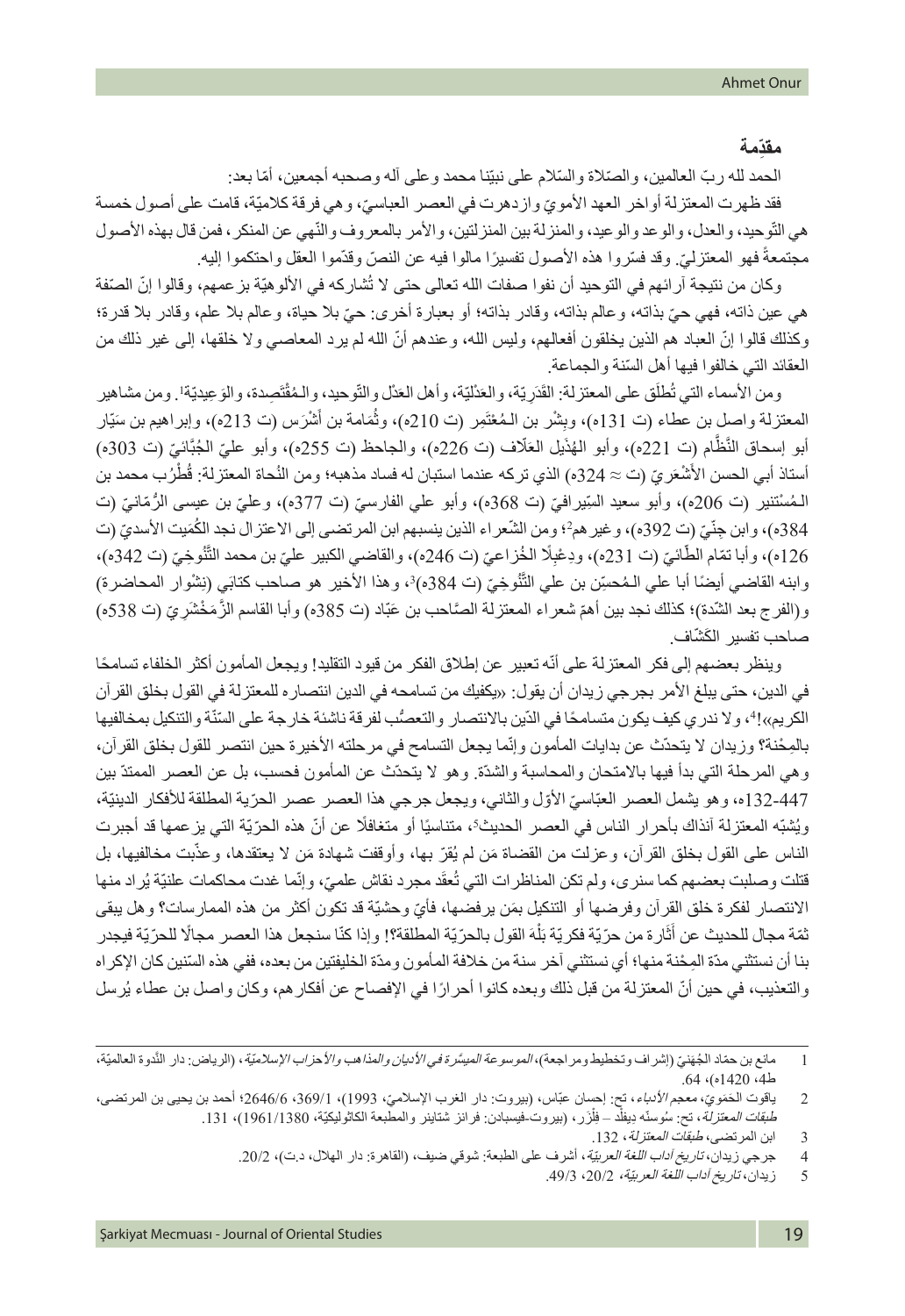أصحابه ويبثّ دعاته في البلاد ينشرون فكره٬ ولكنّ زيدان وأمثاله إنّما يجعلون الحرّيّة لِما يُوافق أهواءهم لا غير، وهي دائمًا حينما تكون خروجًا على الدين، ومعارضة للأكثريّة، وهو ما سيكون دَيْدَن الحداثة العربيّة فيما بعد في خروج كثير من أربابها على السّائد بحجّة التجديد والتنويع.

## **.١ مدخل**

مسألة خلق القر آن الكريم مسألة عَقَديّة فكريّة تولّتْ كِبْر ها طائفة المعتزلة التي حكّمت العقل في الدّين تحت تأثير الفلسفة وعلم الكالم. وقد بدأت هذه المسألة تشتدّ ّ بعد أن صار رؤوس المعتزلة مقربين إلى الخلفاء، وكان ذلك بعد أن دخل المأمون ֖֖֖֖֧֚֚֚֚֚֚֚֚֚֚֚֚֚֚֚֡֝֓֕֓֡֓֓֞֓֡*֟* بغداد إثر تغلّب جيشه على جيش أخيه الأمين، وفي بغداد كان المأمون يعقد ندوات علمية ومناظرات في قضايا متنوّعة، وفي أثناء ذلك اتّصل بعلماء الكلام من المعتزلة وغير هم، والذين استطاعوا إقناعه بفكرة خلق القرآن وحدوثه، وقد كان أوّل هؤ لاء ثُمَامة بن أَشْرَس المعتزليّ، ثمّ بِشْر الـمَريسِيّ الجَهْميّ المـُرْجِئ (ت 218ه)؛ أمّا أخطر هم فكان أحمد ابن أبي دُؤَاد (ت ؚ<br>ا 240ه) الذي وَلِيَ القضاء للمعتصم ولابنه الواثق من بعده، ومعه دخلت المسألة مرحلة حرجة تُسَمَّى بحقٍّ (مِحْنة القرآن)، وفيها دفع ابن أبي دُوَّاد الخليفةُ إلى امتحان أكابر الناس ومتقدّميهم للإقرار بخلق القرآن تحت تهديد التّعذيب والقتل. وقد أخذ ابن أبي دُوَاد القول بخلق القرآن عن بِشْر الـمَرِيسيّ، وأخذه هذا عن الجَهْم بن صفوان (ت 128ه)، وأخذه الجَهْم من الجَعْد بن أُدْهَم (ت ≈ 118ه) الذي أظهر القول بخلق القرآن في عهد الخليفة الأمويّ هشام بن عبد الملك (ت 125ه)، فقُتل لذلك، وقد أخذها الجَعْد من أُبَان بن سَمْعان، وأخذه أبَان من طالوت الذي أخذه من خاله لَبيد بن الأَعْصَم اليهوديّ الذي سحر النبيّ صلَّى الله عليه وسلَّمٍ٬ ويشترك في القول بخلق القرآن المعتزلة والخوارج وأكثر الزّيديّة والمُرْجِنة وكثير من الرافضة؟. أمّا عقيدة أهل السّنة فهي «أنّه تعالى لم يَزَل متكلَّمًا، إذا شاء، ومتى شاء، وكيف شاء، وهو يتكلَّم به بصوت يُسمَع، وأنّ نوع ֧֖֖֖֖֖֧֚֚֚֚֚֚֚֚֚֚֚֚֚֚֚֚֚֚֚֚֚֚֚<u>֓</u> الكلام قديم، وإنْ لم يكن الصوت المُعيَّن قديمًا، وهذا المأثور عن أئمّة الحديث والسّنة»?

وقد استمرّت هذه المرحلة الحرجة خمسة عشر عامًا بدءًا من عام 218ه أواخر خلافة المأمون إلى حين تولّي المتوكّل الخلافة سنة 232ه، وتعاقب عليها ثلاثة خلفاء، هم المأمون (ت 218ه)، وأخوه المعتصم (ت 227ه)، والواثق بن المعتصم (ت 232ه)؛ ففي عام 218 أمر المأمون بامتحان القضاة والشُّهُود والـمُحَدِّثين والفقهاء، وقد أجاب بعضهم فقال بخلق القران، فيما حاول بعضهم التمويه تخلَّصمًا، وقد أصرّ محمد بن نوح (ت 218ه) وأحمد بن حنبل (ت 241ه) فلم يُجيبا إلى ُّالقول بخلقه، ولعلّ أحمد بن حنبل أشهر مَن امتُحِن في هذه المسألة، فقد قال إنّ القرآن كلام الله، ولم يزد ولم يُحاول التعمية ِ بأقوال ينجو بها. وقد سيق مع آخرين إلى المأمون الذي كان خارج بغداد يغزو في بالد الروم، وفي الطريق وصل نبأ وفاة المأمون، فعادوا إلى بغداد، وتولَّى المعتصم بعد ذلك أمر الامتحان، ولكنّ ابن حنبل لم يُجِب إلى القول بخلق القرآن وحدوثه، فجُلِد وحُبِس<sup>10</sup>.

ولم تقتصر المِحْنة على أهلها في دار الخلافة، وإنّما أرسل المأمون والمعتصم والواثق الكتب إلى الأفاق بامتحان الناس، ويذكر الكِنديّ أنّ أمر ها كان سهلًا في مصر في عهد المعتصم، فلم يكن الناس يُؤخَذون بها، حتى إذا استُخلف الواثق ُورد كتابه بامتحان الناس أجمع، فكأنّها نار أُضرِمت، «فلم يبق أحد من فقيه، ولا مُحدِّث، ولا مُؤذِّن، ولا معلّم حتى أخِذ ّ ُبالمِحْنة، فهرب كثير من الناس، ومُلِّئت السجون ممّن أنكر المِحْنة، وأمر ابن أبي الليث بالاكتتاب على المساجد: لا إله إلا الله ربّ القرآن المخلوق. فكُتِب ذلك على المساجد بفُسْطاط مصر ، ومُنِع الفقهاء من أصحاب مالك والشّافعيّ من الجلوس َّ

ا<br>ا 6 أبو القاسم النِّلخيّ والقاضـي عبد الـجَبّار والـحاكم الـجَشويّ، *فضل الاعتزل وطبقات المعتزلة*، نتح: فؤاد سيّد، (بيروت: المعهد الألمانـيّ للأبـحاث َل الشّرقيّة ودار الفارابيّ، ط1، 2017/1439)، 8-7؛ ابن المرتضى، طبقا*ت المعتزلة، 3*2.

<sup>7</sup> من الدين ابن الأثير أبو الحسن عليّ بن أبي الكَرَم، *الكامل في التاريخ*، تح: عمر عبد السلام تَدُمْريّ، (بيروت: دار الكتاب العربيّ، 2012)، 4 .149/6 ،284-283/

<sup>8</sup> أبو الحسن عليّ بن إسماعيل الأشعريّ، *مقالات الإسلامتيين واختلاف المصلّين*، تح: محمد محيي الدين عبد الحميد، (القاهرة: مكتبة النهضة المصريّة، ط،1 ج:1 ،1950/1369 ج:2 1954/1373(، .231/2

<sup>9</sup> ابن أبي العِزّ القاضّي عليّ بن عليّ بن محمد الدّمشقيّ، *شرح العقيدة الطَّخاوِيّة*، تح: عبد الله بن عبد المحسن التركيّ وشعيب الأرنؤوط، (بيروت: مؤسّسة الرسالة، ط2، 1990/1411)، 174/1.

<sup>10</sup> ابن األثير، الكامل في التاريخ، ،576-572/5 .10/6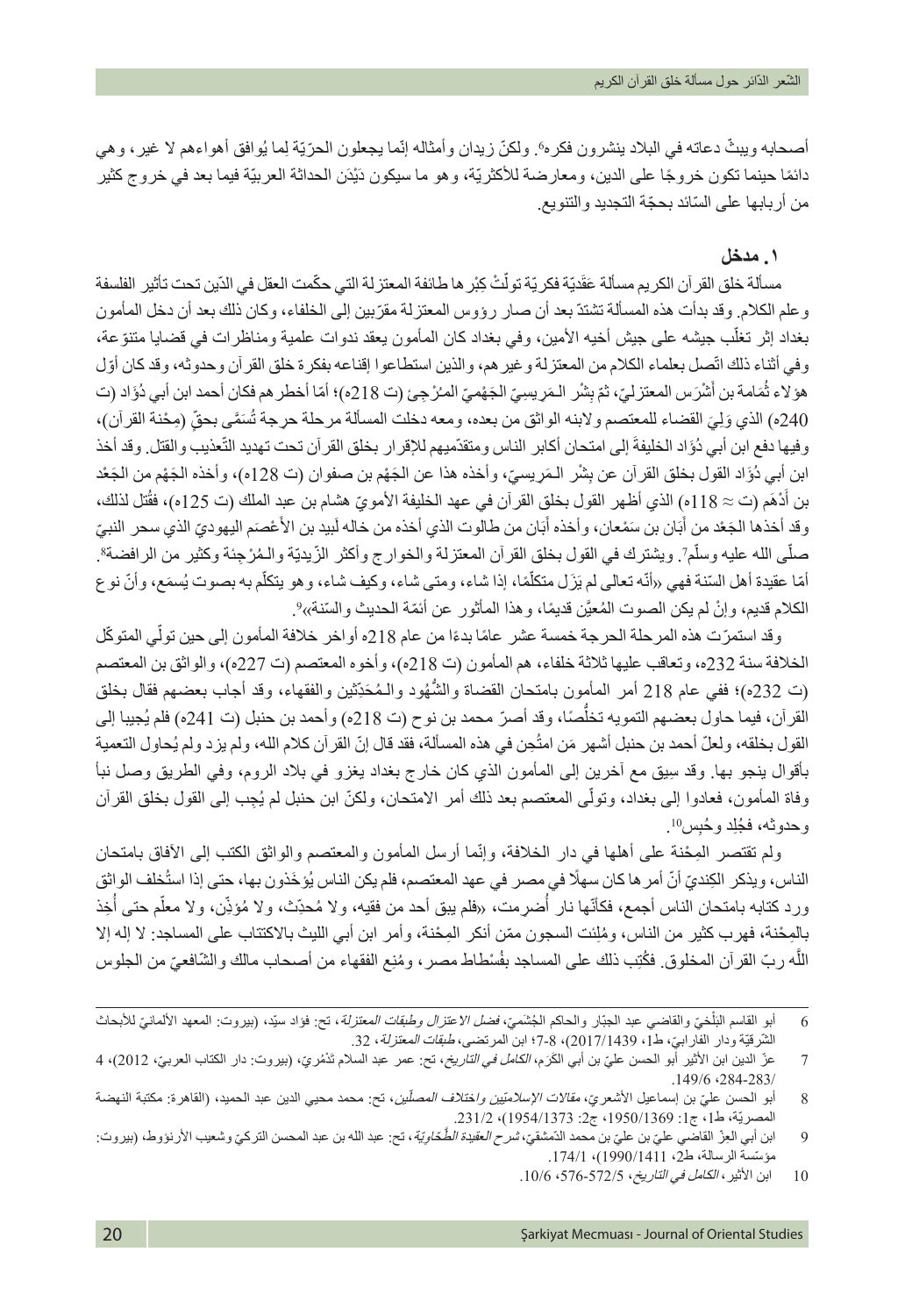في المسجد وأمر هم أن لا يقرَبوه»<sup>11</sup>.

ور بّما كانت أشدّ محنة في عهد الو اثق هي محنة أحمد بن نصر بن مالك الخُز اعيّ الذي كان يُخالف القول بخلق القر أن وأصرّ في مجلس الواثق على أنّه كلام الله، فقتله الواثق سنة 231ه، وصلبه في سامَرّاء، وحُمِل رأسه إلى بغداد، فنُصِب بها تحت مر اقبة الحرس2'، وإذا كان ابن أبي دُوًاد كار هًا قتل أحمد بن نصر الذي يُلقّبه الذّهبيّ بالإمام الكبير الشهيد فإنّه هو ّالذي حمل الواثق على التشدّد في المِحْنة، وقيل إنّ الواثق رجع عن القول بذلك قُبيل وفاته بعد مناظرة استبان له فيها خطأ معتقده، وسقط بعدها ابن أبي دُوَّاد من عينه، فلم يمتحن الواثق أحدًا بعد ذلك<sup>13</sup>.

وما إن صار المتوكّل خليفة سنة 232ه حتى أوقف المِحْنة ونهى عن الجدال في القرآن وغيره، كما كتب إلى الأفاق بر فع المِحْنة فيها وإظهار السّنة ونصر أهلها، فطُويت بذلك صفحةٌ استمرّت خمسة عشر عامًا، وصار الخليفة مُؤيِّدًا للسُّنّة، ّ ٌبَيْدَ أنّ غضبه على ر أس المعتزلة الداعي إلى محنة القر آن ابن أبي دُوَّاد قد تأخّر حتى عام 237ه، وذلك بسبب دور ه في توليته خليفةً بدلًا من محمد بن الواثق الذي حاول الوزير محمد بن عبد الملك الزَّيَّات (ت 233ه) أن يكون الخليفة من بعد أبيه؛ ففي سنة 237ه غضب المتوكّل على ابن أبي دُوَّاد وصادر أمواله وحبس ابنه وإخوته، وفيها أيضًا أطلق جميع ֦֧<u>֓</u> المسجونين ممّن امتنع عن القول بخلق القرآن في عهد الواثق، وفيها أيضًا أمر الخليفة بإنزال جُثّة أحمد بن نصر الخزاعيّ، . ّ وضم رأسه إلى بدنه ودفنه<sup>14</sup>

## **٢ ّ . الش ّ عر الدائر حول خلق القرآن**

لا شْكَّ أنّ مسألة خلق القر أن مبسوطة في المصـادر وفي كتب المعتزلة نثرًا أكثر منها شعرًا؛ إذ هي مسألة عَقَديّة فكريّة كما سبق، أمّا الشّعر الدّائر حولها فهو قليل بالقياس إلى ذلك، ولكنّنا نجد أيضًا أشعارًا ليست بقليلة حولها، وتدور هذه الأشعار حول هجاء القائلين بها، ومدح الخلفاء الذين تصدّوا لها، كما أنّ هناك نظمًا حولها في المتون الدينيّة، ولا سيّما التي تتحدّث عن العقائد أو القراءات، ونجد كذلك أشعارًا تُؤيّدها أو تُؤيّد فكر المعتزلة بشكل عامّ.

## **.١.٢ شعر القائلين بخلق القرآن**

ذكر ابن المرتضى في (طبقات المعتزلة) أنّ من شعراء المعتزلة الكُمَيت، وأبا تمّام الذي أخذ عن المعتزليّ أبي الهُذَيل العَلّاف ورثاه، ودِعْبِلًا، والقاضي عليّ بن محمّد النَّتُوخِيَّ<sup>15</sup>. َ

ولكن لا يمُكننا أن نُسلّم له بهذه النسبة، فهو يُفسّر اعتزال أبي تمّام بأخذه عن المعتزليّ العَلّاف ورثائه إيّاه من دون َ نقديم شواهد من شعره أو نثره تُؤيّد ذلك، وحين يذكر اعتزال دِعْبِل لا يستشهد له إلا بمدائحه للرسول صلّى الله عليه وسلّم وأهل بيته ، وسيمرّ معنا بعد قليل أنّ دِعْبِلًا قد هجا ابن أبي دُؤَاد أحد أكبر رؤساء الاعتزال الذين كان لمهم أثر كبير في محنة القرآن كما تقدّم؛ فإذا كان رثاء معتزليٍّ سببًا لاعتزال الشّاعر أفلا يلزم أن يكون هجاء معتزليّ سببًا لانتفاء الصنّفة عنه بحسب المنطق نفسه؟!

والحقّ أنّ صفة المعتزليّ لم تكن تُطلَق إلا على مَن جمع القول بالأصول الخمسة التي مرّ ذكر ها عند المعتزلة16. ولكنّنا َِّ ٍ مع ذلك نجد توسُّعًا من المعتزلة في إدخال مَن لا علاقة له بالاعتزال إلى طائفتهم ابتغاء الشّر عيّة الدينيّة؛ فقد أدخِل الخلفاء الر اشدين وبعض من الصّحابة والتابعين كالحسن، والحسين، وابن عبّاس، وابن عمر ، وابن مسعود، وأبي الدرداء، وأبي ذرّ ،

هبيّ، سير أعلام النَّبلاء، 4046-4045. ّ13 الذ

<sup>11</sup> أبو عمر محمد بن يوسف المصريّ الكِنديّ، كتا*ب الولاة وكتاب القضاة*، تح: رُفُن گُسْت، (بيروت: مطبعة الآباء اليسوعيّين، 1908)، 451.

<sup>12</sup> ابن الأثير، *الكامل في التاريخ*، 99/6-97؛ محمد بن أحمد بن عثمان شمس الدين الذّهبيّ، *سير أعلام التُبلاء*، تح: حسّان عبد المذّان، (لبنان: بيت ֖֖֖֖֚֚֚֚֚֚֚֚֚֚֚֚֡֬<br>֧֪֝֩֩ األفكار الدوليّة، 2004(، .1026/1

<sup>َّ</sup>14 ٪ ابن الأثير، *الكامل في التاريخ*، 134/6، 139؛ محمد بن أحمد بن عثمان شمس الدين الذّهبيّ، *تاريخ الإسلام ووفيات المشاهير والأعلام*، تح: عمر عبد السلام تَدْمُريّ، (بيروت: دار الكتاب العربيّ، 1991/1411)، 23/17، 196/18.

<sup>15</sup> ابن المرتضى، *طبقات المعتزلة*، 132.

<sup>16</sup> أبو الحسين عبد الرحيم بن محمد بن عثمان الخيّاط المعتزلي، *كتاب الانتصار والردّ على ابن الرَّوَنديّ المل*حد، تح: نِيبِرج، (القاهر ة-بيروت: مكتبة الدار العربيّة للكتاب وأوراق شرقيّة، ط،2 1993/1413(، 127-126؛ عبد المنعم الحفني، موسوعة الفرق والجماعات والمذاهب اإلسالميّة، ّ )القاهرة: دار الرشاد، ط،1 1993/1413(، .358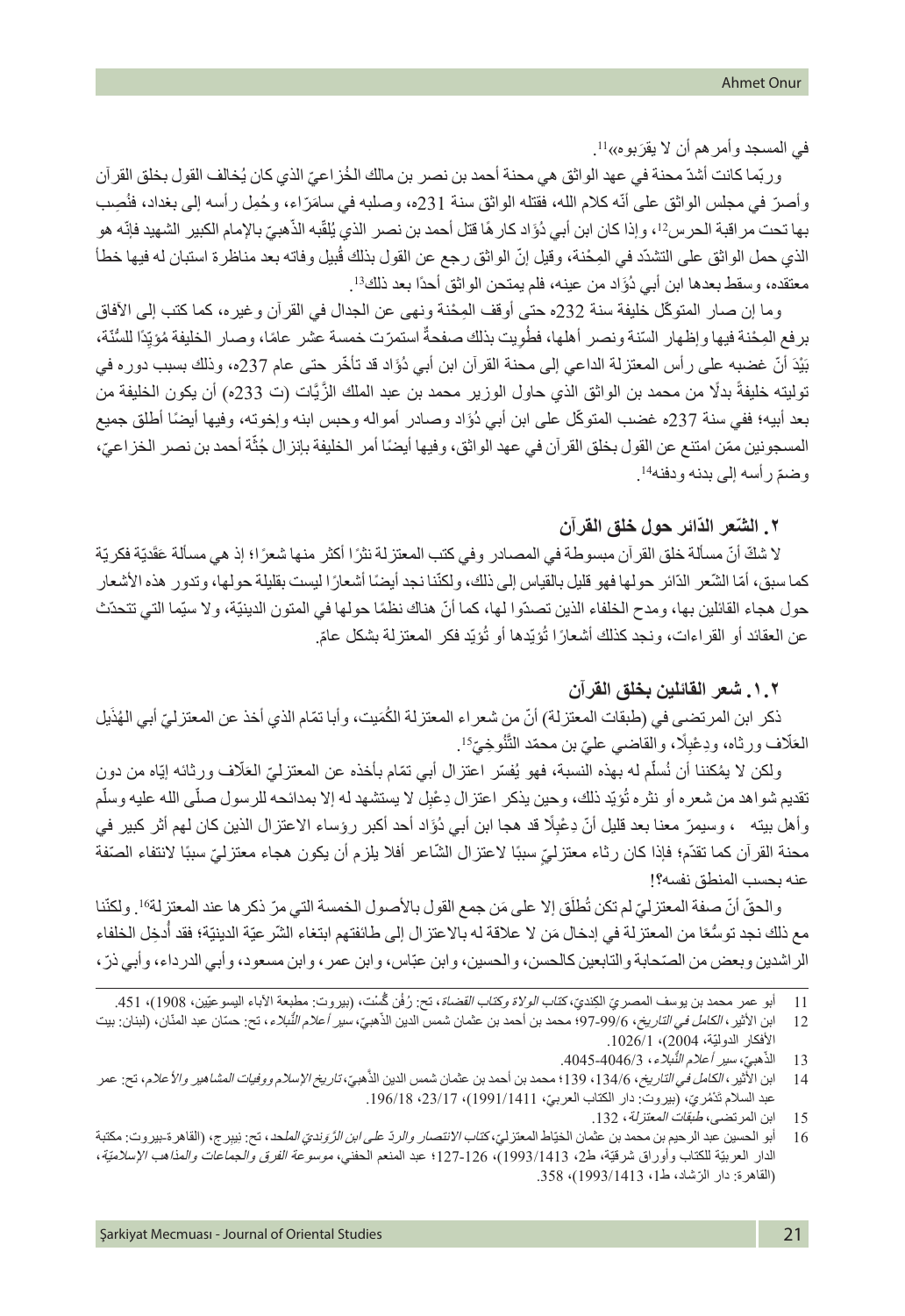وسعيد بن المُسَيّب، ومحمد بن سِير بن، والحسن البصريّ ضمن المعتزلة ايضًا! كما ذكروا عمر بن عبد العزيز ، ويزيد بن الوليد، وأبا العبّاس السّفاح، وأبا جعفر المنصور ، والإمام الشّافعيّ ضمن طبقاتهمi'. وهم إنّما نسبوا بعض الصحابة والتابعين والخلفاء إلى الاعتزال لِمَا رأوا من بعضهم أخبارًا لا تُجيز احتجاج العاصبي بالقَدَر لتسويغ معصيته وظُلْمه وكأنّه مجبَرٌ على ذلك، فإنّ الاحتجاج بالقَدَر على المعصية لا يجوز، بل هو محرّم كما يقول الشيخ ابن عُثَيْمِين، وهو كقول المشركين: (سَيَقُولُ الَّذِينَ أَشْرَكُوا لَوْ شَاءَ اللّهُ مَا أَشْرَكْنَا﴾<sup>1</sup>، ولكنّ الإنسان النّائب إذا تاب وندم فقال: هذا قضاء الله وقدره، أو قدّر الله ؘ<br>ا وما شاء فعل، فلا ضَيْرَ في ذلك، وهو من باب الاحتجاج بالقدر على المصيبة لا على المعصية<sup>19</sup>.

وإذا تركنا مبالغات المعتزلة في نسبة بعض الشّعراء إلى طائفتهم فإنّ المصادر العربيّة تذكر كثيرًا من شعراء المعتزلة، وأبرز هم صفوان الأنصـاريّ، وبِشْر بن المـُعْتَمِر، وكُلْثُوم بن عمرو العَتّابيّ (ت 220ه)، وإبراهيم بن سَيّار النَّظّام، ومحمد ֚֡<u>֚</u> بن عبد الرحمن العَطُويّ (ت 267ه)، والنّاشئ الأكبر عبد الله بن محمد الأنْباريّ (ت 293ه)، والصَّاحب بن عَبّاد (ت 385ه)، وعُبيد الله بن محمد بن جرو الأسديّ (ت 387ه)، والشّريف المرتضى20 (ت 436)، ومحمد بن وشّاح بن عبد الله (ت 463ه)، وجار الله أبو القاسم الزَّ مَخْشَر يّ (ت 538ه)، وغير هم. وفي هؤ لاء مَن هو من الشّيعة كالصّاحب والشّريف المرتضى، ومنهم مَن هو من أهل السّنة كالزَّمَخْشَر يّ الذي كان على مذهب أبي حنيفة في الفقه؛ فالاعتزال مذهب فكريّ عَقْديّ ينتمي أصـحابه إلى مختلف الفرق الإسلاميّة، و إنْ يكن المعتز لة أكثر في الأقاليم التي تحكمها الشّيعةَ<sup>21</sup>، غير أنّ ذلك لا يعني اتّفاقهما، وممّا يُشير إلى اختلافهما بيانُ الجاحظ المعتزليّ في كتابه (فضيلة المعتزلة) «أنّ الرافضة قد اشتملت من العيوب في أصل الدّين وفر عه على ما لم تشتمل عليه فرقة ممّن ينتحل الإسلام، وأنّهم قد جمعوا إلى إكفار المهاجرين والأنصـار والكفر في القرآن ومخالفة سنة محمد عليه السّلام الجهل بالتّوحيد الذي هو أصل الدّين وعمود الإسلام فلم يحصل في أيديهم من الإسلام أصل ولا فرع»22.

وفي تفصيل الحديث عن شعراء المعتزلة نقف عند هؤالء الشعراء:

## **ُّ .١.١.٢ ذو الر ّمة )ت 117ه(**

يذكر مصطفى صـادق الرافعيّ أنّ غَيْلان ذا الرُّمّة كان كما يُروى أوّل الشّعراء الذين تكلّموا في مسألة القدر وخلق القرآن<sup>23</sup>، وهو ينقل الخبر اللاحق له من (سَرْح العيون) لابن نُبَاتة، فأكبر الظّنّ أنّه ينقل خبر كون ذي الرُّمّة قد تكلّم في مسألة خلق القرآن منه أيضًا. ولكن عند تتبُّع أخبار ذي الرُّمّة في (سَرْح العيون) لا نجد إشارة إلى قوله بخلق القرآن، وإنّما يُشير فقط إلى اعتقاده بمسألة القَدَر واختصامه مع رُؤْبة الراجز (ت 145ه) حول ذلك في مجلس بلال بن أبي بُرْدة (ت ≈ 126ه)، وفي هذا المجلس قال له رُؤْبة: «والله ما فَحَصَ طائر أَفْحُوصًا، ولا تَقَرْمَصَ سَبعٌ قُرْمُوصًا إلا بقضاءٍ من الله ُ وقدرٍ، فقال ذو الرُّمّة: والله ما قدّر الله على الذّنب أن يأكل حَلْوبَةَ عَيَايِيلَ ضَرَائِكَ! فقال رؤبة: أَفَبِقُدْرته أكلها؟ هذا كذب َ֖֧֧֧֧֧֧֚֚֚֚֚֚֚֚֚֚֚֚֚֚֚֚֚֚֚֡֝֓֝֬֝֬֝֓֝֬֜**֓** على الذّنب ثانٍ. فقال ذو الرُّمّة: الكذب على الذّنب خير من الكذب على ربّ الذّنب»<sup>24</sup>. ويرى الشّريف المرتضى أنّ هذا ֧֖֚֚֚֝֝֝֝֝<br>֧֚֚֚֝

21 أحمد محمّد الحُوفيّ، *الزَّمَخْشَرِيّ*، (القاهرة: دار الفكر العربيّ، ط1، 1966/1386)، 22.<br>22 الخنّاط، *الانتصار* ، 105.

23 مصطفى صادق الرافع*يّ، تاريخ آداب العرب*، (بيروت: دار الكتب العلميّة، ط1، 2421/1020)، 98/3.<br>24 جمال الدين بن نُباتة المصر*يّ، سَرْح العيون في شرح رسالة ابن زيدون*، تح: محمد أبو الفضل ايراهيم

<sup>17</sup> ابن المرتضى، طبقا*ت المعتزلة*، 18-9، 120، 122، 129! الحفني، *موسوعة الفرق، 364*-365.

<sup>18</sup> األنعام: .148

<sup>19</sup> موقع إسالم ويب، :04/2017/12 [2Pi3g/us.cutt://https](https://cutt.us/g3Pi2)، تاريخ االسترجاع: .11/2021/02

<sup>֖֖֖֖֖֖֖֖֖֧֚֚֚֚֚֚֚֚֚֚֚֚֚֚֚֚֚֡֬&</sup>lt;u>֓</u> 20 ٪ يذكر كثير من مترجميه كابن كثير والخطيب البغداديّ والذهبيّ أنّه شيعيّ ومعتزليّ، يقول الذهبيّ: «وكان من الأذكياء الأولياء، المتبحّرين في الكلام والاعتزال، والأنب والشّعر، لكنّه إماميّ جَلْدٌ». الذهبيّ، *سير أعلام النُّبلاء*، 2/2774. وقد ردّ دعوى الاعتزال بعض دارسيه، مثل محمد ֖֖֖֖֖֖֖֖֖֖֚֚֚֚֚֚֚֚֚֚֚֚֚֚֚֡֬**֓** المطروديّ وأحمد محمد المعتوق، كما وضّح محمد بن سعيد الغامديّ أوجه الاتّفاق والاختلاف بينه والإماميّةَ عمومًا وبين المعتزلة. يُنظَر: محمد ؚ<br>ؙ بن سعيد الغامد*يّ، آراء الشريف المرتضى العَقْدَيّة*، رسالة دكتوراه، (المملكة العربيّة السعوديّة: جامعة أمّ القرى، 1434-1433ه)، 85-89، .)227-225

الخيّاط، الانتصار، 105.

<sup>24</sup> جمال الدين بن نْباتة المصد*ري، سَرْح العِيون في شرح رسالة ابن زيدون*، تح: محمد أبو الفضل ابراهيم، (القاهرة: دار الفكر العرب*ي وم*طبعة المدنيّ، 1964/1383)، 292. فحص أَفْحُوصَا وتَقَرْمَصَ قُرْمُوصَا: اتّخذ أَفْحُوصَا وقُرْمُوصَا، الأول للطّير ، والثاني للسِّباع، وهو الموضع الذي ُ ُ بَأوي إليه الحيوان. عَنِبَايِيل، ويُروى عَنِبَايِل: جمع عَيِّل، وهو ذو الْعِيال ِ ضَرَائَك: جمع ضَرِيك، وهو الفقير ِ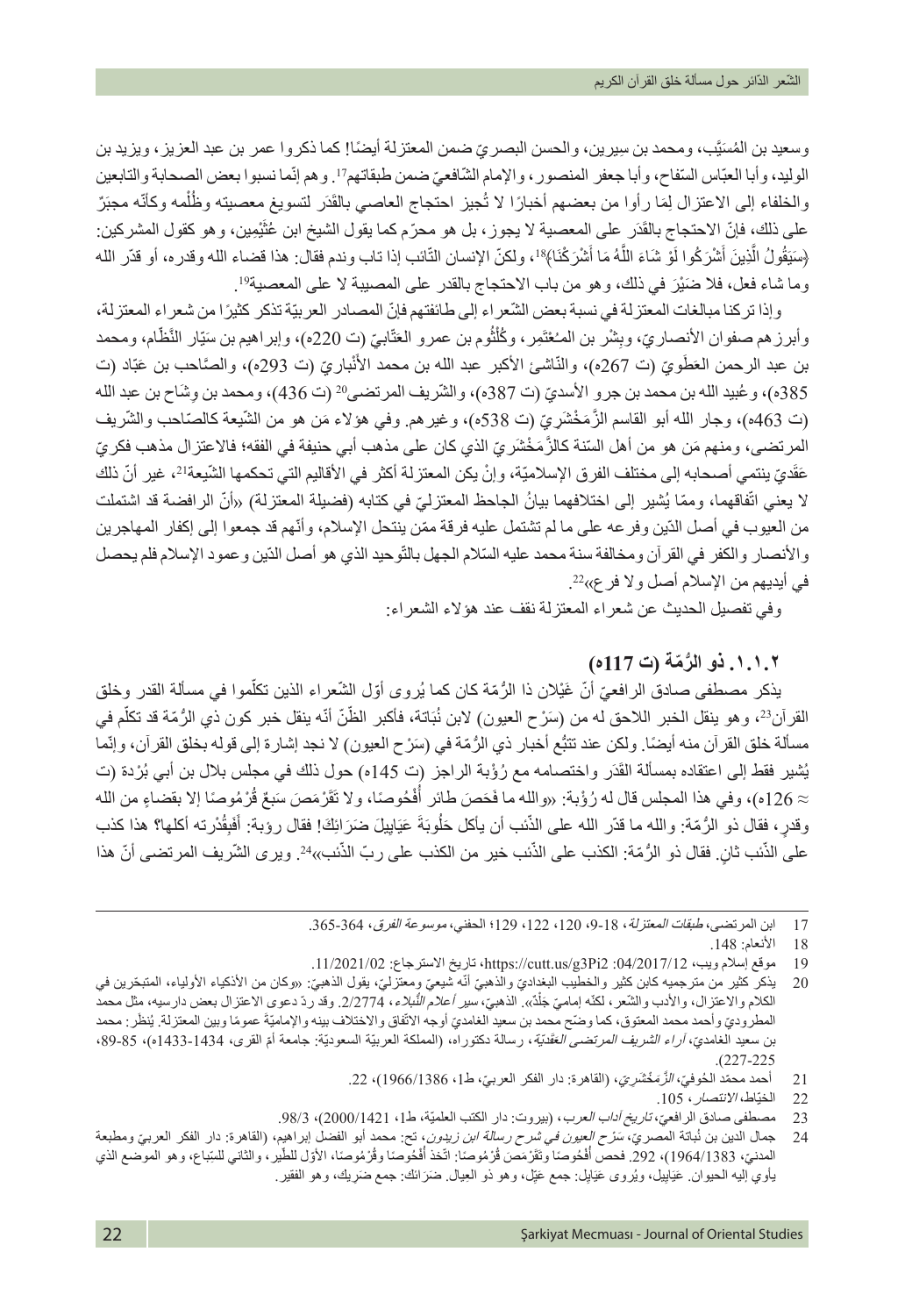الخبر صريح في قول ذي الرُّمّة «بالعدل واحتجاجه عليه، وبصيرته فيه»25. ولبيت ذي الرُّمّة (البحر الطويل):

#### **َـــا فكانتـــا ُ ُ كون** وعَيْنــانِ قسال اللسهُ كُونَسا فكانتــا فَعُــولانِ بالألْبــابِ مَــا تَفْعَــلُ الخَمْــرُ **َْل**

روايات وأحاديث حول كلمة (فعولان)، فمنهم مَن يرى أنّها (فعولين) بالنصب خبرًا للفعل النّاقص (كانتا)، ولكنّ الشّاعر ّأكّد رواية الرفع (فعولان) حينما سمع أعرابيًا بنشدها بالنّصب (فعولين)، ويُعلّق الرّاغب الأصفهانيّ بقوله: «كأنه تورّع ّ أن يقول فعولين فيكون ذلك بأمر الله تعالى»26. وفي رواية (أمالي المرتضى) قول الشّاعر إنّها وصفٌ للعينين؛ أي على الاستئناف بالرفع، «وإنّما تَحرَّز ذو الرُّمّة بهذا الكلام من القول بخلاف العدل»?? والمقصود بالعدل هنا هو أنّه على مذهب أهل العدل. ومصطلحا (العدل) و(القَدَر) لا يُفهَمان هنا إلا بحسب الطائفة القائلة بهما، و هي طائفة المعتزلة، فأصحاب العدل والتوحيد هم المعتزلة، ويُلَقّبون أيضًا بالقَدَرِيّة والعدليّة?؟، وهم خلاف مذهب أهل السّنة في ذلك؛ إذ ينفون القَدَر ، ويرون أنّ الله تعالى لم يُقدّر أفعال البشر ، ويز عمون أنّه سبحانه «لا يعلم بالأشياء قبل حصولها، ولم يتقدّم علمه بها، وقالوا: إنّما يعلم الله بالموجودات بعد خلقها وإيجادها»2°، وهذا ما كان عليه أوائل القَدَرِيّة، أمّا المتأخّرون منهم فيرون «أنّ الله عالم بأفعال العباد قبل وقوعها، وإنّما خالفوا السّلف في زعمهم بأنّ أفعال العباد مقدورة لهم، وواقعة منهم على وجه الاستقلال»<sup>30</sup>، ومذهب القَدَرِ يّة بعكس الْجَبْرِ يّة الّتي هي «نفي الفعل حقيقة عن العبد و إضافته إلى الربّ تعالى»<sup>31</sup>.

وإذا كان خبر ذي الرُّمّة مع رُؤْبة يُشير إلى قوله بالقَدَر فإنّنا لا نستطيع توكيد ذلك في بيته السّابق كما أكّده الشّريف المرتضى32؛ فإنّ أبا الفرج الأصفهانيّ يذكر خلاف الخبر السّابق حوله، وبحسب خبر الأصفهانيّ فإنّ الشّاعر نفسه يرويه بالنصب، وفي هذا الخبر أنّ عَنْبَسة النَّحْويّ يقول له: «فهلّا قلتَ: فعولان؟ فقال: لو قلتَ: سبحان الله، والحمد لله، ولا إله إلا الله، والله أكبر ، كان خيرًا لك؛ أي أنّك أردتٌ القُدَر ، وأراد ذو الرُّمّة كونا فعولين بالألباب»<sup>33</sup>. فكلام الشّاعر هنا صريح في عدم إرادة أنّهما خالقا الفعل كما كان نصّ الخبر الأوّل، وتعليق الأصفهانيّ يُوضّح ذلك أيضًا بأنّ قول عَنْبَسة يعني القَدَر ، وأنّ الشّاعر أراد كون العينين فعولين بالألباب، والمعنى كما يرد في شرح الديوان: «أي: سحرتا الألباب، ذهبتا بالعقول، كما تذهب الخمر بعقول الناس»<sup>34</sup>.

كما أنّ نصر الله الهنديّ المكّيّ صاحب كتاب (الصّواعق المحرقة) الذي اختصره محمود شكري الألوسيّ يرفض استنتاج الشّريف المرتضى من خبر ذي الرُّمّة مع رُوْبة أنّ ذلك صريح في قوله بالعدل/الاعتزال، ويُعقّب أيضًا على قوله بتحرُّز الشَّاعر من القول بخلاف العدل باعتماده رواية (فعولان) في شعره السَّابق بقوله: «وهو باطل لأنَّه وصفهما بذلك ّ للمبالغة إذ ال يقول ذو لب ّ أن ّ الخمر تخلق اإلسكار، ولو أراد ما ذكره المرتضى لم يفد سوى أن ما ال علم له وال إرادة وال ّ قدرة كالعين والخمر شريك الله من خلقه، وهذا قول بطالنه أظهر من الشمس... وسموا هذا القول عدًل ّ ، وسموا أنفسهم عَدْليّة، وأرادوا أن يصفوا الله بعدله فأخرجوه عن سلطانه، وأثبتوا له شركاء من خلقه وقد ظنّوا أنّ أمر الخلق هيّئًا حتى

27 الشّريف المرتضى، *أمالي المرتضى*، 1/20.

- 28 أبو الفتح محمد بن عبد الكريم الشُّهْرِسْتانيّ، *المِلّل والنِّحَل*، خرَجه: محمد بن فتح الله بدران، (القاهرة: مكتبة الأنجلو المصريّة، ط2، 1375/ 1956. 79/1
	- 29 عمر سليمان عبد الله الأشقر، *القضاء والقدر* ، (الأردنَ عَمَان: دار النفائس، ط13، 2005/1425)، 53.<br>30 الأشقر ، *القضاء والقدر* ، 57.
		- الأشقر، *القضاء والقدر*، 57.
		- 31 الشَّهْرِ سْنتانيّ، *المِلَل والنِّحَل، 1/79*.
- 32 كذلك يذكر محمد بن يحيى الصُّوليّ أنّ ذا الرُّمّة كان قَدَريًّا. يُنظَر: ابن عساكر أبو القاسم علي بن الحسن، *تاريخ مدينة دمشق*، تح: محبّ الدين عمر بن غَرامة العَمْرويّ، (بيروت: دار الفكر، ط1، 149/1417). 149/48).
- 33 أبو الفرج عليّ بن الحسين الأصفهاني، كتاب *الأغاني*، تح: إحسان عبّاس وإبراهيم السعافين وبكر عبّاس، (بيروت: دار صادر، 2008/1429)، .26/18
- 34 غَيْلان بن عُقبة ذو الرُّمّة العَدَوِيّ، *ديوان ذي الرُّمّة*، شرح أبي نصر أحمد بن حاتم الباهليّ، تح: عبد القُدُّوس أبو صـالح، (بيروت: مؤسّسة الرسالة، ط،3 1993/1414(، .578/1

<sup>25 ٪</sup> علي بن الحسين الشّريف المرتضى، *أمالي المرتضى غُرر الفوائد ودُرر القلائد*، تح: محمد أبو الفضل إبراهيم، (مصر: دار إحياء الكتب العربية عيسى البابي الحلبي وشركاه، ط1، 1954/1373)، 20/1.

<sup>26</sup> أبو القاسم حسين بن محمد الرّاغب الأصفهانيّ، *محاضرات الأدباء ومحاورات الشّعراء والنُلّغاء*، نح: عمر الطّبّاع، (بيروت: شركة دار الأرقم بن أبي الأرقم، ط1، 1999/1420)، 323/2.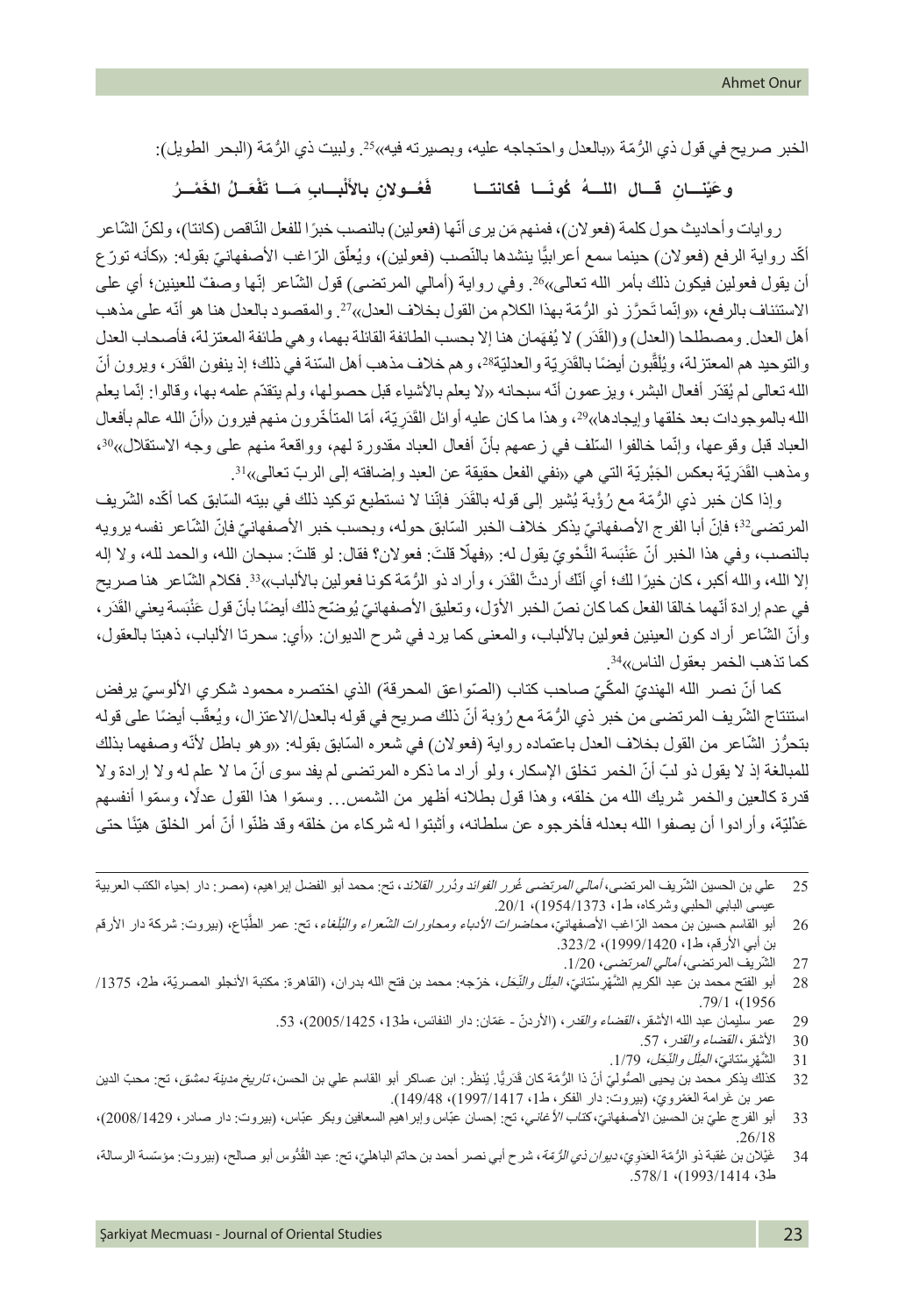֧֧֧֧֧֧֧֚֚֚֚֚֚֚֚֚֚֚֚֚֚֝֝֓֝֓֝֓֟֓֝֬֟֓֝֟֓֝֬֟֩֓֓֝֬֝ زعموا أنّ مثل الذّرّة وما دونها خالق لأفعاله.

والحقّ ما ذهب إليه أهل السّنة ومّن وافقهم من أنّ أفعال العباد مخلوقة لله تعالى مكسوبة للعبد، وما زعمه المخالفون باطل»<sup>35</sup>؛ أي إنّ الفعل إذا أُسنِد هنا إلى العينين فلن يُفيد الخلق مثلما لا يَفهم أحد أنّ الخمر هي التي تخلق الإسكار في قولنا: (تفعل الخمر )، فإسناد الفعل شيء، وخلق الفعل شيء غيره، فليست المشكلة إذًا فيما إذا كانت الرواية (فعولان) أو (فعولين)؛ إذ وردت الروايات متضـادّة فيهمـا؛ تنسب القول بالقَدَر مرّة إلى هذه ومرّة إلى نلك.

**٢.١.٢ ّ . الحسين بن عبد السالم أبو عبد الله )ت 258ه(** 

هو شاعر مصريّ يُلقّب بالجَمَل، كان شاعرا مُفْلِقًا مدح الخلفاء والأمراء؛ مدح المأمون بمصر لما ورد إليها، كما مدح َّاألمراء، مثل عبد الله بن طاهر.<sup>36</sup>

وقد امتدّت محنة القران إلى مصر ؛ إذ كتب المأمون إلى الافاق سنة 218ه بأن يُؤخَذ الناس بالمِحْنة حول خلقه، فمَن أقرّ من القضاة بقي في منصبه، وإلا عُزِل، ومَن أقرّ من الشهود قُبِلت شهادته، ومَن أقرّ من أهل الحديث والفتوى استمرّ في مجلسه، وإلا يُبعَد عنه. وقد أقرّ بخلق القرآن قاضي مصـر هارون بن عبد الله الذي كان قد ولّاه المأمون، وكذلك عامّة الشهود، وكان القاضي يسأل الشهود فمَن أقرّ قَبِل شهادته، وإلا ردّها، وقد استمرّت المِحْنة في مصـر بين 232-218ه أيضًا. وقيل إنّ القاضـي هارون استعفى من القيام بالمِحْنة، فوُكِّل محمد بن أبي الليث بذلك، ولمـّا بلغ ابن أبي دُوًاد أنّ هارون يحمَد الله على معافاته منها عُزِل من القضاء أيضًا ووُلِي مكانه ابن أبي الليث<sup>37</sup>. وقد كتب المعتصم يأمر بأن يُحمَل إليه الإمام ֖֖֖֖֖֖֖ׅ֖֧֚֚֚֚֚֚֚֚֚֚֚֚֚֚֚֡֬֝<u>֚</u> أصْبَعُ بن الفَرَج بن سعيد المالكيّ (ت 225ه) مفتي الديار المصريّة و عالمها آنذاك، فهرب واختفى بحُلُوان، وفي ذلك يقول ؘ<br>ا الجَمَل الشّاعر (البحر الكامل)<sup>38</sup>:

| وَطَوَيْـتَ أَصْبَــغَ حِقْبَــةً فِــي بَيْتِــهِ      فَسَــتَرْنَهُ  جُــدُرُ   البُيُــوْتِ   السُــتَّرِ               |  |
|-----------------------------------------------------------------------------------------------------------------------------|--|
| أَبْدَلْتَــهُ      بِرِجَالِــهِ      وَجُمُوْ عِــهِ        خَرْقًـا   مُقَاعَــدَةَ   النِّسنَــاءِ   الخُــدَّرِ        |  |
| فَسِإِذَا    أَرَادَ   مَسعَ    الظَّــلَامِ    لِحَاجَـــةٍ          أَخَــذَ النِّقَــابَ وَفَضْــلَ مِسرْطِ المِعْجَــرِ |  |

ِ وفي خالفة الواثق ورد كتاب إلى قاضيها محمد بن أبي الليث بامتحان الناس أجمع، وقد كانت الم ْحنة أشدّ ّ مما كانت عليه في عهد المعتصم حتى هرب كثير من الناس ومُلِئت السجون بمَن أنكر المسألة، بل كُتِبت صفة المخلوق على جدران المساجد وأطافوا ببعض الناس ينادون بخلق القرآن. وقد قال الشّاعر الجَمَل للقاضي محمد مصوّرًا ما فعله39.

| وُلِّيستَ حُكْــمَ الْمُسْــلِمِينَ فَلَــمْ تَكُــنْ     بَــرِمَ   اللِّقــاء   وَلَا   بِفَــظٍّ   أَزْوَرِ |                                                   |
|----------------------------------------------------------------------------------------------------------------|---------------------------------------------------|
| وَفَجَـرْتَ مِنْــهُ مَنَابِعًـا لَــمْ تُفْجَــرِ                                                             | ولَقَـدْ بَجَسْـتَ الْعِلْـمَ فِــي طُلَّابِــهِ  |
| وَأَتَتْـكَ أَلْسِـنَةٌ بِمَـا لَـمْ تُضْمِـرِ                                                                 | أَعْطَتْـكَ أَلْسِـنَةٌ أَتَتَّـكَ صَمِيرَهَـا    |
| فِــِي كُلِّ مَجْمَــعِ مَتْنُــهَدٍ أَوْ مَحْضَــرِ                                                           | فَأَطَفْتَ بِالْأَيْلِــيِّ يَنْعَــقُ صَائِحَــا |

<sup>35</sup> محمود شكر ي الألوسيّ، *السّيوف المشرقة ومختصر الصّواقع المحر*قة *لمؤلّفه نَصير. الدين محمد خواجه نصر الله الهنديّ المكّيّ*، تح: مجيد الخليفة، ّ )القاهرة: مكتبة اإلمام البخاري، ط،1 2008/1429(، .391

<sup>36</sup> الْحَمَويّ، معجم *الأدباء*، 1131/3-1130.<br>37 الكِنديّ، كتا*ب الولاة،* 443-449.

الكِنديّ، كتا*ب الولاة،* 443-449.

هبيّ، سير أعلام النَّبلاء، 1144/1. ّ38 الذ

<sup>39</sup> الكندي، كتاب *الولاة،* 452-453.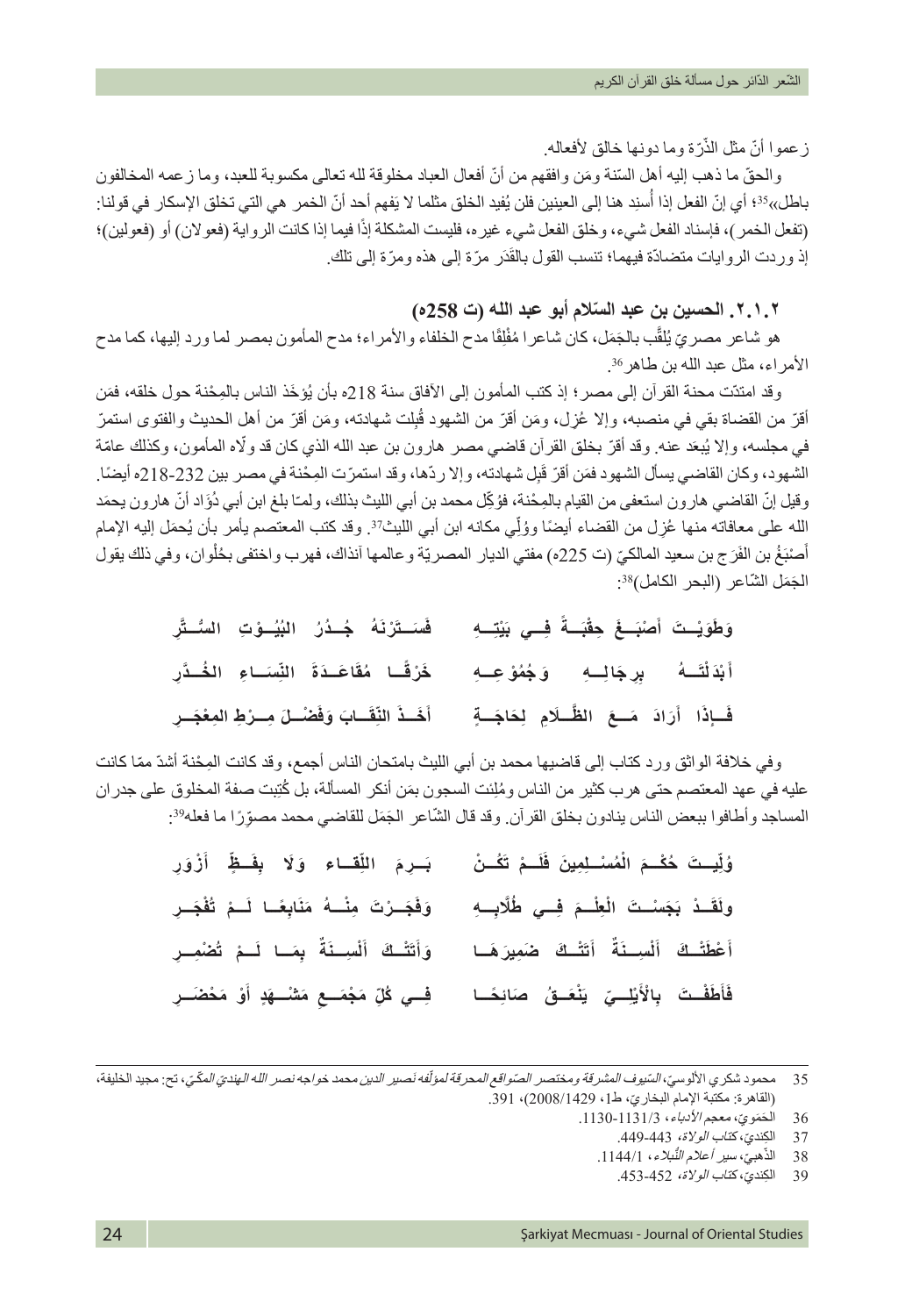| وَأَخَـاهُ يَنْعَـقُ بِالصِّيَـاحِ الْأَجْهَـرِ                                                | وَمُحَمَّـدُ الْحَكَمــيُّ أَنْــتَ أَطَفْتَــهُ        |
|------------------------------------------------------------------------------------------------|---------------------------------------------------------|
| فَتَسَــهَرْتَهُمْ بِمقَالَــةٍ لَــمْ تُتْنُـــهَرِ                                           | كُلِّ يُنَسَادِي بِالْقُـرْآنِ وَخَلْقِــهِ             |
| حَتَّـى المْسَـاجِدُ خَلْقَــهُ لَــمْ تُنْكِــرِ                                              | لَــمْ تَــرْضَ أَنْ نَطَقَــتْ بِهَــا أَفْوَاهُهُــمْ |
| لَمَّـا أَرَيْتَهُـمُ الْـرَّدى مُتَصَـوَّرًا ۚ زَعَصُـوا بِـأَنَّ اللَّــه غَيْـرُ مُصَـوَّرِ |                                                         |

ويُصوِّر الشَّاعر الْجَمَل أيضًا كيف اضطرّ بعضهم إلى لزوم بيته بسبب المِحْنة، وكيف هرب أخرون، وهو يذكر أسماء الأشخاص بأعيانهم<sup>40</sup>:

| فَطَوَتْــهُ عَنْــكَ وَطَــالَ مَــا لَــمْ يُحْجَــرِ | أَحْجَــرْتَ يُوسُــفَ فِــي خِزَانَـــةِ بَيْتِــهِ |
|---------------------------------------------------------|------------------------------------------------------|
| وَعَمَــرْتَ مِنْـــهُ مَذَاخِــلًا لَــمْ تُعْمَــرِ   | أَخْلَيْـتَ مِــنْ عُصَـرِ الزِّنَــاءِ مَقَامَــهُ  |
| خَبَــرَ ابْــنِ صَالـــحِ الخَبِيــثِ الْأَكْفَــرِ    | وَكَفَرْنَسِكَ الْأَرَضُسُونَ حِيسنَ سَسأَلْتَهَا    |
| حَرَكَاتِــهِ وَسُــكُونِهِ مِــنْ مُظْهِــرِ           | جَحَدتْــهُ أَقْطَــارُ الْبِــلَادِ فَمَــا عَلَــى |
| شُمَّ امْتَطَــى غُلَــسَ الظَّــلَامِ الأَسْــتَرِ     | وَتَسوَى ابْسُنُ سَسالِمَ خُفْيَسةً فِسي بَيْتِسِهِ  |
| وَالنَّـاسُ بَيْـنَ مُهَلِّـلٍ وَمُكَبِّـرٍ             | فَأْتسي بِسهِ كَفُرَيْسِجَ أَوْ كَأَبِسِي النَّسَدَى |
| بَعْدَ الْإِجَابَةِ بِالْخَبِيتِ الْأَغْـذَرِ           | وَكَـذَاكَ داوُودُ بْـنُ حَمَّـادَ اخْتَفَــى        |
| مَــنْ سَــائِقِ يَتْنُــتَالُهَا أَوْ مُجْــرِرِ       | أَسَـفِي عَلَــى شُــمْطَانِهِ إِذْ أَفْلَتَـتْ      |
| وَالنِّصْــفُ عِنْــدَ مُخَلِّــقٍ وَمُقَصِّــرِ        | أَلَّا أَرَى مَطَـرًا يَطُـوفُ بِنِصْفِهَـا          |

وبقي أمر المِحْنة على هذه الشّاكلة حتى ورد كتاب من الخليفة المتوكّل بعزل القاضي ابن أبي الليث وحبسه ولعنه على المنبر <sup>41</sup>.

## **ّاد )ت 385ه( َّ .٣.١.٢ الص َ احب بن عب**

هو أبو القاسم إسماعيل بن عبّاد الوزير ، يُلَقّب بالصـاحب كافي الكُفَاة، كان في بدء أمر ه من صـغار الكُتّاب يخدم أبا الفضل ابن العَمِيد، ثمّ ترقّت به الحال فوَزَرَ لمؤيّد الدولة البُوَيْهيّ وأخيه فخر الدولة ثماني عشرة سنة وشهرًا واحدًا. غلب عليه *<u>EXPLANA*</u> ; الأدب، كثير المحفوظ حاضر الجواب فصيح اللسان، وكانت له مجالس وأخبار 42، وقد كتب التّوحيديّ عنه وعن الوزير ابن العَمِيد كتاب (أخلاق الوزيرين). وكان شيعيًّا ومعتزليًّا في آن، ونجده في شعره يُصرّ ح كثيرًا بالاعتزال واجتناب الطّوائف َالأخرى كالمشبّهة وأهل الجبر <sup>43</sup>، وكان يقول بخلق القرآن ويُجاهر به ويسأل عنه، ويُروى أنّ قومًا من أهل أصنفهان قالوا

<sup>40</sup> الكِنديّ، كتا*ب الولاة،* 453-454.<br>41 الكنديّ، كتا*ب الولاة،* 463-464.

<sup>41</sup> الكِنديّ، كتا*ب الولاة،* 463-464.<br>42 الحَمَويّ، معج*م الأدباء*، 1-662/2

الحَمَويّ، معجم الأدباء، 1662/2-721.

<sup>43</sup> الصاحب بن عبّاد، *ديوان الصّاحب بن عبّاد*، شرحه: إبراهيم شمس الدين، (بيروت: مؤسّسة الأعلميّ للمطبوعات، ط1، 2001/1422)، 24، .186 ،185 ،179 ،117 ،89 ،82 ،80 ،69 ،63 ،35 ،28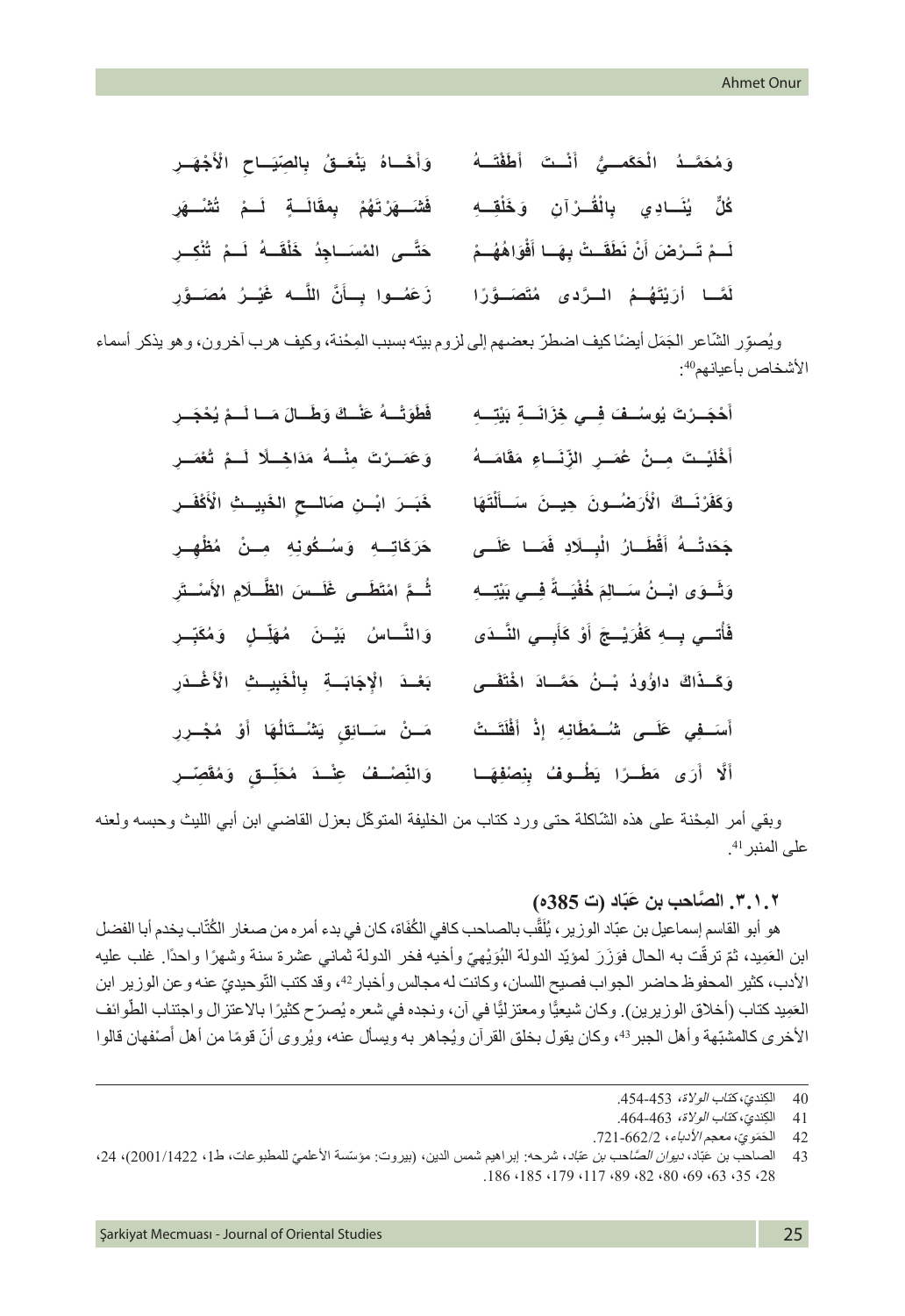له: « لو كان القرآن مخلوقًا لجاز أن يموت، ولو مات القرآن في آخر شعبان بماذا كنّا نُصلّي الثّراويح في رمضـان؟ فقال: لو مات القرآن كان رمضان يموت أيضًا، ويقول: لا حياة بعدك، ولا نُصلِّي التراويح، ونستريح»4.

ورُوِي قريب من هذا الخبر عن عُبادة المُخَنّث (ت ≈ 250ه) مع الخليفة المأمون، وفي رواية مع الواثق؛ إذ قال له عندما أر اد الخليفة امتحانه: «يُعظّم الله أجرك، فقال: فيمَن؟ فقال: في القرآن، فقال: القرآن بموت؟! فقال: أليس بمخلوق؟ مَن بقي يُصلِّي بالناس التر اويح؟ فقال: أخرجوه»<sup>45</sup>.

والحقّ أنّ هذا الكلام وإنْ صدر من عامّيّ أو مخنّث وقابله الطّرف الآخر هنا بالهُزء أو قلّة الاكتراث فإنّه بصدر كنتيجة للقول بخلقه بحيث يغدو القول بموت القرآن فكرة طبيعيّة صحيحة، فإنّ القول بخلقه ينتج عنه القول بموته وَفق ِ منطق المعتزلة أنفسهم، فهم قد استندوا في قولهم بأنّ القرآن مخلوق إلى أنّه (شيء)46 يدخل ضمن قوله تعالى: ﴿خَالِقُ كُلّ شَيْءٍ﴾47؛ و هنا يُقال لهم: ما دمتم قد قلتم ذلك فإنّه يدخل أيضًا باعتقادكم في قوله تعالى: ﴿كُلُّ شَيْءٍ هَالِكٌ إِلّا وَجْهَهُ﴾44؛ فهو ِ سيهلك؛ أي سيموت وَفق عقيدتكم؛ لأنّه شيء. ومن ثَمّ فإنّ هذه الفكرة وإنْ صدرت عمّن لا يُؤْبَه له فإنّها تدحض فكرة المعتزلة وتبطلها من كلامهم أنفسهم. بيد أنّنا نجد أيضًا طائفة من المعتزلة أنفسهم تُصرّ ح بالقول إنّ كلامه تعالى لا يبقى، «وإنّه إنّما يوجد في وقت ما خلقه الله، ثمّ عُدِم بعد ذلك».49

والصّاحب بن عَبّاد يُقِرّ في شعره بالاعتزال واجتناب الطّوائف الأخرى كالمشبّهة وأهل الجَبْر 50، وحول القرآن يقول في أولى قصائد ديوانه (البحر الطويل)<sup>51</sup>:

| هُــوَ الوَاحِــدُ الفَــرْدُ العَلِّــيُّ المُمَجَّــدُ | وَقُلْنَــا: بَــأنّ اللـــهَ لا شَـــيْءَ مِثْلُــهُ      |
|----------------------------------------------------------|------------------------------------------------------------|
| إلسى العِلْسِمِ والأَعْسلامُ تَبْسُدُو وتَشْسُهَدُ       | هُــوَ العَالِــمُ الــذَاتُ الَّــذِي لَيْــس مُحْوَجَــا |
| وَإِنْ كان أَبْنَــاءُ الضَّــلالِ تَبَلَّــدُوا         | وَلَيْـسَ قَدِيمًـا سَـابِقًا غَيْـرُ ذَاتِـهِ             |
| هُــوَ الحُجّــة العُلْيَــا لِمَــنْ يَتَســدَّدُ       | أَتَانَـا بِذِكْـرٍ مُخْكَـمٍ مِــنْ كَلامِــهِ            |
| كَلامٌ لسهُ فَانْظُــرْ إلسى أَيْــنَ صَغَــدُوا         | وَإِنْ قَـالَ أَقْـوامٌ: قَدِيــمٌ لِأَنَّــهُ             |
| وَقَـدْ شَـرَّدُوا عَـنْ دِينِنــا فَتَشَـرَّدُوا        | كَـذَاكَ النَّصَــارَى فَــي المَسِــيح مَقَالُهــا        |
| وَوَيْسِلًا لَهُسْمُ إِذْ كَايَسِدُوا فَتَهَسَوَّدُوا    | فَتَبَّــا لَهُــمْ إِذْ عَانَــدُوا فَتَنَصُّــرُوا       |

فالقر آن كما يعتقد الصَّاحب ليس بقديم، و هو يُناقِش حجّة أهل السّنة الذين يقولون إنّه كلام الله، قديم النوع قدم ذاته لأنّه صفة من صفاته، وهو منزّل غير مخلوق?؟، فيرى الصّاحب أنّ هذا القول يُفضِي بقائله إلى التنصُّر والقول بمقولة النّصاري الذين يز عمون أنّ المسيح عليه السّلام ليس بمخلوق لأنّه كلمة الله. ولا يكتفي الصّاحب بالحكم بالتنصّر ، وإنّما يحكم بالتهوّد

- َّ44 أبو حيّان الثّوحيديّ عليّ بن محمد، *أخلاق الوزيرين*، تح: محمد بن تاويت الطّنْجيّ، (بيروت: دار صادر ، 1412/1992)، 251-252؛ الحَمَويّ، معجم األدباء، .682/2
- هبيّ، *تاريخ الإسلام*، 304/18؛ صلاح الدين خليل بن ايبك الصّفديّ، *الوافي بالوَفَيَات* ، اعتناء: وداد القاضي، (بيروت: الجمعيّة الألمانيّة للبحث ّ45 الذ العلميّ ودار صادر ، ط2، 1991/1411)، 629-628.
	- 46 ابن المرتضى، طبقات المعتزلة، 124.
	- 47 األنعام: 102 ّ ، الرعد: 16 ُّ ، الزمر: ،62 غافر: .62
		- القَصنَص: 88. 48 الق
		- 49 الأشعريّ، مقا*لات الإسلاميّين*، 247/1.<br>50 ابن عَنّاد، بيوانيه، 35، 63، 69، 69، 2
	- 50 َ ابن عبّاد، ديوانه، ،35 ،63 ،69 ،80 ،82 ،89 ،117 ،179 ،185 .186
		- 51 ابن عَبّاد، *ديو انه،* 24.
- 52 صـالح الفوز ان، *شر ح المنظومة الحائيّة في عقيدة أهل السّنة والجماعة لأبي بكر* ع*بد الله بن أبي داود السّجِسْتانيّ*، تح: عادل الرفاعيّ وعصـام المرّيّ، (الرياض: دار العاصمة، ط1، 12007/1428)، 64، 68، 69.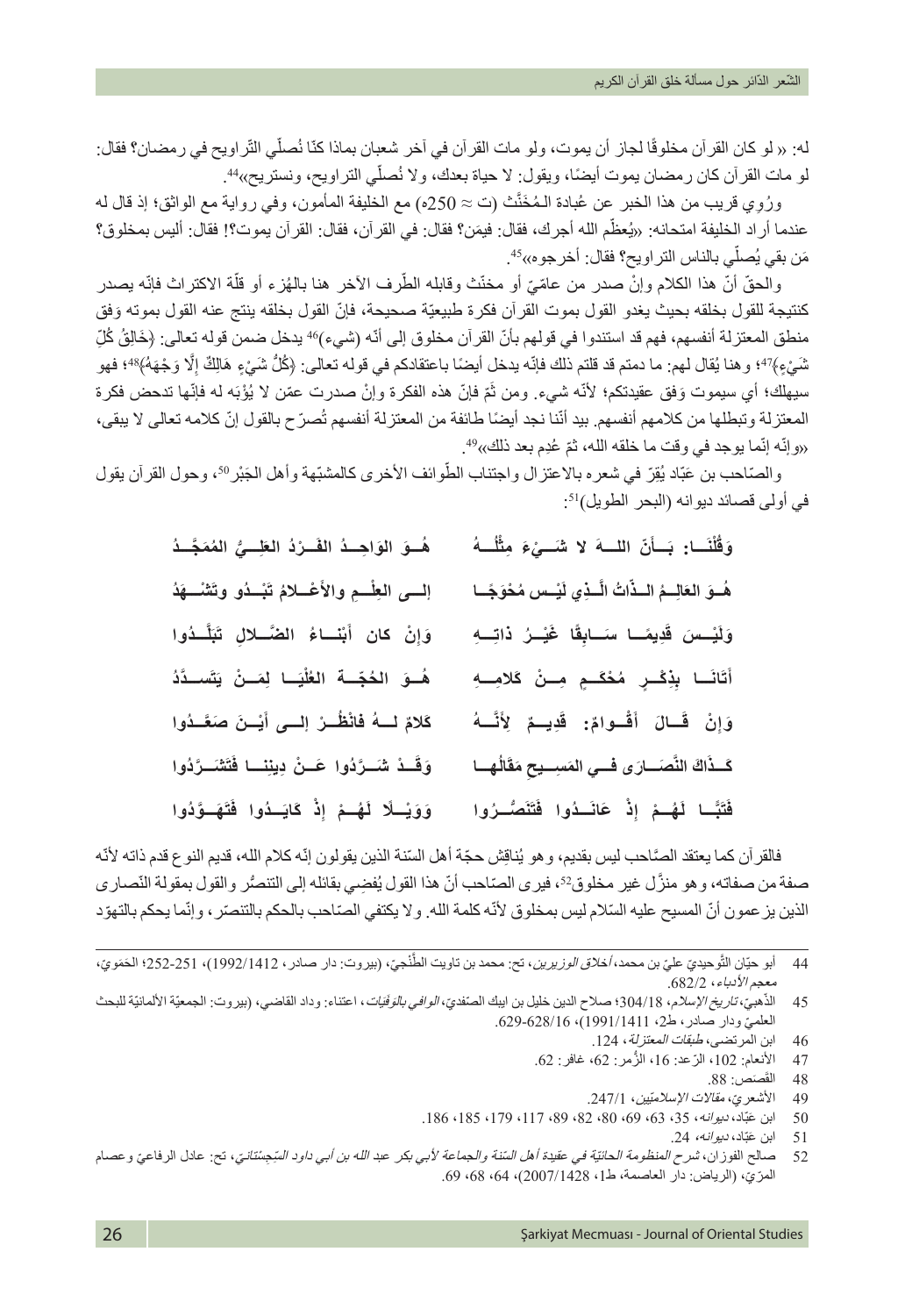أيضًا! وقد مرّ معنا أنّ القول بخلق القرآن إنّما هو ذو أصل يهوديّ عن لبيد بن الأعْصم، وبذلك فإنّ الصّاحب يرمي غيره ֦֧֦֧֦֧֦֧֦֧֡֡֡֬֝ بما يتّصف به مذهبه، كما يقول المثل العربيّ: رمتني بدائها وانسلْتْ<sup>53</sup>. ֖֖֖֖֚֚֚֚֚֚֚֚֚֚֝<br>֧֖֚֚֚֚֚֚֚֚֚֚֝֝֝֝֝<br>ׇ֧֚֚֚֝֝֝

وقوله: (قديم) لم يقل به أحد من السَّلف بهذا الشَّكلُّ<sup>5</sup>، بل هو كلام الله المنزّل، ولتفسير كونه صفة من صفات الله الأزليّة يقال إنّ كلام الله «فديم النّوع حادث الأحاد، بمعنى: أنّه يتكلّم إذا شاء: يتكلّم بالقرآن وقت نزوله، ويكلّم جبريل، وكلّم موسى، وكلّم نبيّنا محمدًا صلّى الله عليه وسلّم ليلة الإسراء... فهو يتكلّم بكلامٍ قديمِ النّوع لا بداية له كسائر صفاته، حادث الأحاد»<sup>55</sup>. ֖֖֖֖֖֖֖֖֧֪֪֪֪֪֪֪֪֪֪֪֪֪֪֪ׅ֚֚֚֚֚֚֚֚֚֚֚֚֚֚֚֚֚֚֚֡֝֟֓֡֞֬֝֬֝֓֞֡֡֬֓

أمّا عن شبهة اتّفاق مَن يقول إنّ كلام الله ليس بمخلوق مع النّصـار ى الّذين يز عمون أنّ عيسى عليه السّلام إلمهًا لأنّه ֧֦֧֖֖֚֚֚֚֚֚֝֝֝֬<br>֧֖֖֧֧֧֚֚֚֚֚֚֚֚֚֚֚֚֚֚֚֚֚֚֚֚֚֚֚֚֚֚֚֚֝֝֝<br>֧֚֚֚֝ كلمة الله غير المخلوقة فإنّ شيخ الإسلام ابن تَيميّة (ت 728ه) أجاب عنها وبيّنها في كثير من المواضـع، فوضـّح أنّ كلمة الله التي ألقاها إلى مريم هي كلمته الخالقة؛ أي كلمة (كن)، و هي ليست مثلنا نحن المخلوقين، فعيسى عليه السّلام مخلوق . بالكلمة الملقاة إلى مريم وليس هو الكلمة الخالقة نفسها<sup>56</sup>

كما بيّن فساد ز عم النّصـار ى اتّحادَ اللّاهوت بالنّاسوت استنادًا إلى أنّ عيسى كلمة الله بوجوه، منها: أنّ الكلمة إنْ كانت هي الذّات، أو الذّات والصّفة معًا، فهي ربّ العالمين، وتكون بذلك الأب عندهم، وهم متّفقون على أنّ المسيح ليس هو الأب ֧֧֧֧ׅ֧֧֧ׅ֧֧֧֧֧֧֧֧֧֧֧֧֧֧֧֧֧֧֧֧֧֧֧֧֧֧֧֡֡֡֬֓֓֓֓֓֝֬֜֓֓֝֬֜֓֓֝֬֟֩֬֓֓֬֓֓֩֕֓<br>֧֜**֧** ْ بل هو االبن. وإن ّ كانت الكلمة صفة لله تعالى، فصفة الله ليست هي اإلله الخالق، في حين أن المسيح عندهم هو اإلله الخالق. وأيضًا فإنّ صفة الله قائمة بذاته، لا تُفارق الذّات لتحلّ بغيره، في حين أنّ كلمة الله عندهم قد اتّحدت بالمسيح57. ومن ذلك يظهر فساد ادّعائهم وبطلانه، وكذلك يظهر فساد شبهة المعتزلة التي عبّر عنها الصّاحب بن عبّاد، وهو ما يُثبت أيضًا أنّ ادّعاء المعتزلة تحكيِمَ العقل هو ادّعاء فاسد؛ إذ يظهر قصوره وبطلانه مع كلّ شبهة يُثيرونها.

وفي تفسير الطَّبَريّ تفسيرات عدّة لكلمة الله تنفي كون عيسى عليه السّلام هو الكلمة نفسها، يقول: «وقوله: ﴿بكلمة ًمنه﴾. يعني: برسالةٍ من الله وخبرٍ من عنده. وهو من قول القائل: ألقى فلانٌ إليَّ كلمةٌ سرّني بها. بمعنى: أخبرني خبرًا فرحتُ به. كما قال جلّ ثناؤه: ﴿وَكَلِمَتُهُ أَلْقَاهَا إِلَى مَرْيَمَ﴾ [النساء: 171] يعني: بُشْرى اللهِ مريمَ بعيسى ألقاها إليها… وقد َِل َ قال قوم - وهو قول قُتادةَ - : إنّ الكلمة الّتي قال الله عزّ وجلّ: ﴿بكلمة منه﴾. هو قوله: ﴿كنْ﴾… فسمّاه الله عزّ وجلّ كلمتَه، لأنّه كان عن كلمته، كما يُقال لِما قدّر الله من شيء: هذا قدرُ الله وقضاؤُه. يعني به: هذا عن قدر الله وقضائه حدَث. وكما قال جلّ ثناؤه: ﴿وَكَانَ أَمْرُ اللَّهِ مَفْعُولًا﴾ [النساء: 47، والأحزاب: 37] يعني به: ما أمَر اللهُ به، وهو المأمور الذي كان عن َؘّ<br>ا أمر الله عزّ وجلّ»<sup>58</sup>.

وفي أبيات أخرى يُعيد الصّاحب الفكرة نفسها في ادّعائه مشابهة مَن يقول بصفات الله للنّصاري، يقول (بحر الرَّجَز )%:

| وَ هَكَـذَا السَّـامِعُ لِلْأَصْـوَاتِ ۖ لَيْـس َ كَقَـوْلِ فِرْقَــةِ الصِّفَــاتِ           |  |
|-----------------------------------------------------------------------------------------------|--|
| فَإِنَّهِا فَسِي الحُكْــمِ كَالنَّصَــارَى ۚ قَــدْ أَصْبَحَــتْ فَــي دِينِهِــا حَيَــارَى |  |
| وَحَصَّلَـتْ فَــي عَقْدهـا التَّبَــارَا  وَتَلَّثَــتْ فَهْــيَ تَخُــوزُ النَّــارَا       |  |
| قَـدْ جَهِلَـتْ فَــي قِــدَم القُــرآنِ     كِمِثْــلِ جَهْــلِ   عَابــدِ  الصُّلْبــانِ    |  |

53 أبو القاسم جار الله محمود بن عمر الزَّمَخْشَرِيّ، *الـمُسْتَقْصَى في أمثال العرب*، طُبع تحت مراقبة محمد عبد المعيد خان، (حيدر آباد الذَكَن-الهند: دائرة المعارف العثمانيّة، 1962/1381(، .103/2

- 55 الفوزان، *شرح المنظومة الحائيّة*، 68.
- 56 ابن تَيْمِيَّة، *الجواب الصحيح*، 91/3-97، 27/4.
- 57 ابن تَْيِميَّة، الجواب الصحيح، ،168/2 .174

59 **م** ابن عبّاد، د*يو انه*، 37.

<sup>54 ٪</sup> شيخ الإسلام أبو العبّاس أحمد بن عبد الحليم ابن تَيْمِيَّة، *الجواب الصحيح لمن بذل دين المسيح*، تح: علي بن حسن بن ناصر وعبد العزيز بن إبراهيم العسكر وحمدان بن محمد الحمدان، (الرياض: دار العاصمة، ط2، 1999/1419)، 100/3. لم يَرد أيضنًا في الكتاب والسّنة أنّ (القديم) صفة لله. يُنظَر : عمر سليمان عبد الله الأشقر ، *العقيدة في الله* ، (الأردنّ - عَمّان: دار النفائس، ط12، 1419/1419)، 229.

<sup>58</sup> أبو جعفر محمد بن جَرير الطُّبر*يّ، تفسير الطّبريّ جامع البيان في تأويل أي القر آن*، تح: عبد الله بن عبد المحسن التركيّ، (القاهرة: هجر للطباعة والنشر والتوزيع، ط،1 2001/1422(، .407-406/5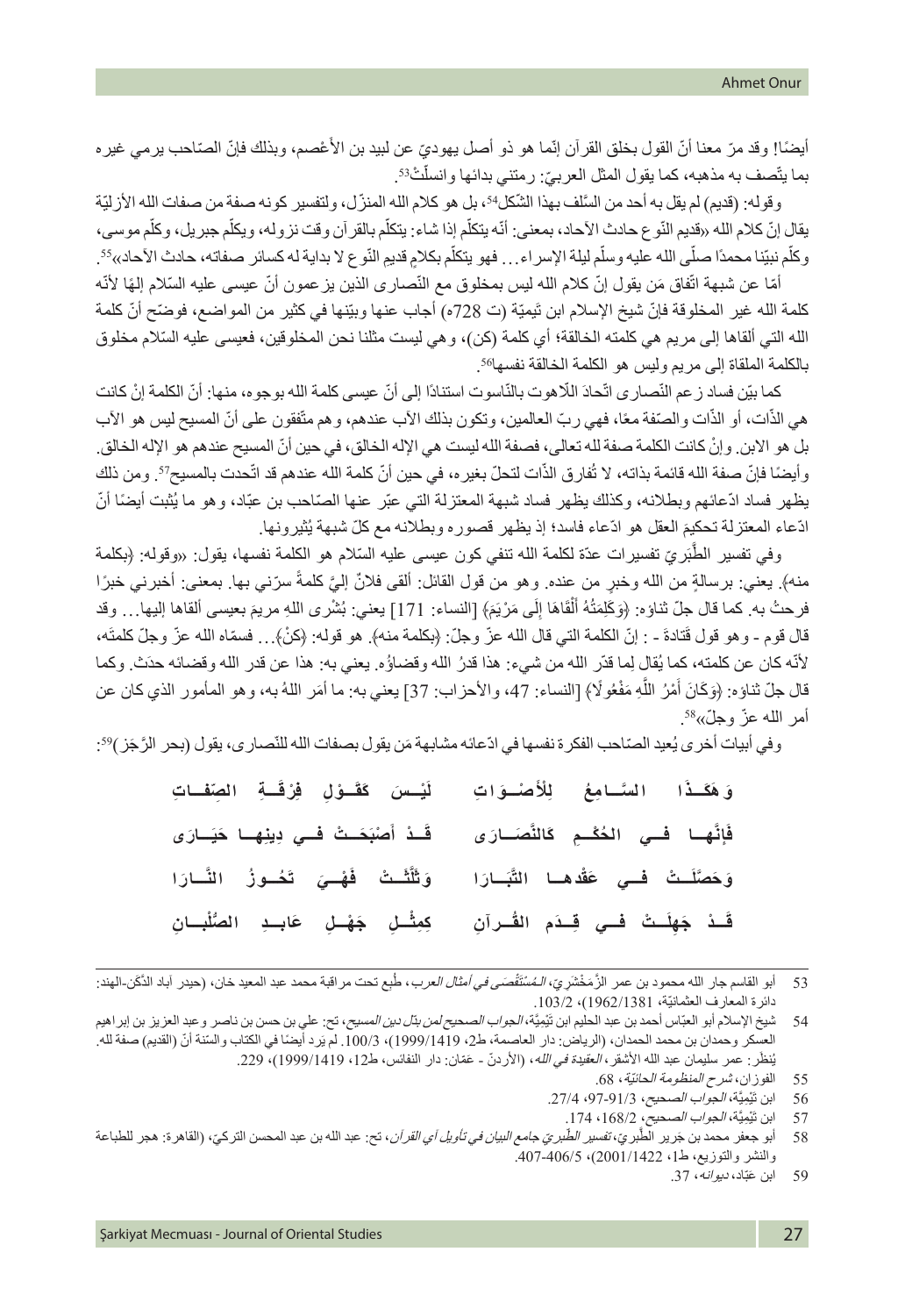**ِ َّ الر ْح ِ مـــن َ ْي َ ـــس ب َ ِد ٌ يـــم ل َ ْ ـــت: ق َ ق ان** الَــتُ: قَدِيـــمِّ لَيْـــسَ بِالرَّحْمـــنِ وَصَـــارَ هَــذَا كَمَسِــيْحِ تَّانِـــي **ِ ُ ـــث َل ُث َ ُ ـــا ك َّل َ م ْ ـــن ي َ َز ْعن َ ْ ـــد ن ّ َ ْن ُك ُ ـــث َوق َ ِق ِ يـــن ي َو ُك َّل َ م ْ ـــن َ ع ْه َ ـــد الي** وَكُلَّ مَـنْ يُلْحِـدُ لَيْـسنَ يَلْبَـثُ وَقَوْلُنَـا: إِنَّ الْقَـرْآنَ مُحْـدَثُ **ِ َّن الق َـــا: إ ُن ْول َوق ََّْنِز ِ يـــل َ ْ ـــد َ ج َ ـــاء فـــي الت َا ق َ َه َكـــذ** فهَكَــدُا قَــدْ جَــاءَ فَــي التَّنْزِيــلِ فَــي مُحْكَــمِ القَــوْلِ بِــلَا تَأوِيــلِ **َ ْعِل ِ يـــل** تَ**خْرِيـــجِ ۚ وَلَا ۚ تَ َ َو ْبِد ِ يـــل َل ب ِـــ َا ت ـــق ب ِ ْ الـــق َ الخل َع ْ ـــن َ خ ِ**

وهو هنا يُعيد ويُكرّر في نسبة مَن يقول بصفات الله إلى النّصارى، وقد وضّحنا الردّ على ذلك في الأبيات السّابقة، وقوله: (قالت: قديمٌ ليست بالرّ حمن) إشار ة إلى اعتقاد أهل السّنة في إثبات ما أثبته الله لنفسه من الصّنفات، من غير تكييف ولا تمثيل، ومن غير تحريف ولا تعطيل، ونفي ما نفاه الله عن نفسه، فمذهب أهل السّنة قائمٌ على إثبات الأسماء والصّفات معًا، مع نفي مماثلة المخلوقات وتشبيهه بهم، أمّا المعتزلة والإماميّة معهم فيعتقدون أنّ الصّنفات هي عين ذات الله، وليست شيئًا زائدًا؛ أي إنّ صفته وذاته شيء واحد60.

ويذهب الصّاحب إلى أنّ القول الذي يعتقده هو أنّ القرآن مُحْدَث، ويزعم أنّه يستدلّ على ذلك بالقرآن نفسه الذي صرّ ح بذلك من دون تأويل أو تعليل وليت المعتزلة يأخذون بما يقول القرأن بلا إقحام عقولهم التي لا تُؤدّي بهم إلى تعارض مع مخالفيهم فحسب، وإنّما تُؤدّي بهم أيضًا إلى التناقض فيما بينهم تناقضًا أوصلهم إلى أن يُكفِّر بعضهم بعضًا!'6. ويُشير ֧֧֧֧֦֝֟֟֓֝֬֟֓֬֓֬֝֬֓֝֬֝֬֓֝֬֝֬֓**֓** الصّاحب بذلك إلى قوله تعالى: ﴿مَا يَأْتِيهِم مِّن ذِكْرٍ مِّن رَّبِّهِم مُّحْدَثٍ إِلَّا اسْتَمَعُوهُ وَهُمْ يَلْعَبُونَ﴾، وقوله تعالى: ﴿وَمَا يَأْتِيهِم مِّن ֧֧֧֧֧֦֦֧֪֦֧֦֧֦֡֡֟֟֓֟֟֟֟֓֟֓֟֓֟֓֟֓֟֓֟֓֡֟֓֟֓֟֓֟֓֟֓֡֟֓֟֓֟֓֟֓֟֓֞֟֟ َل ِ ّ ֖֖֖֧֚֚֚֚֚֚֚֚֚֚֚֡<u>֓</u> ذِكْرٍ مِّنَ الرَّحْمٰنِ مُحْدَثٍ إِلَّا كَانُوا عَنْهُ مُعْرِضِينَ﴾ $\cdot$ ، والمعنى في الآيتين أنّه مُحْدَثٌ انزالُه، «فهو مُحْدَثٌ في التنزيلِ» $\cdot$ 6، المستقبل المستقبل المستقبل المستقبل المستقبل المستقبل المستقبل المستقبل المستقبل المستقبل المستقبل المستقبل ال<br>المستقبل المستقبل المستقبل المستقبل المستقبل المستقبل المستقبل المستقبل المستقبل المستقبل المستقبل المستقبل ال ِ بحسب الحوادث التي تستجدّ، وقد تقدّم أنّ القرآن الكريم قديم النوع حادث الأحاد؛ أي إنّه يَحدُث جديدًا لمـَن لا يعلمه وليس بالنّسبة إلى الله تعالى، ولعلّ توجُّه الخطاب إلى الناس بالفعل (يأتيهم) يدلّ على أنّه مُحدَث بالنّسبة إليهم وليس بالنّسبة إلى الله تعالى، فلا علاقة لكلمة (مُحدَث) هنا بمعنى (مخلوق)، يقول ابن قتيبة (ت 276ه): «وكذلك الـمُحدَث ليس هو في موضع بمعنى مخلوق، فإنْ أنكروا ذلك فليقولوا في قول الله: ﴿لَعَلَّ اللَّهَ يُحْدِثُ بَعْدَ ذَلِكَ أَمْرًا﴾ [الطلاق: 1] أنّه يخلق وكذلك قوله: َ ا<br>' َ (لَعَلَّهُمْ يَتَّقُونَ أَوْ يُحْدِثُ لَهُمْ ذِكْرًا﴾ [طه: 113] أي يُحدِث لهم القرآن ذِكْرًا. والمعنى يُجدِّد عندهم ما لم يكن. وكذلك قوله: ﴿مَا َؘ<br>ا َّ $\overline{1}$ يَأْتِيهِم مِّن ذِكْرٍ مِّن رَّبِّهِم مُّحْدَثٍ﴾ [الأنبياء: 2] أي ذِكْرٌ حَدَثَ عندهم لم يكن قبل ذلك»<sup>64</sup>. ֧֖֖֖֖֖֖֖֧֚֚֚֚֚֚֚֝֟֟֓֝֬<u>֓</u> **ٔ** 

وفي موضع أخر يُشير الصّاحب إلى أنّ تركيب القرآن من الحروف والأصوات دليل على أنّه مخلوق، يقول في قصيدة حواريّة (البحر البسيط)55:

> قَالَـتْ: فَمَــا القَــوْلُ فِــي القُــر آن سُــقَّهُ لَنَــا فَقُلْــتُ: ذَاكَ كَلامُ اللــــهِ أَيْـــنَ تُلِـــيْ **ََ َ اك َ ك ُالم ِ اللـــه أ ْ ُ ـــت: ذ ُل َق ف** قَالَـتْ: فَأَيَــنَ دَلِيــلُ الخَلْــقِ فِيـــهِ أَبِــنْ فَقُلْــتُ: تَرْكِيبُــهُ مِــنْ أَحْــرُفِ الْجُمَــلِ **َأ** فَقُلْــتُ: تَرْكِيبُـــهُ مِـــنْ أَحْـــرُفِ الْجُمَـــلِ

- 60 الغامديّ، *آراء الشريف،* 225-228.<br>61 الحفن*يّ، موسوعة الفرق،* 361-363
- 61 الحفنيّ، *موسوعة الفرق*، 361-363.<br>62 الأنبياء: 2؛ الشّعراء: 5.
	- الأنبياء: 2؛ الشَّعراء: 5.

64 أبو محمد عبد الله بن مسلم بن قُتَيبة الدِّيْنَوَرِيّ، *الاختلاف في اللفظ والردّ على الجَهْمِيّة والـمُشَبّهة*، قدّم له: عمر بن محمود أبو عمر ، (الرياض: دار الرّاية، ط1، 1991/1412)، 39.

65 َ ابن عبّاد، ديوانه، .29

<sup>63 ٪</sup> أبو محمد الحسين بن مسعود البَغَويّ، *تفسير البَغَوي ((معالم التنزيل))*، تح: محمد عبد الله النمر وعثمان جمعة ضميريّة وسليمان مسلم الحرش، )الرياض: دار طيبة، 1411ه(، .107/6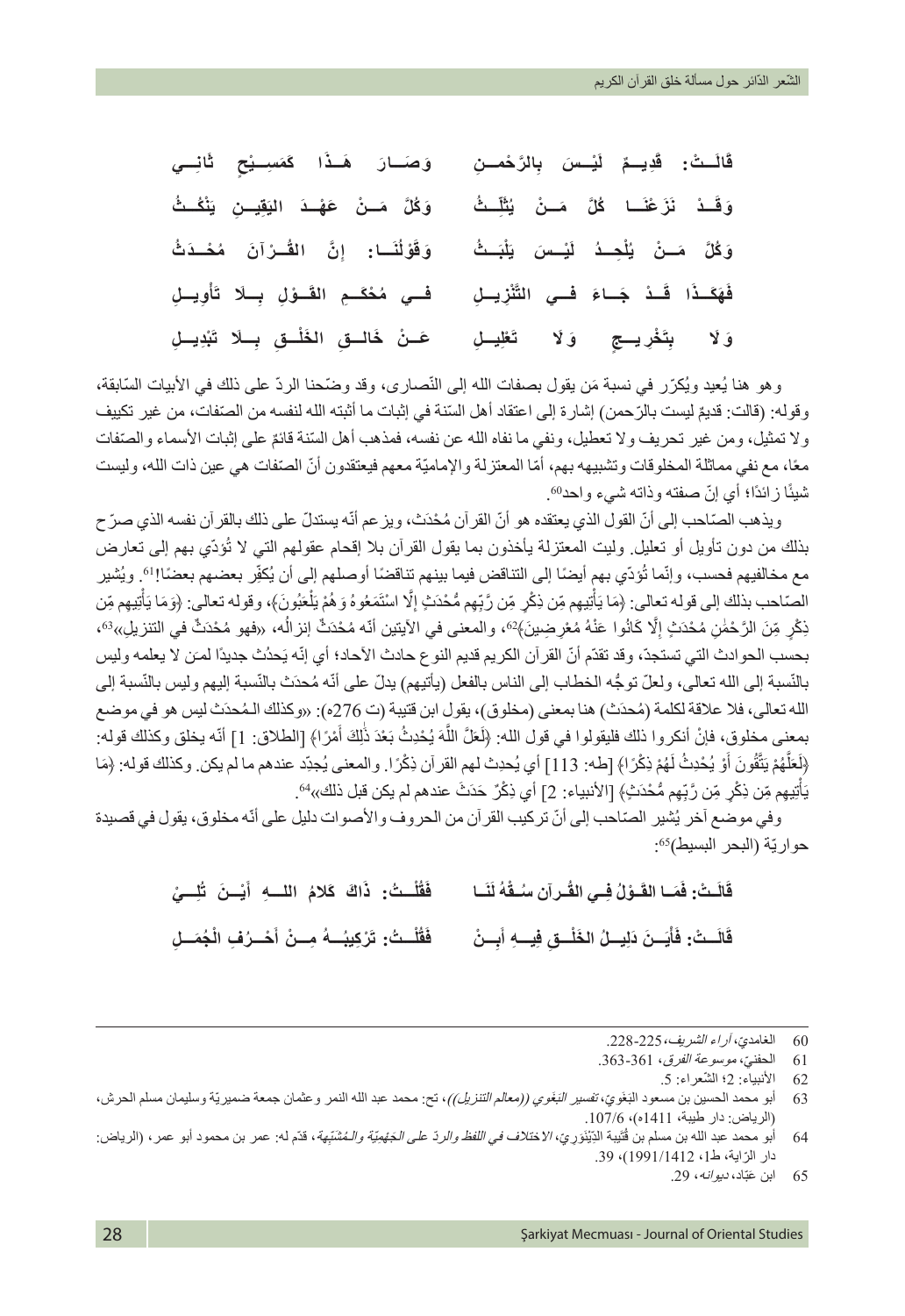والمعتزلة عمومًا يرون أنّ تألُّف القرآن الكريم من الحروف يُثبت بلا شُبهة حدوث القرآن وأنّ بعضه مقدَّم على بعض66، والحقّ أنّ ذلك لا ينهض دليلًا على أنّ القرآن مخلوق كما يظنّ الصّاحب وغيره من المعتزلة؛ فإنّ القرآن لا يستطيع أحد ّ أن يتصوره إال بالكتابة أو القراءة أو الحفظ أو االستماع، فال بدّ من واحدة منها؛ ولتقريب ذلك وتوضيحه يذكر ابن قتيبة لون الإنسان مثلًا؛ فاللون لا يقوم إلا بجسم الإنسان، ولا بدّ أن يكون متميّزًا من الجسم أيضًا حتى يقرّ في التصوّر، وكذلك الاستطاعة والحركة لا تقوم إلا بالجسم وأعضائه، وتجلِّيها في هذه الحال لا يعني أنّها الجسم نفسه أو أنّ الجسم هو اللون ّ والحركة واالستطاعة، وبالمثل فإن ّ ظهور القرآن بالكتابة والقراءة، وهما مخلوقان، ال يعني أن المكتوب والمقروء نفسه مخلوق" وهذه لطيفة تحتاج دقّة في الفهم لم يُؤْتَها المعتزلة الذين ز عموا احتكامهم إلى العقل! ولو عقلوا لعرفوا أنّنا نعرف الله تعالى أيضًا وندعوه ونتعبّده بلفظ الجلالة (الله)، فهل يكون الله مخلوقًا لأنّنا نكتب حروفًا ونقرأ لفظًا باسمه؟! تعالى الله، ولكنّ منطقهم يُوصلهم إلى ذلك أيضًا.

**.٤.١.٢ شعراء آخرون**

ونجد في مواضع أخرى بعض الأشعار الأخرى حول مسألة خلق القرآن وعقيدة المعتزلة عمومًا، نجد من ذلك مثلًا أبيانًا رثى فيها الخليفة المنصور (ت 158ه) أبا عثمان عمرَو بن عُبَيدٍ (ت 144ه)، وهو متقدّم في المعتزلة، كان يُجالس الحسن البصريّ مدّة، ثمّ أعجِب بواصل بن عطاء ومال إليه. يقول المنصور في رثائه (البحر الكامل)89.

| قَبْـرًا مَـرَرْتُ بِـهِ عَلَــى مَـرًانِ                                                           | صَلَّــى الإِلَـــهُ عَلَيْــكَ مِــنْ مُتَوَسِّــدٍ |
|-----------------------------------------------------------------------------------------------------|------------------------------------------------------|
| قَبْـرًا تَصْمَــنَ مُؤْمِنًــا مُتَحَلِّقْــا       صَــدَقَ الإِلَــهُ ۖ وَدَانَ ۖ بِالْقُــرْآنِ |                                                      |
|                                                                                                     |                                                      |

وقد كان عمر و هذا ز اهدًا عابدًا، وقد يكون المنصور ر ثاه لهذا السبب، كما أنّ المعتز لة يجعلون أبا جعفر المنصور من ׇ֖֖֖֖֖֖֧֖֧֖֧֪ׅ֪֪֪ׅ֪֪֪֪ׅ֧֧֪֧֚֚֚֚֚֚֚֚֚֚֚֚֚֚֚֚֚֡֡֬֝֝֬֝֬֓֓֞֬֓֬֓֬֝֬֝֬֝֬ طائفتهم، وكذلك يجعلون أخاه أبا العبّاس السّفّاح وابنه المهديّ من جملة المعتزلة?9، وإذا صحّ ذلك فإنّ قوله (ودان بالقرآن) تكون إشارة إلى اعتقاد المعتزلة في خلق القرآن.

ومن شعراء المعتزلة البارزين أبو العبّاس عبد الله بن محمد الأنباريّ المـُلقّب بالناشـئ الأكبر (ت 298ه)، وقد هجا البحتر يَّ (ت 284ه) لسبب غير معلوم، ويُرجِّح هلال ناجي أن يكون سبب الخلاف مذهبيًّا بسبب كون البحتر يِّ شاعر الخليفة المتوكّل الذي وقف ضدّ المعتزلة وأنهى محنة القرآن وقرّب أهل السّنة ورفع مكانتهم، فكان طبيعيًّا أن يحتدم الخلاف بين شاعر الخليفة الذي ناصر السّنة وبين شعراء المعتزلة الذين كانوا حتى وقت قريب يمتحنون العلماء ويَسُومونهم ألوان العذاب"*?* 

֖֖֖֖֖֖֖֖ׅ֖֪֪֪֪ׅ֪֪֪֪ׅ֪֪֪ׅ֪֪֪֪֪֪֪֪֪֪֪֪֪֪֪֪ׅ֧֚֚֚֚֚֚֚֚֚֚֚֚֚֚֚֚֚֚֚֚֚֚֚֡֬֝֟֓֝֬֝֬֝֓֞֬֓֓֬֝֬֓֞֬֝֬ وقد جمع هلال ناجي شعر الناشئ الأكبر ودرسه في خمس مقالات صدرت في خمسة أعداد متتالية في مجلة الـمَوْرِد العراقيّة، وفي شعره نجد المعتقدات التي يعتنقها المعتزلة مع فخر واضح بها!7، ولكننّا لا نجد عنده شعرًا حول مسألة خلق القرآن، ولا شكّ أنّ السّبب هو كون فكرة خلق القرآن قد خفّت بعد انتهاء المِحْنة بخلافة المتوكّل؛ ولذلك فلا نجد في شعره ما يدلّ عليها، ومن أشعاره في عقيدة الاعتزال (البحر البسيط)72:

<sup>ْ</sup>البَلْخيّ وآخرون، *فضل الاعتزال*، 110. َل 66 الب

<sup>67</sup> ابن قتيبة، االختالف، .65-63

هبيّ، *تاريخ الإسلام*، 243/9؛ ابن المرتضى، *طبقات المعتزل*ة، 40-41. ويُقال إنّ الأبيات ليست للمنصور ، وإنّما أنشدها استشهادًا بها. يُنظَر: ّ68 الذ البَلْخيّ وآخرون، *فضل الاعتزال*، 10. وسواء قالها المنصور استشهادًا أو ارتجالًا فرثاؤه عمرًا المعتزليَّ متحقّقٌ بها. َْل

<sup>69</sup> ابن المرتضى، طبقا*ت المعتزلة*، 122.

<sup>70</sup> هالل ناجي، «د*يوان الناشئ الأكبر أبو العبّاس عبد الله بن محمد الأنباريّ القسم الأول»،* المَوْرد، م. 11، ع. 1، ربيع 1982)، 102-103.<br>71 هالل ناجي، «د*يوان الناشئ الأكبر أبو العبّاس عبد الله بن محمد الأنباريّ القسم الثاني* 

<sup>71</sup> هلال ناجي، «بيوا*ن الناشئ الأكبر أبو العبّاس عبد الله بن محمد الأنباريّ القسم الثاني»*، المَوْرِد، م. 11، ع. 2، صيف 1982)، 62.<br>72 هلال ناجي، «ب*يوان الناشئ الأكبر أبو العبّاس عبد الله بن محمد الأنبار يّ القسم* 

هلال ناجي، «د*يوان الناشئ الأكبر أبو العبّاس عبد الله بن محمد الأنباريّ القسم الخامس»* المَوْرِد، م. 12، ع. 1، ربيع 1983)، 72؛ ابن المرتضى، طبقات المعتزلة، .93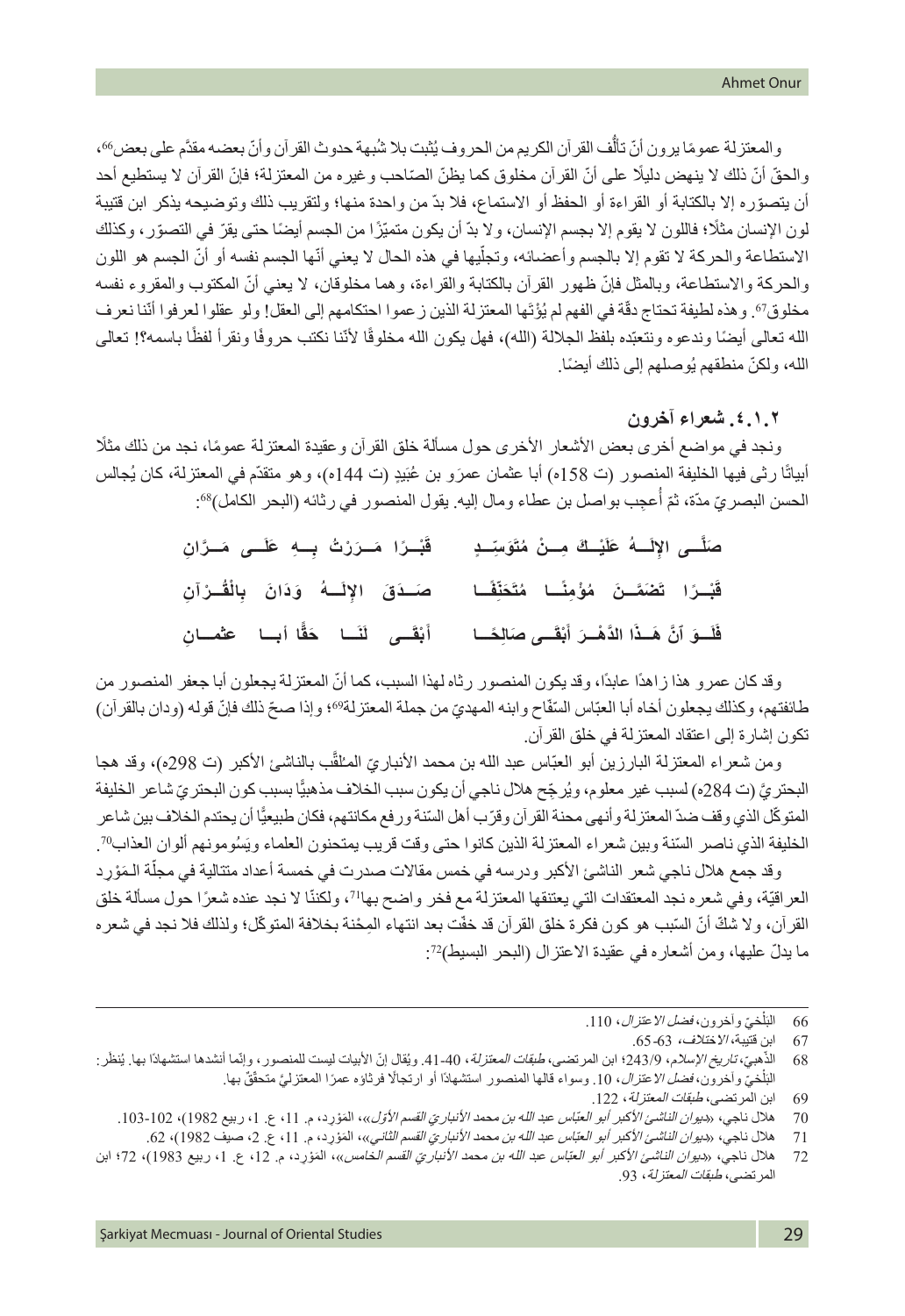### **َ ِ اطِر َهـــا َ ْخ َ ـــز ِى عْن َ ـــد ف َّ ِ ـــة أ َِري ِـــي الب** مَسَا فِسِي الْبَرِيَّسَةِ أَخْسَرُى عِنْسَدَ فَاطِرِهُسَا ۖ مِمَّسْنُ ۖ يَدِيسُنُ ۖ بِإِجْبَسَارٍ ۖ وَتَتَنْسبِيهِ

وفي قصيدته التي ينظم فيها النّسب النّبويّ الشّريف في 77 بيتًا نجد فيها أحد عشر بيتًا عن القر آن الكريم بوصفه معجزة ֧֦֧ׅ֧֪ׅ֧֡֡֡֡֡֡֡֡֬֜֓֓<u>֚</u> للَّنبيّ صلَّى الله عليه وسلَّم، غير أنّه لا يذكر مقالة خلق القرآن فيها، بل يستطيع المرء أن يستشفّ منها ما لا يُوافقها، يقول ֧֖֖֖֖֚֚֚֚֚֚֚֚֚֚֡֝<br>֧֚֚֚֝ : )البحر الطويل(<sup>73</sup>

| قَرِيسِبُ المَآتِسِي مُسْسَتَجِمُّ الْعَجَائِسِبِ         | وَمِسنْ تِلْكُسمُ الْآيَساتِ وَهُسيٍّ أَتَسى بِسِهِ            |
|-----------------------------------------------------------|----------------------------------------------------------------|
| بَلِيغًــا وَلَــمْ يَخْطُــرْ عَلَــى قَلْــبِ خَاطِــبِ | تَقَاصَــرَتِ الْأَفْــكَارُ ۚ عَنْـــهُ ۖ فَلَـــمْ يُطِـــعْ |
| وَفَسَاتَ مَسرَامَ الْمُسْتَمِرِّ الْمُسوَارِبِ           | حَــوَى كُلَّ عِلْــمٍ وَاحْتَــوَى كُلَّ حِكْمَــةٍ           |
| وَلَا صُحْسَفٍ مُسْــتَمْلٍ وَلَا وَصْــفٍ كَاتِــبِ      | أَتَانَـا بِـهِ لَا عَـنْ رَوِيَـةِ مُرْتَـ <i>ئٍ</i>          |
| وَإِفْتَـاءِ مُسْـتَفْتٍ وَوَعْـظِ مُخَاطِـبِ             | يُوَاتِيــهِ طَــوْرًا فِــي إِجَابَــةِ سَــائِلٍ             |
| وَقَصِنَ أَحَادِيتٍ وَنَصصِنَ مَسَآرِبِ                   | وَإِتَّيَـانِ بُرْهَـانٍ وَفَـرْضِ شَـرَائِعِ                  |
| وَتَعْرِيــفِ ذِي جَحْــدٍ وَتَوْقِيــفِ كَاذِبِ          | وَتَصْرِيـفِ أَمْثَـالٍ وَتَثْبِيـتِ حُجَّـةٍ                  |
| وَعِنْسَدَ حُسدُوتِ الْمُعْضِسلَاتِ الْغَرَائِسِبِ        | وَفِي مَجْمَعِ النَّـادِي وَفِي حَوْمَـةِ الْوَغَـى            |
| قَوِيسِمَ الْمَعَانِسِي مُسْسَثَرِزً الضَّرَائِسِبِ       | فَيَأْتِسِي عَلَسى مَسا شِسنْتَ مِسنْ طُرُقَاتِسِهِ            |
| يُلَاحَــظُ مَعْنَــاهُ بِعَيْــنِ الْمُرَاقِــبِ         | يُصَـدِّقُ مِنْــهُ الْبَعْــضُ بَعْضَــا كَأَنَّمَــا         |
| وَصَفْنَــاهُ مَعْلُــومٌ بِطُــولِ التَّجَــارِبِ        | وَعَجْـزُ الْـوَرَى عَـنْ أَنْ يَجِينُـوا بِمِثْـلِ مَـا       |

ويُعلّق ابن كثير بعد سرد القصيدة بأكملها بقوله: «وهذه القصيدة تدلّ على فضيلته وبراعته وفصاحته وعلمه وفهمه وحفظه وحسن لفظه واطّلاعه واضطلاعه واقتدار ه على نظم هذا النّسب الشّريف في سلك شعر ه و غوصه على هذه المعاني التي هي جواهرُ نفيسةٌ من قاموس بحره فرحمه الله وأثابه وأحسن مصيره وإيابه»?.

وفي البيتين الثانـي والأخير يُشير النـاشـئ إلـى عـجز البلـغاء عن الإتيان بمثل القرآن تأليفًا ونظمًا، وهذه الفكرة ليست مجمَعًا عليها عند المعتزلة، فابِراهيم النّظّام وهشام بن عمرو الفُوَطِيّ وعَبّاد بن سليمان يرون أنّ أعجوبة القرآن هي في ُ إخباره عن الغيب، أمّا تأليفه ونظمه فقد يقدر عليه بعض الناس، ولكنّ الله صرف العباد عن ذلك بمنعٍ وعجزٍ جعله فيهم75

وقد كان أبو القاسم جار الله محمود بن عمر الزَّمَخْشَرِيّ (ت 538ه) شاعرًا من أكابر المعتزلة، وكان إمامًا في التّفسير والنحو واللغة والأدب والبلاغة، وتصانيفه كثيرة مشهورة، ومن أبرزها: (تفسير الكَشّاف)، و(الفائق في غريب الحديث)، و(رؤوس المسائل)، و(أساس البلاغة)، و(المـُفَصَّل في علم العربيّة)، و(ربيع الأبرار ونصوص الأخبار)، و(المسْتَقصَى ّفي أمثال العرب)، و(ديوان الزَّمَخْشَرِيّ)، وغيرها، وقد اتّفق مَن ترجم له على مدحه وبيان مكانته السّامية في الفنون التي

<sup>73</sup> ناجي، «ديوا*ن الناشئ الأكبر القسم الثاني»،* 75-76.

<sup>74</sup> أبو الفداء إسماعيل ابن كثير، *البداية والنّهاية*، نتح: علي أبو زيد وغيره، راجعه: عبد القادر الأرنـاؤوط وبشّار عَوّاد معروف، (دمشق-بيروت: دار ابن كثير، طبعة خاصّة بوزارة الأوقاف والشَّؤون الإسلاميّة في قطر، 2015/1436(2016)، 474/2.

<sup>75</sup> ّ األشعري، مقاالت اإلسالميّين، .271/1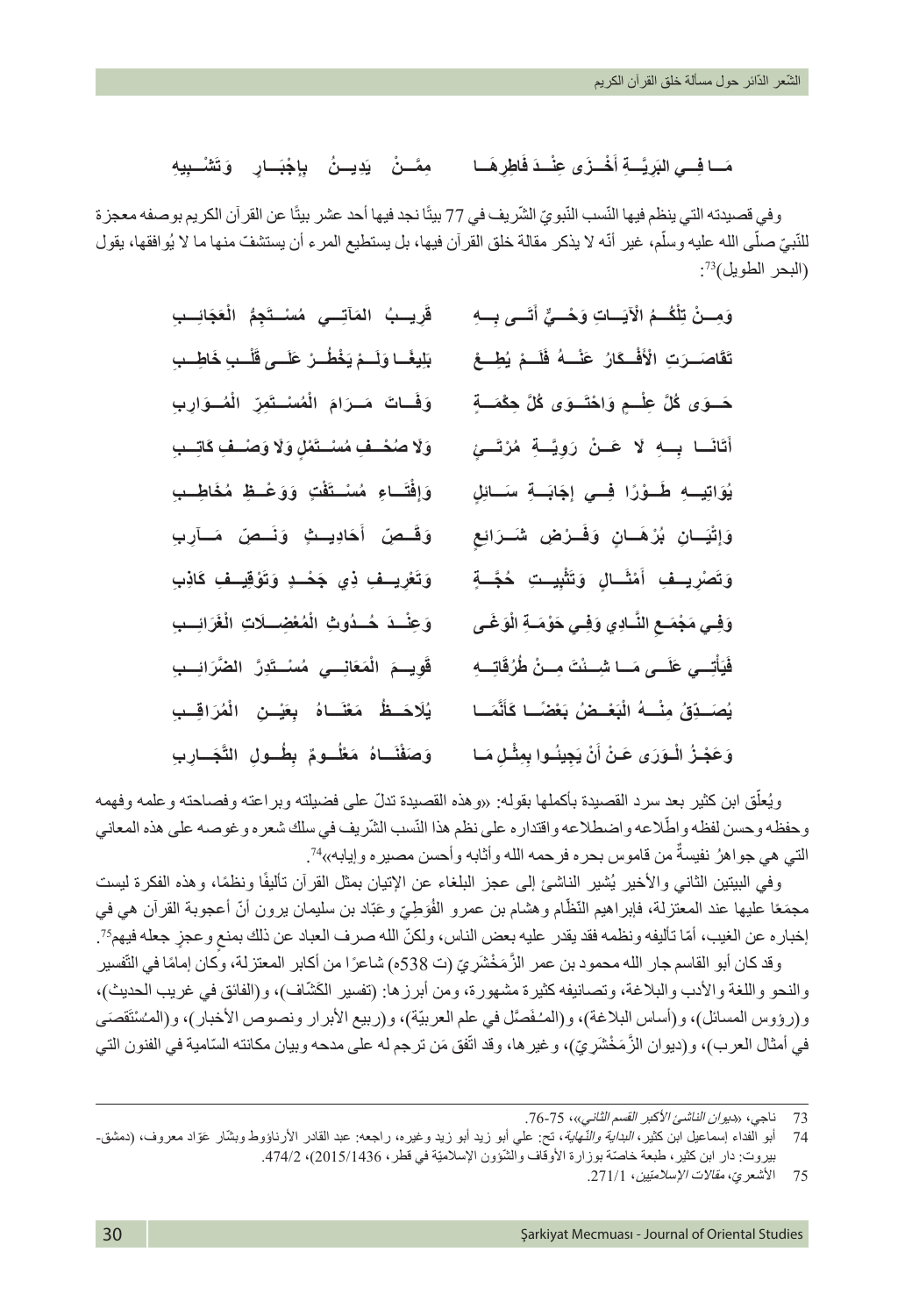ألّف فيها، وقد عرف له أهل زمانه فضله ومكانته، فكتب إليه الحافظ أبو الطّاهر السِّلَفِيُّ يستجيزه في مسمو عاته ومصنّفاته<sup>76</sup>. وقد كان الزّمَخْشَرِ يّ معتزليّ الاعتقاد مجاهرًا به، حتى قيل إنّه كان إذا قصد صاحبًا له يقول لمن يأخذ له إذن الدخول: قل له أبو القاسم المعتزليّ بالباب. ويُقال إنّه كتب (الحمد لله الذي خلق القرآن) أوّلَ ما صنّف تفسيره، ثمّ غيّره إلى قوله: (الحمد لله الذي جعل القر آن)، وكلمة (جعل) تحمل معنى (خلق) نفسه عند المعتز لة، ثمّ أصلحه الناس بعد ذلك إلى (الحمد لله الذي أنزل القرآن)77. بَيْدَ أنّ حاجي خليفة يذكر أنّه رأى نسخة لتفسير الكَشّاف بخطّ يد الزَّمَخْشَر يّ وليس فيها أثر للإصلاح والتغيير <sup>78</sup>؛ أي نفى أن يكون الزَّمَخْشَر يّ قد كتب في افتتاحه (خلق) أو (جعل).

ولكن بيقى الزّمَخْشَرِيّ واحدًا من أهمّ رؤوس المعتزلة، وهو يجعل رأس فضائل خَوارَزْم أنّها موئل للاعتزال الذي يصفه بأنّه مذهب أهل العدل والنّوحيد?". وقد أثّرت عقيدته الاعتز اليّة في بحوثه اللغويّة والنحويّة وتفسيره للأيات القرآنيّة خلافًا لما عليه أهل السّنة، ومن ذلك مثلّا<sup>80</sup>صرف آيات الرؤية التي تتعلَّق بالله تعالى عن ظاهر ها وتفسير ها حسب رأي المعتزلة. فقوله تعالى: ﴿قَالَ رَبِّ أُرنِي أَنظُرْ إِلَيْكَ﴾ا<sup>8</sup>، يُراد به وَفْق تفسيره: عرّفني نفسك تعريفًا واضحًا جليًّا كأنّها إراءة ِل َ في جلائها<sup>8</sup>2. ومن ذلك تقرير أنّ دخول المؤمنين الجنّة هو جزاء على أعمالهم، وليس منّة وتفضّلًا من الله تعالى. وبذلك يُفسِّر قوله تعالى: ﴿وَإِنَّ لَكَ لَأَجْرًا غَيْرَ مَمْنُونٍ﴾3°. وحاصل قول الزَّمَخْشَرِيّ في هذه المسألة أنّ الله لا منّة له ابتداءً على أحد ولا فضل في دخول الجنّة، وإنّما يكون دخولها استحقاقًا من العباد على أعمالهم84، ولو تدبّر الزّمَخْشَرِيّ قوله تعالى: (بَمُنُّونَ عَلَيْكَ أَنْ أَسْلَمُو ا<sup>ِس</sup>ْقُل لَّا تَمُنُّو ا عَلَيَّ إِسْلَامَكُم<sup>ِ س</sup>َبْلِ اللَّهُ يَمُنُّ عَلَيْكُمْ أَنْ هَدَاكُمْ لِلْإِيمَانِ إِن كُنتُمْ صَادِقِينَ﴾<sup>85</sup> لَعَلِمَ أنّ مِنّة َٔ<br>ا ؚ<br>ا ً الله ابتداء ّ هي بهداية خلقه إلى الصراط المستقيم.

وتظهر عقيدة الزّمَخْشَر يّ في خلق القر أن في تفسيره، كما في تفسيره الآية 143 من سورة الأعراف، قال: «﴿وَكَلْمَهُ رَبُّهُ ﴾ َّ من غير واسطة كما تكلّم الملك، وتكليمه أن يخلق الكلام منطوقًا به في بعض الأجرام، كما خلقه مخطوطًا في اللّوح»<sup>86</sup>. أمّا ديوانه الذي يحوي 5408 بيثًا<sup>87</sup> فلم نجد فيه أثرًا صريحًا للقول بخلق القر أن على الرّ غم من أنّه فخر في كثير من المواضع بتفسير ه، و هو حينما يذكر القرآن يذكر ه باسم الكتاب أو كتاب الله أو يصفه بالـمُنزَّ ل، يقول (البحر الكامل)88:

> ثُمَّ انْجَلَـ*ى* غَسَـقُ الضَّـلَالِ عَـنِ الْهُـدَى بِمُنَــزَّلٍ، هُــوَ مُعْجِــزُ الْأَوْصَـــافِ بِمُثَــزّلٍ، هُــوَ مُعْجِــزُ الْأ **َ َّر ُعـــوا َف َِّذ َ يـــن ت َال َّ َح ِّ ـــدي، ف َ**وَقَــعَ التَّحَــدِّي، فَالَّذِيــنَ تَفَرَّعُــوا خُطْبَــا وَشِــعْرًا كُلَّ عَاقِــدٍ قَــاف لَمَّـا رَأَوْا أَسْــيَافَ تُطْقِهِـمُ نَبَــتْ لَجَــوُوا لِعَجْزِهِــمِ إلَــى الْأَسْــيَ **ََ**مَّـا رَأَوْا أَسْــيَافَ نُطْقِهِـمُ نُبَــتْ لَجَــوُوا لِعَجْزِهِــمِ إِلَــى الْأَسْــيَافِ

- 77 ابن خَلِكان، *وَفَيَات الأَعْيان*، 170/5. ֖֖֖֖֧֖֧֚֚֚֚֚֚֚֚֚֚֚֚֚֚֚֚֞֝֡֡֡֬֝<u>֚</u>
- 78 مصطفى بن عبد الله حاجي خليفة (كاتب جلبي)، كَشْفُ *الظُّنون عن أسَامي الكتب والفنون*، (بيروت: دار إحياء النراث العربيّ، د.ت)، 1482/2.
- 79 أبو القاسم جار الله محمود بن عمر الزَّمَخْشَريّ، *ربيع الأبرار ونصوص الأخبار*، تح: عبد الأمير مهنا، (بيروت: مؤسّسة الأعلمي للمطبوعات، ط،1 1992/1412(، .291/1
	- 80 للاستزادة يُنظَر: فاضل صالح السَّامَرَ ال*يَّ، الذَراسات النَّحْويّة واللغويّة عند الزَّمَخْشَرِيّ،* (بغداد: مطبعة الإرشاد، 1971/1390)، 219-210.
		- 81 األعراف: .143
- 82 أبو القاسم جار الله محمود بن عمر الزَّمَخْشَريَ، *تفسير الكَشَّاف*، اعتنى به: خليل مأمون شيحا، (بيروت: دار المعرفة، ط3، 2009/1430)، 386، 77، 269- 1162؛ 162 صالح بن غَرْم الغامديّ، المسائل الاعتزاليّة في تفسير الكَشّاف في ضوء ما ورد في كتاب الانتصاف لابن الـمُنَيّر ، )حائل-السعودية: دار األندلس، ط،1 1998/1418(، 500-488/1 و.1065-1063/2
	- 83 القلم: .3
	- 84 الزَّمَخْشَرِيّ، تفسير الكَشَاف، 1129؛ الغامديّ، المسائل الاعتزاليّة، 2/1029.
		- 85 ُ الح ُجرات: 17
		- 86 الزَّمَخْشَرِ *يِّ، تفسير الكَشَّاف،* 384.<br>87 أبو القاسم جار الله محمود بن عمر ا
- 87 أبو القاسم جار الله محمود بن عمر الزَمَخْشَرِيّ، *ديوان جار الله الزَّمَخْشَرِيّ*، شرح: فاطمة يوسف الخِيَمِيّ، (بيروت: دار صادر، 1429/2008)، أ من المقدّمة.
	- 88 أَ الزَّمَخْشَر يِّ، *ديوانه*، 391.

<sup>76</sup> ابن خَلِّكان أبو العبّاس شمس الدّين أحمد بن محمد بنِ أب*ي بكرٍ ، وَفَيَلت الأُعْيان وأنْبَاءُ أبناءِ الزّمان*، تح: إحسان عبّاس، (بيروت: دار صادر، ֖֖֖֖֖֧֖֧֚֚֚֚֚֚֚֚֚֚֚֚֚֚֚֚֚֚֚֚֡֝<u>֓</u>  $.170/5$  (1968)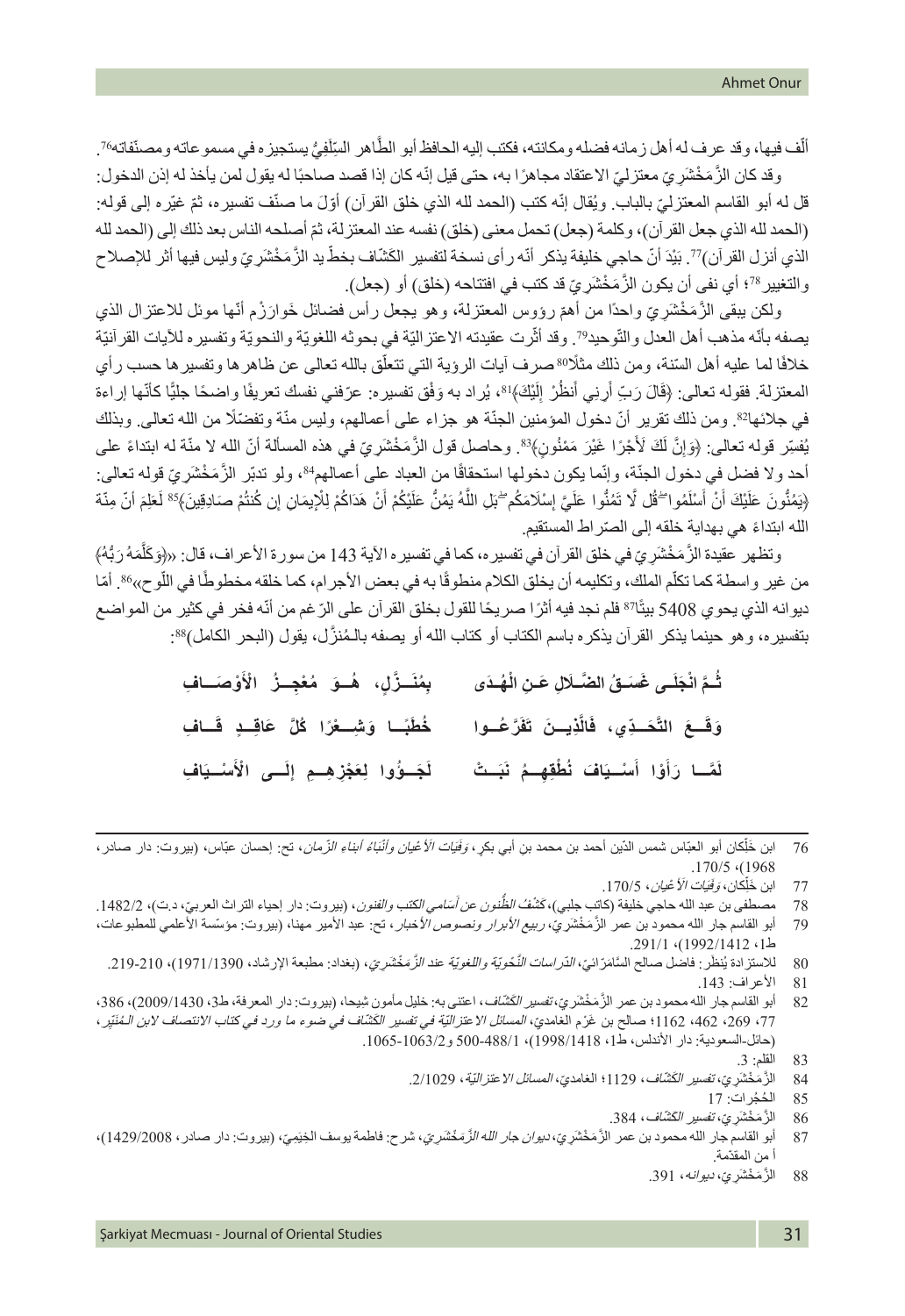ويقول في موضع اخر (البحر الكامل)89:

| وَعَلَيْــهِ فِــي كُلِّ الْأُمُــورِ تَوَكَٰلِــيْ | يَــا مَــنْ أَحَــاطَ بِــكُلِّ شَــيْءٍ عِلْمُـــهُ                                                           |
|-----------------------------------------------------|-----------------------------------------------------------------------------------------------------------------|
|                                                     | إنِّسِي سَــأَلْتُكَ  بِالنَّبِــيِّ  الْمُصْطَفَــي       وَبِمَــا تَــلَاه مِــنَ الْكِتَــابِ الْمُنْــزَلِ |
|                                                     | تَنْنُــنْ عَلَــيَّ بِتَوْبَــةٍ أَمْحُــو بِهَــا     مَــا كَانَ مِنْــي فِــي الزَّمَــانِ الأَوّلِ         |

وربّما كان ذكر القرآن بكلمة (الكتاب) دليل على خلقه عند المعتزلة؛ إذ مرّ معنا في شعر الصّاحب أنّهم برون تركيب القرآن من الحروف والأصوات دليلًا على حدوثه، فهم يقولون إنّه مخلوق لأنّ الحروف المكتوبة مخلوقة، وقد بيّنّا ردّ ابن قتيبة على ذلك في موضعه.

**يادي )ت 240هـ( ّ .٥.١.٢ مدح القاضي المعتزلي ُ أحمد بن أبي د َؤاد اإل ّ**

كان القاضـي ابن أبـي دُوَّاد من رؤوس المعتزلة، وداعيةً إلى القول بـخلق القرآن، وقد ساعدته مكانته في الدولة على التمكين للمعتزلة ولو حتى حين، حيث وَلِّي القضاء للمعتصم وللواثق من بعده، ويقول الصُّولِيّ عنه: «كان يُقال: أكرمُ مَن **ٔ** ْكان في دولة بني العبّاس البرامكة، ثمّ ابن أبي دُوَاد، لولا ما وَضع به نفسه من محبّة المِحْنة لاجتمعت الألسُنُ عليه، ولم يُّصَفُّ إلى كَرَمه كَرَمُ أَحدٍ»<sup>90</sup>.

وبسبب من ولايته القضاء واتّصافه بالجود والسّخاء، وحُسْن الخلق، وغزارة الأدب فقد صار مقصدًا للشّعراء الذين سعوا إلى مدحه طمعًا في نوال يده، وكان من أبرز هؤلاء الشّاعر أبو تمّام الذي كان ابن أبي دُؤَاد من أهمّ ممدوحيه، وقد خصّه بمدائح كثيرة تدور حول معاني الكرم والفضل والمجد وحُسْن الأخلاق وغير ها من الخصـال الحميدة<sup>91</sup>.

والظّاهر أنّ أبا تمّام لم يكن على مذهب ابن أبي دُوَّاد في الاعتزال كما رجّحنا قبلُ؛ إذ لا ذِكر لعقيدته إلا في موضع واحد حيث يقول في إحدى مدائحه (البحر الكامل)<sup>92</sup>:

| تَنْمِيْـكَ فِــي قُلَــلِ الْمَــكَارِمِ وَالْعُــلَا         زُهْــرٌ     لِزُهْــرِ     أُبُــوَّ وَ جُــدُودِ      |  |
|------------------------------------------------------------------------------------------------------------------------|--|
| كَعْـبٌ وَحَاتِـمٌ <sup>93</sup> اللَّـذَانِ تَقَسَّـمَا      خُطَـطَ العُـلَا مِــنْ طَــارِفٍ وَتَلِيــدِ            |  |
| مَــا قَاسَــيَا فِـــي الْمَجْــدِ إِلَّا دُوْنَ مَـــا        قَاسَــيْتَهُ   فِـــي   العَــدْلِ   وَالتَّوْجِيــدِ |  |

وفي غير هذا الموضع لا نجد مديحًا له بمذهب الاعتزال، ويظلّ المدح بالجود هو الغالب، يقول أبو تمّام من أبيات في علّة أصـابت ابن أبي دُوَّاد، و هي ليست علّة إصـابته بالفالج؛ إذ تُوفّي أبو تمّام قبل تولّي المتوكّل بسنة في حين فُلِج ابن ا<br>المسلمانية<br>المسلمانية أبي دُوَّاد بعد ذلك بسنة؛ أي سنة 233ه<sup>وم</sup>، يقول أبو تمّام متحسّرًا على الجود من بعده ومتمنّيًا له البُرْ ، (البحر البسيط)<sup>95</sup>:

<sup>89</sup> الزَّمَخْشَر يِّ، *ديوانه*، 495.

<sup>َّ</sup>الذَهبيِّ، تاريخ الإسلام، 41/17. 90 الذ

نظُر مدائحه في: أبو بكر محمد بن يحيى الصُّوليّ، *شرح الصُّوليّ لديوان أبي تمّا*م، در اسة وتحقيق: خلف رشيد نعمان، (العراق: وزارة الإعلام 91 ت والثقافة، ج1: 1977، ج3: 1982) ، 1/ 373-379: 43 بيتًا، 380-386: 51 بيتًا، 387: بيتان، 388-397: 56 بيتًا، 398: 4 أبيات، 554: 7 أبيات، 605-608: 25 بيتًا، 609-613: 28 بيتًا؛ 270-275، 272-275، 10 أبيات، 385-390: 35 بيتًا؛ 30/3: 6 أبيات، :509 8 أبيات، :537 4 أبيات.

<sup>92</sup> الصنُّوليّ، *شرح الصُّوليّ لديوان أبي تمّام، 1/*392 .<br>93 حاتم: هو حاتم بن عبد الله الطَّائيّ، كان جو ادًا شجاءُ

<sup>َ</sup>93 حاتم: هو حاتم بن عبد الله الطَّائيّ، كان جوادًا شيجاعًا شاعرًا جاهليًّا، ضرُرب به المثّل في الجود. وكعب: هو كعب بن مَامَة الإياديّ، مشهور بالجود َّأيضًا، وهو صاحب القول المشهور الذي غدا مَثَلًا: اسق أخاك النَّمَريّ. ينظر: أبو الفضل أحمد بن محمد الميدانيّ، *مَجْمَع الأمثال*، تح: محمد محيي الدين عبد الحميد، (مطبعة السُّنَّة المحمّديّة، 1953/1374)، 163/1 182-333 182-333 171/2 و 394.

<sup>َّ</sup>94 ابن الأثير ، *الكامل في التاريخ* ، 115/6؛ الذهبيّ، *تاريخ الإسلام* ، 11/17.

<sup>95 ﴾</sup> الصنُّوليّ، شرح الصُّوليّ لديوان أبي تمّام، 272/2-275.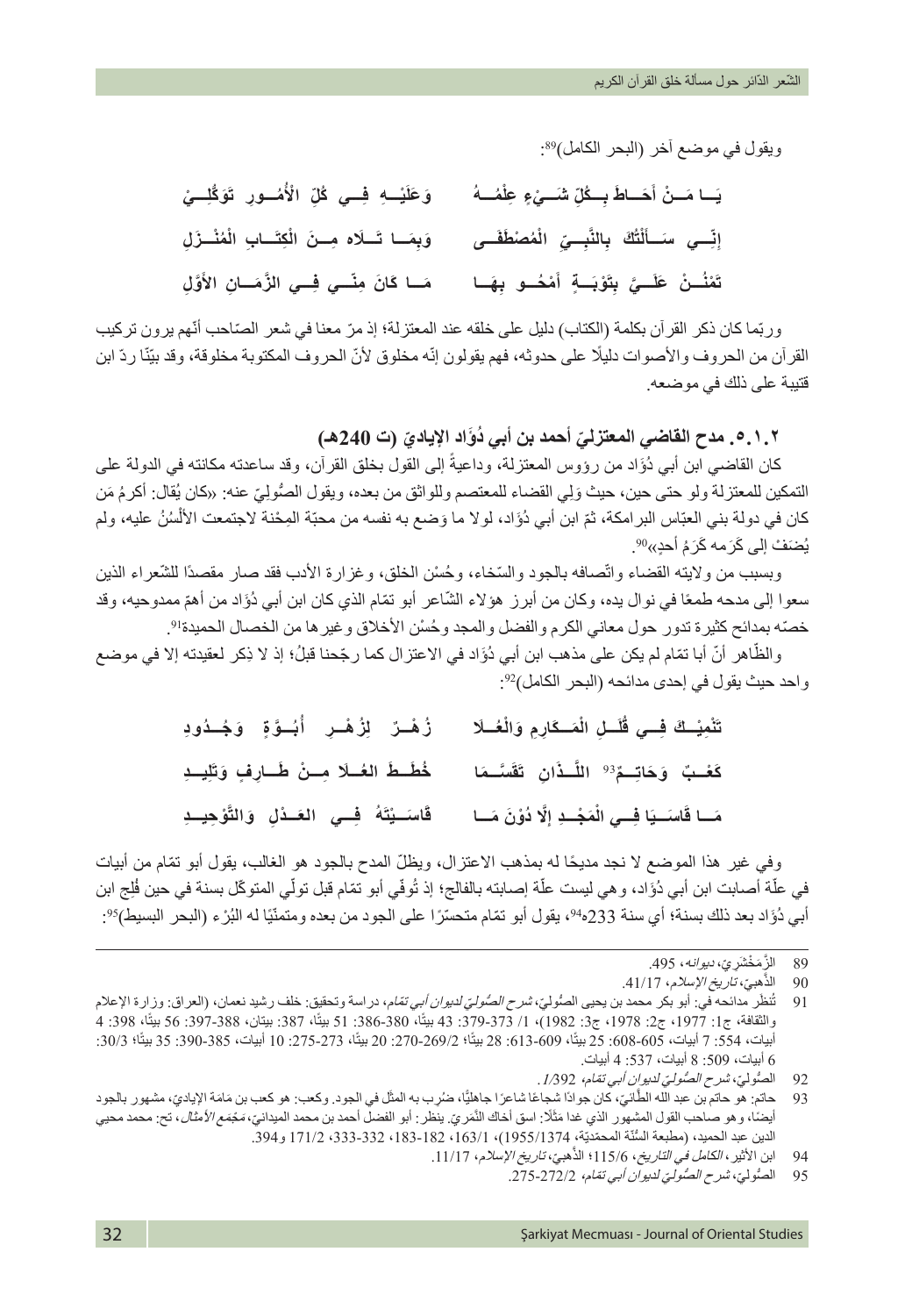| مَــا نالَــكَ العَثْــرُ مِــنْ دَهْــرٍ وَلَا الزَّلَـــلُ        وَلَا يَكْــنُ  لِلْعُــلَا فِــي فَقْــدِكَ  الثُّــكُلُ      |  |
|------------------------------------------------------------------------------------------------------------------------------------|--|
| لَا    تَعْتَلِــلْ    إِنَّمَــا     بِالْمَكْرُمَــاتِ     إِذْا          أَنْــتَ اعْتَلَلْـتَ تُــرَى الْأؤجَــاغَ وَالْطِــلُ |  |

وممّن عاد ابن أبي دُوَّاد بعد إصابته بالفالج وتمنّى له الشِّفاء مروان الأصغر (ت ≈ 240ه)، وهو مروان بن أبي الجنوب بن الشّاعر مروان الأكبر بن أبي حفصة، وقد كان يتقرّب إلى المتوكّل بهجاء آل أبي طالب، فينال منه أموالًا كثيرة على ذلك، ودخل مرّة على ابن أبي دُوَّاد وقد أصابه الفالج وتَمَاثَل للشّفاء فقال (البحر البسيط)%:

| مِـنْ عِلَّـةٍ فَجَلَاهـا عَنْــهُ جَالِيهَـا          | لِسَـانُ أَهْمَــدَ سَـَـيْفٌ مَسَّــهُ طَبَــعٌ        |
|--------------------------------------------------------|---------------------------------------------------------|
| وَاللَّـــهُ يُذْهِــبُ عَنْـــهُ رَسْــمَ بَاقِيهَــا | مَسَا صَمَـرَّ أَحْمَـدَ بَاقِــي عِلَّـــةٍ دَرَسَــتْ |
| رَسَـائِلُ اللَّـهِ إِذْ جَـاءَتْ يُؤَدِّيهَـا         | قَسدْ كَانَ مُوسَسى عَلَسى عِسلَاتِ مَنْطِقِسِهِ        |
| ضُعْـفُ اللِّسَــانِ وَقِدْمًــا كَانَ يُمْضِيهَــا    | مُوسَـى بْـنُ عِمْـرَانَ لَـمْ يَنْقُـصْ نُبُوَّتَــهُ  |

ومن الشُّعراء الذين مدحوا ابن أبي دُوَّاد كان العَطُوِيّ محمد بن عبد الرحمن بن أبي عطيّة، وكان شاعرًا كاتبًا من ثىعراء العباستِين، تقرّب إلى ابن أبي دُوًاد بمذهبه في الاعتزال وقوّة جداله فيه، وحينما مات تغيّرت حال العَطُويّ، فرثاه متحسَّرًا على ما كان عليه في حياته من سَعَةٍ بفضل عطائه، يقول (البحر الطويل)??.

> **ُ َهُون َ ْس َ ـــمع َّ ْع ِ ـــش َ مـــا ت** وَلَيْسسَ صَرِيسرُ النَّعْسشِ مَسا تَسْسَمَعُونَهُ وَلَكِنَّسهُ أَصْسلَابُ قَسوْمٍ تَقَصَّسفُ **َُ** وَلَيْــسَ نَسِــيمُ المِسْــكِ مَــا تَجِدُوْنَـــهُ وَلَكِنَـــهُ ذَاكَ التَنَــاءُ المُخَلَــفُ وَلَكِنَّــهُ ۖ ذَٰاكَ الثَّنَــاءُ المُخَلِّ

> > وفي ختام مرثيّة أخرى يقول (البحر الكامل):

**ُ** وَاللــهِ مَــا أَبَنْتُــهُ لِأَزِيــدَهُ ثمَــرَفًا وَلَكِــنْ نَفْشَــةً المَصنْــدُورِ **ُ**شَــرَفَا وَلَٰكِــنْ نَفْثَــةُ **ً**

## **٢.٢ ّ . الشعر المخالف لمسألة خلق القرآن**

من الطبيعيّ أن يكون الشّعر المخالف لهذه المسألة أكثر من الشّعر الموافق لها؛ إذ إنّ زمن المِحْنة ليس بالطويل، فلم يُوَثِّر كثيرًا في كسب أصوات الشّعر اء، كما أنّ عقيدة المعتزلة عمومًا مسألة فكريّة كلاميّة، فمن البدهيّ ألّا يكثر فيها .<br>ا الشّعر ، وقد رأينا أنّ شعراء المعتزلة البارزين كالزَّمَخْشَرِيّ لم يُسهموا بشعر في هذه المسألة على الرغم من مكانته العلميّة وتقدُّمه واعتزازه باعتزاله.

وإذا نظرنا إلى الشّعر المخالف للمسألة وجدناه قسمين؛ أحدهما يُقابل الأشعار السّابقة التي ذكرناها من الأشعار الموافقة للمسألة، وقد قيلت ضمن مرحلة المِحْنة أو قريبًا منها حين بدأ المتوكّل في إنهائها، وتبرز هذه الأشعار في نقض المسألة ومدح المتصدّي لها وذمّ أصحابها وهجاء مَن قال بها ودعا إليها، ولا سيّما هجاء القاضي ابن أبي دُؤَاد، ونجد أبرز شعراء هذا القسم عليّ بن الجَهْم والبُحثُر يَ؛ أما القسم الثاني فيتجلّى في المنظومات الدينيّة التي صـاغت عقائد أهل السّنة أشعارًا ُموزونة ليسهُل حفظها ونقلها، وكثير من هذه الـمُتُون يُفرِد مكانًا لمهذه المسألة.

و هناك أشعار لا يُمكن أن نعدَّها من الشُّعر المخالف لمسألة خلق القرآن ولو كانت في هجاء شخصيّات قائمة على أمر المِحْنة، ومن ذلك أشعار دِعْبِل الخُزاعيّ؛ إذ لا ينطلق في شعره من مخالفة القول بخلق القرآن، وإنّما من ظاهر تشيّعه لأل

<sup>96</sup> الأصفهانيّ، كتاب الأغاني، 183/23.<br>97 الأصفهانيّ، كتاب الأغاني، 115/23.

الأصفهانيّ، كتاب الأغاني، 115/23.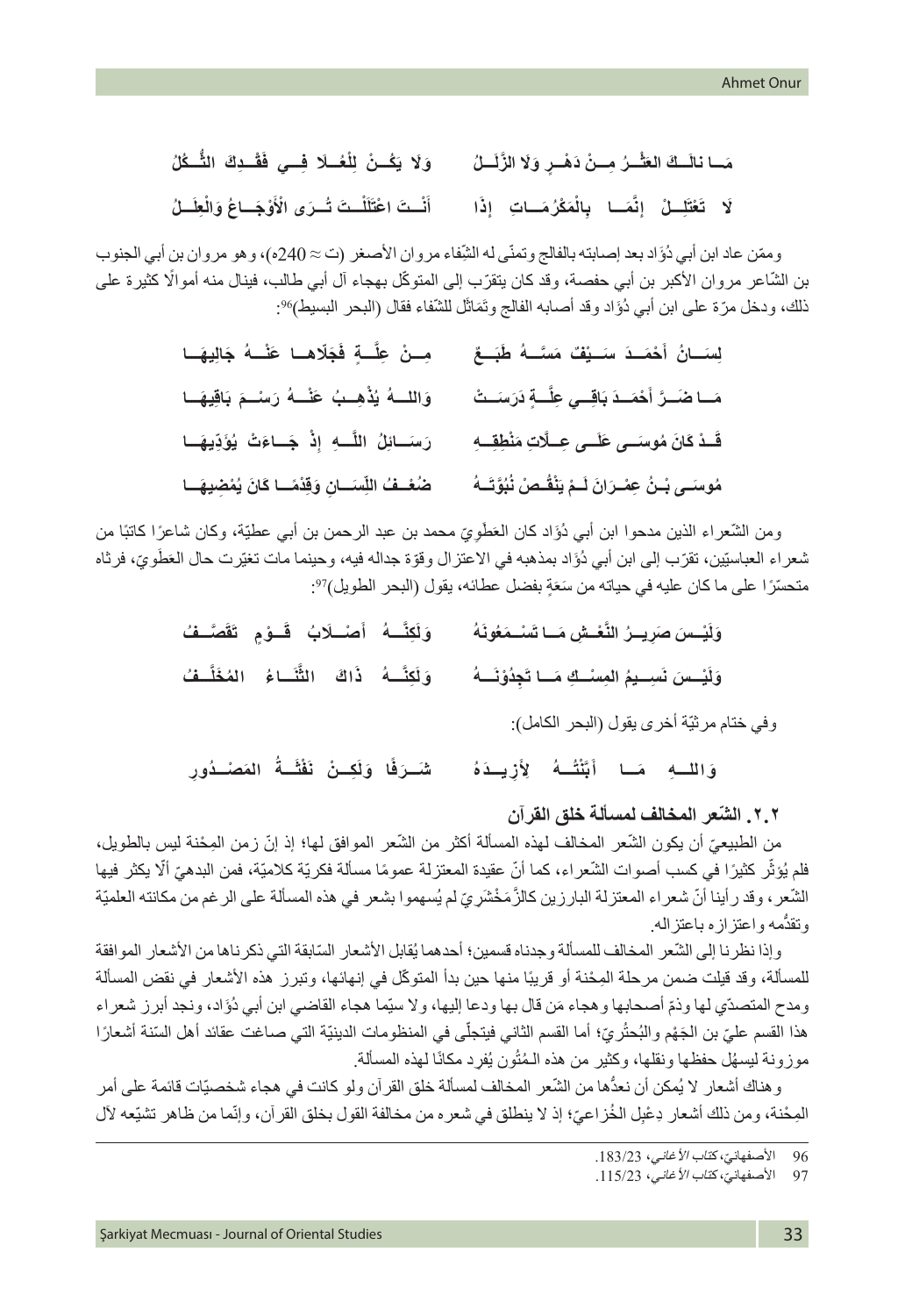عليّ بن أبي طالب رضـي الله عنه ضدّ بني العبّاس، ومن ذلك قوله في موت المعتصم وتولّي الواثق (البحر المنسر ح)%.

|  | قَـذ قُلْـتُ - إذْ غَيَّبُــوهُ وَانْصَرَفْــوا      فِــي شَــرِّ قَبْــرٍ - لِشَــرِّ مَدْفُــونِ            |
|--|----------------------------------------------------------------------------------------------------------------|
|  |                                                                                                                |
|  | مَـا زِلْــتَ حَتَّــى عَقَــدْتَ بَيْعَــةَ مَــنْ         أَصْــرَ      بِالْمُسْــلِمِينَ      وَالدِّيــنِ |

ولمـّا تولَّى الواثق كتب أبياتًا في صَحِيفة ودفعها إلى الحاجب وقال له: أُقرئْ أمير المؤمنين السّلامَ وقل: هذه أبيات ًَامتدحك بـها دِعْبِل، فلمّا فتحـها وجد هذه الأبيات (البحر البسيط)99.

| وَلَا عَـزَاءً إِذَا أَهْـلُ البَــلَا رَقَــدُوا   | الْحَمْــدُ لِلَّـــهِ لَا صَبْــرٌ وَلَا جَلَــدُ            |
|-----------------------------------------------------|---------------------------------------------------------------|
| وَآخَــرٌ قَــامَ لَــمْ يَفْــرَحْ بِــهِ أَحَــدُ | خَلِيفَــةٌ مَــاتَ لَــمْ يَحْــزَنْ لَـــهُ أَحَــدٌ        |
| وَقَـامَ هَـذَا فَقَـامَ الشُّـوُّمُ وَالنَّكَـدُ   | فَمَــرَّ   هَــذَا   وَمَــرَّ   الشُّــوّْمُ   يَتْبَعُــهُ |

فهذا الشُّعر وأمثاله لا يصدر عن رفض للقول بخلق القرآن، وإنّما له بواعث أخرى دينيّة وسياسيّة. وقد هجا دِعْلٍل الخليفة المتوكّل الذي أنهى المِحْنة فقال (البحر الوافر)100:

### وَلَسْـتُ بِقَانِـلٍ قَذْعَـا وَلَكِـنْ لأَمْـرِ مَـا تَعَبَّـذَكَ الْعَبِيـدُ! **َ**

وفي هجائه ابنَ أبي دُوَّاد لا نجد معنًى واحدًا بدلّ على أنّ سبب الهجاء هو القول بخلق القرآن، وإنّما أكثر هجائه بألفاظ جنسيّة بذيئة مع تصغيره ومحاولة نفي نسبه والغضّ منه وتهديده بقومه! 10، ولعلّ شوقي ضيف محقّ حين رأى فيه نزعة متأصّلة إلى الشرّ لا يُمكن تفسير ها بتشيّعه لأهل البيت، وقد شكّ أبو العلاء المعريّ قديمًا بتشيّعه بسبب طبيعة هجائه، فأغلب الظّنّ أنّ في نفسه طبعًا متأصّلًا في هذا الاتّجاه، وممّا يُرجّح أنّ هجاءه لا يصدر عن نزعة شيعيّة أنّه وفد على الخليفة العبّاسيّ هارون الرشيد ومدحه، وسافر إلى خراسان ومصر حيث والي العبّاسيّين في كلّ منهما خزاعيّ مثله، وقد ولّاه كلّ منهما على منطقة، وأيضًا فقد هجا طاهر بن الحسين قائد المأمون وقاتل الأمين، وكان طاهر من موالي خُزاعة قوم دِعْنِل، وقد هدّد دِعْنِلٌ بهم الخليفةَ المأمونَ<sup>02</sup>!؛ فكيف يفخر بطاهر الخُزاعيّ وبمَن قتل الأمين ويُهدّد بهم المأمون ثمّ يهجو طاهرًا نفسه؟ وأيضًا فإنّه كان يتكسّب من مديح آل عليّ رضيي الله عنه، فقد نال من أهالي (قُم) أموالًا عظيمة اضطرّوا إلى ֖֖֖֖֖֖֖֖֖֧֚֚֚֚֚֚֚֚֚֚֚֚֚֚֚֚֚֡֬<u>֚</u> تقسيطها له على سنوات؛ كلّ سنة خمسين ألف در هم مقابل الحُلّة التي خلعها عليه عليّ الرّضا (ت 203ه) وعشرة ألاف در هم من المأمون كان قد ضربها باسم عليّ الرّضا؛ أخذها أهل (قُم) منه كلَّ در هم بعشرة، ولو كان صادقًا لما ابتغي بدلًا بالحُلّة التي خلعها عليه عليّ الرّضا بعد أن أنشد قصيدته التّانيّة بحضرته في مجلس المأمون<sup>103</sup>، وأيضًا فإنّه عمد إلى نقض ֖֖֖֖֖֖֚֚֚֚֚֚֚֚֚֡֬ قصيدة الكُمَيْت الشّيعِيّ في هجاء أصوله القحطانيّين، فنظم قصيدة في مثالب العدنانيّين قومِ الكمَيت الأسديّ، «ولو أنّه كان مخلصًا في تشيّعه حقًّا لأُعْلى صلة التّشيّع بينه وبين الكُمَيت على العصبيّة القبليّة، وخاصّة أنّ الكُمَيت كان قد مات منذ زمن بعيد»<sup>104</sup>؛ فلا هو ترك طاهر بن الحسين الخُز اعيّ مثله والذي هدّد الخليفةَ به فلم يهجه، ولا هو غفر للكُمَيت الشّيعيّ مثله بل

98 عبد الكريم الأشنر ، *شعر دِعْبِل بن عليّ الخُزاعيّ* ، (دمشق: مطبوعات مَجْمَع اللغة العربيّة، ط2، 1983/1403)، 262.

103 الأشتر، *شعر دِعْبِل،* 78-88.

104 شوقي ضيف، *تاريخ الأدبي العربيّ العصر العباسيّ الأوّل*، (القاهرة: دار المعارف، ط16، د.ت)، 323، وأيضًا: 318-322.

<sup>99</sup> ابن كثير ، *البداية والنّهاية* ، 128/11؛ الأشتر ، *شعر دِعْلِ* ، 115-116.

<sup>100</sup> الأشتر، *شعر دِعْلِ،* 118.

<sup>101</sup> الأشتر، *شعر دِعْبِل، 7*5، 113-115، 259-261.

<sup>102</sup> الأشتر، *شعر دِعْلِ، 1*22-124.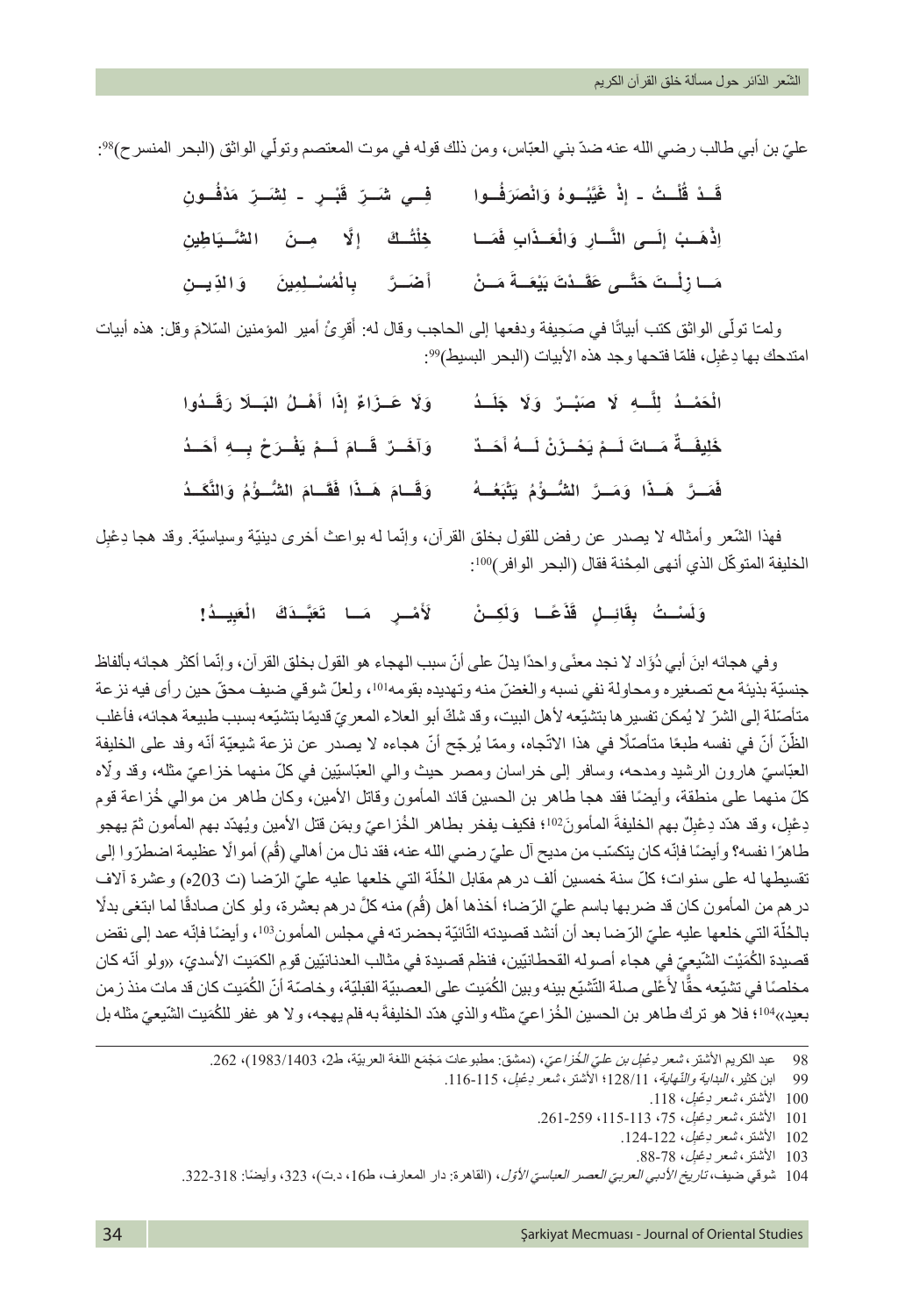֖֖֖֖֖֖֖֚֚֚֚֚֚֚֚֚֚֚֚֚֚֚֚֡֬**֚** نقض قصيدته عصبيّةً، ولا هو حافظ على حُلّة عليّ الرّضا وعلى الدّراهم المضروبة باسمه، بل باعها وقبض ثمنها مقسَّطًا ֖֖֖֖֚֚֚֚֚֚֚֚֚֚֚֚֚֚֘֝<br>֧֪֚֝֝<br>֧֚֚֚֝ ֖֖֖֖֖֧֖֧֖֚֚֚֚֚֚֚֚֚֚֚֚֚֚֚֚֚֚֚֞֝֝֬֝֝֓֞֝֬֝֓֬֝֬֝֓֬֝֬֝֬֝֓֬֝֬֝֓֬֝֬֝֓֬֝֬֝֬ مُؤْثَرًا المال على سواه من أثار أهل البيت؛ وكلّ ذلك يُؤكّد أنّ الهجاء طبعٌ متأصل فيه لا يسعه تركه، ولعله كابن الرّوميّ ّ الهج ً اء الذي ما ترك ممدوحا مدحه إال عاد وهجاه.

## **ّ .١.٢.٢ علي َ بن الج ْهم )ت 249ه(**

شاعر قُرَشْيٌّ انتقل أجداده إلى خراسان بعد الفتح، ثمّ عاد أبوه الْجَهْم إلى بغداد، وكان متديِّنًا فاضلًا، مطبوعًا مقتدرًا ֧֢ׅ֧֧֢ׅ֧֧֧֧֧֧֧֪֦֧֧֧֧֧֧֧֧֧֧֧֧֧֚֚֡֓֓֬֓֓֬֓֬֓֝֬֝֬֝֬֝֬֝֬֓֓֓֓֬֓֓֬֓֬֓֬֬֬ ُعلى الشّعر عذب الألفاظ، وكان صديقًا لأبي تمّام، وقد مدحا بعضيهما في شعر هما، ولم تنقطع أواصر الصّلة والمحبّة بينهما. وقد بدأ يشتهر شعره في زمن المأمون، وله قصيدة في تهنئة المعتصم بفتح عَمَّوريّة، ولم يكن له إلا نتف قليلة في مدح الواثق، «هي أشبه بالأغاني والأناشيد قليلة عدد الأبيات قصيرة الأوزان، لا تدلّ على ارتياح نفس أو انشراح صدر ، ولعلّ مردّ ذلك لشدّة الواثق على أهل الحديث»<sup>105</sup>، حتى إذا صار المتوكِّل خليفة برز شعر عليّ فيه، واختصّ به، وصار شاعره الذي يتحدّث في جميع شؤونه؛ لانتصار المتوكّل للسّنة ضدّ المعتزلة، وقد كان عليّ بن الجَهْم من السّنّة ومن أنصار أحمد بن حنبل، بل هو في الطّبقة الأولى من طبقات الحنابلة106.

وكان عليّ يتعالى على الشُّعراء الأخرين من مثل البحتريّ ومروان الأصغر وغيرهما، وكان ذلك سببًا في السِّعاية ضدّه لدى المتوكّل، تضافر إلى ذلك موقفه من المعتزلة والنَّسْيعة والنَّصـاري، فجمع العداوات من حوله، وكانت سببًا في جفوة المتوكّل الذي أصغى إلى الواشين، فسجنه ونفاه إلى خراسان107.

وقد كانت المدّة التي قضاها في منادمة المتوكّل، و هي قر ابة سبع سنين، مليئة بمدائحه فيه، وفي أكثر ها حديث عن ֖֖֖֖֖֖֖֖֖ׅ֖֚֚֚֚֚֚֚֚֚֚֚֚֚֚֚֚֡֬**֓** نصرة الخليفة للدّين ودوره في إيقاف المِحْنة وإعلاء السّنة، ويظهر أنّ عليًّا كان يتطلع إلى منقذ من هذه المِحْنة التي اشتدّت وطأتها عَدَدَ سنين، فكان المتوكّل هذا الأمل الذي يبحث عنه (البحر السريع)108:

> **َ ُ ـــر َ ْكب َم ُ ـــل ا ْل َ َ ـــاك ا ْل َت ُـــوا أ َ**قَالُــوا أَتَــاكَ الْأَمَــلُ الْأَكْبَــرُ وَفَــازَ بِالْمُلْــكِ الْفَتَــى الْأَزْهَــرُ **ْ**

> وَاكْتَ*َم*َــٰتِ الدَّنْبَـا جَمَــالًا بِــهِ فَقَلْــتُ قَــٰدْ قَــامَ إذَا جَعْفَــرُ فَقُلْــتُ قَــدْ قَــامَ إذًا جَعْفَ **َ**

واستمرّ عليّ بن الجَهْم بمدح المتوكّل والثّناء عليه وعلى أفعال في كلّ سانحة، ومن أشهر قصائد المديح قصيدته التي يُسهب فيها في بيان خطر المعتزلة وما كانوا يكيدونه لأهل السّنة، وقد سمّاها الشّاعر (الغَرّاء السُّنِّيّة) ابتهاجًا بنصرة السُّنّة ّ على يد المتوكّل، يقول فيها109:

| قُلْتُ أَتَسَاكَ النُّبَسَأُ الْأَكْبَــرُ     | قَسالَ وَكَيْسِفَ الْبَسَلْسُ عِنْسِدَ الْوَغَسى |
|------------------------------------------------|--------------------------------------------------|
| يَخْبِطُ فِيهَا الْمُقْبِلَ الْمُدْبِسُ        | قَسَامَ وَأَهْلُ الْأَرْضِ فِسِي رَجْفَةٍ        |
| تَخْبُـو وَلَا مُوْقِدُهَـا يَقْتُـرُ          | فِــي فِتْنَــةٍ عَمْيَـاءَ لَا نَارُهَـا        |
| أَيْــدِي سَــبَا مَوْعِذُهَــا الْمَحْشَـَـرُ | وَالدِّيِــنُ قَــدْ أَشْــفَى وَأَنْصَــارُهُ   |

- 105 عليّ بن الجَهْم، *ديوان عليّ بن الجَهْ*م، تح: خليل مَرْدَم بك، (بيروت: منشورات دار الأفاق الجديدة، ط2، 1400/1980)، 11 من المقدّمة.
- 106 ابن أبي يَعْلَى القاضي أبو الحسين محمد الفَرّ اء البغداديّ الحنابليّ الحنا*بلة* ، تح: عبد الرحمن بن سليمان العُثَيْمِين، (الرياض: الأمانة العامة ِ لالحتفال بمرور مائة سنة على تأسيس المملكة، 1999/1419(، .123/2

<sup>107</sup> ابن الجَهْم، *ديوانه*، 11، 14 من المقدّمة؛ شوقي ضيف، *تاريخ الأدبي العربيّ العصر العباسيّ الثاني*، (القاهرة: دار المعارف، ط12، 2001)، .261-259

<sup>108</sup> ابن الجَهْم، *ديوانه،* 26.

<sup>109</sup> ابن الجَهْم، *ديوانه،* 73.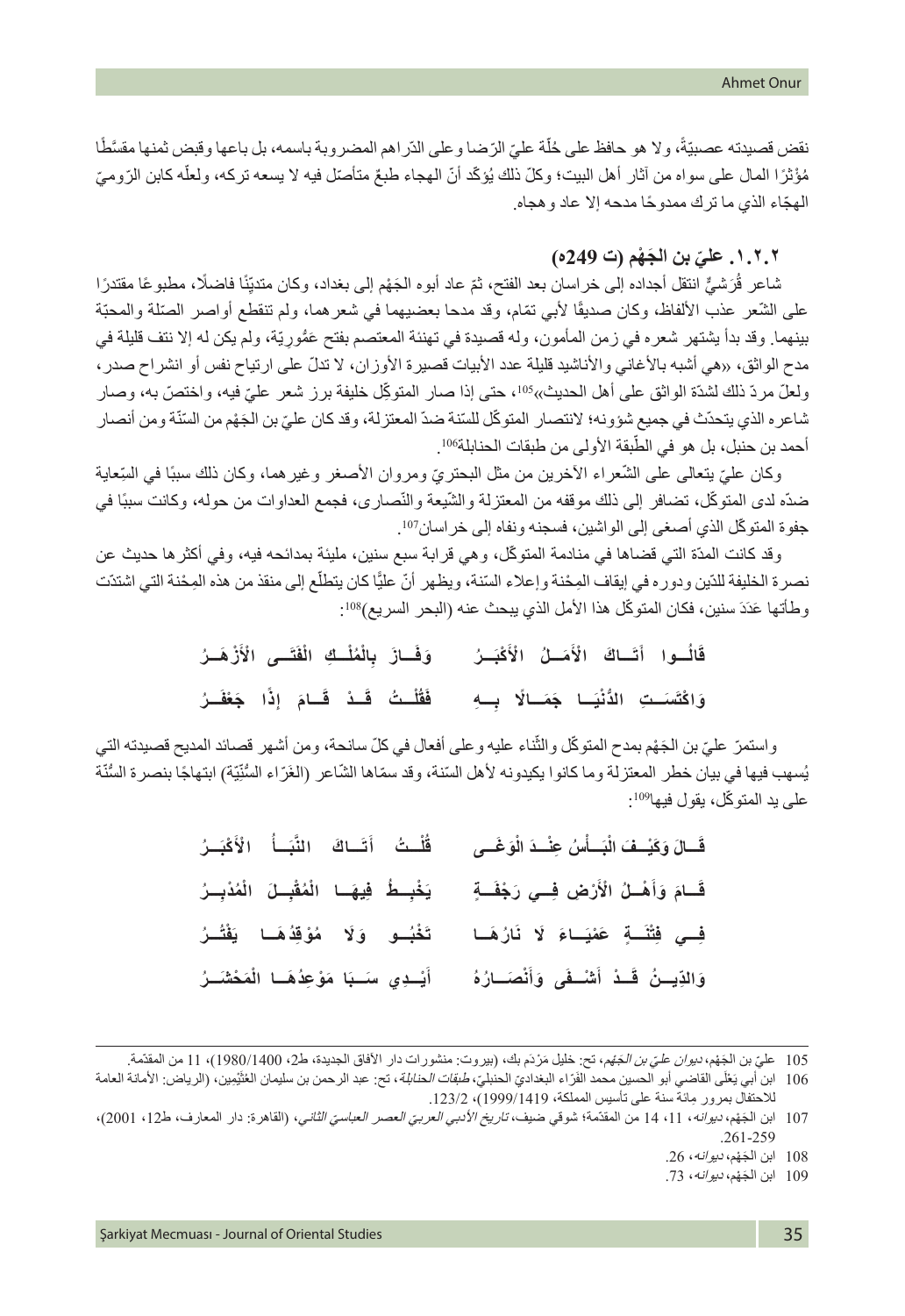**ِ ٍ يـــف ِ م ْن ُه ُ ـــم ُ م ْس ِ ـــلٍم ـــر ُ م ْن َك ُ ـــر ُك ُّل َ حن ِ ِ يـــه َ م َ نظ ٌ ْ ُكْف ِ ـــر ف ِلل** إِمَــا قَتِيــلٌ أَوْ أُسِـــيرٌ فَــلَا يُرْتَـــَى لِمَــنْ يُقَتَــلُ أَوْ يُؤْسَــرُ **ْو ي َ ُ ـــل أ ُ ْقت َ ِ ـــى ل َم ْ ـــن ي ُ ْرث ي** فَأَمَّــرَ اللَّـــهُ إمَــامَ الْهُــدَى وَاللّـــهُ مَــنْ يَتْصُــرُهُ يُتْصَــرُ **ُ ي َ ْن ُص ُ ـــره ُ َ م ْ ـــن ي َـــه**

فالشّاعر يرى في الخليفة المتوكّل أهلًا للتصدّي للخطر المستفحل في الأمّة، وهو خطر كان كزلزلة أو رَجْفة شديدة أدّت إلى فتنة عمياء تخبط خبط عشواء دونما فتور ، حتى كاد الدّين الصحيح يَدْثر تحت وطأة هذه المِحْنة. والشّاعر يُشير هنا ُإلى قصّة فداء الأسرى الذين في أيدي الروم؛ إذ لم يكتف الواثق بامتحان المسلمين في العراق و غير ها من البلاد الإسلاميّة، وإنَّما قام أيضًا بامتحان أسرى المسلمين الذين وقعوا بيد أعدائهم، فمَن أقرّ منهم بأنّ القرآن مخلوق وأنّ الله لا يُرَى في الأخرة فُوْدِيَ به وأُطْلِقَ سراحه، ومَن لم يقل بذلك فلا فداء له، ويكون جزاؤه البقاء أسيرًا عند الرّوم!1<sup>10</sup>. ∣<br>∤

وبيّن ابن الْجَهْم بعد ذلك أنّ الخليفة قد فوّض الأمر إلى ربّ العالمين، وتوكّل عليه، طالبًا العون والنّصر منه، من دون أن يلتفت إلى عذل عاذل أو تثبيط مثبِّط في هذه المسألة، فهو قد عزم أمره متوكِّلًا على ربّه، مستمِدًّا منه الحول والقوّة ّ والتوفيق؛ ليُعلِي السَنّة ويُظهر الدّين، فالله تعالى لا يُعبَد سرًّا خوفًا من سطوة المتحكّمين في دينه، وليس مثل الخليفة يُعذَر ׇ֖֖֖֖֖֖ׅ֖ׅ֚֚֚֚֚֚֚֚֚֚֚֚֚֚֚֚֚֚֚֡֡֡֬֞֟֓֞֓<u>֓</u> إنْ هو خذل الدّين واثّاقل في نصرته، ثمّ يقول:

| مَــنْ كَانَ عَــنْ أَحْكَامِـــهِ يَنْفِــرُ      | وَجَـرَٰدَ الْحَـقَّ فَأَشْـجَى بِـهِ           |
|----------------------------------------------------|-------------------------------------------------|
| كَحُصُــرٍ أَنْفَرَهَــا قَسْــوَرُ                | وَاِنْفَضَّـتِ الأَعْـدَاءُ مِــنْ حَوْلِــهِ   |
| حَـلَّ بِنَــا مَــا لَــمْ نَــزَلْ نَحْــذَرُ    | وَصَـاحَ إِبْلِيـسُ بِأَصْحَابِـهِ              |
| مَـا هَلَّـلَ النَّـاسُ وَلَا كَبَّـرُوا           | وَاللَّــهِ لَــوْ أَمْهَلَنَــا سَــاعَةً      |
| أَنْ أَظْهَــرُوا الشِّــرْكَ كَمَــا أَصْمَــرُوا | أَلَيْــسَ قَــدْ كَانُــوا أَجَابُــوا إِلَــى |
| قُــدْرَةَ مَــنْ يَقْضِــي وَمَــنْ يَقْــدِرُ    | وَأَظْهَـرُوا أَنَّهُـمُ قُـدَّرٌ               |
| بِهِــمْ رَسُــولُ اللَّــهِ وَاسْــتَكْبَرُوا     | وَشَــتَمُوا الْقَــوْمَ الَّذِيــنَ ارْتَصْــى |
| أَنْ عَرَفُوا الْحَسقَ الَّــٰذِي أَنْكَــرُوا     | فَرَدَّهُـمْ طَوْعًـا وَكَرْهًـا إِلَـى         |
| وَأَقْبَلُسوا مِسنْ بَعْسِدِ مَسا أَدْبَسرُوا      | وَوَافَقُــوا مِــنْ بَعْــدِ مَــا فَارَقُــوا |

وفي هذه الأبيات يرمز بإبليس إلى ابن أبي دُوَّاد الذي قام بأمر المِحْنة وكانت له اليد الطُّولى فيها، ويروي الـمَرْ زُبانيّ أنّ ابن أبي دُوَاد لما سمع هذا الشُّعر أطرق وقال للشَّاعر : ما توهَّمت أنّ أحدًا يجترئ على مثله'ا'، وهنا يُشير الشَّاعر إلى تنبُّه المعتزلة على الخطر الذي حاق بهم بتولّي المتوكّل، في حين كانوا قد فرضوا مقالتهم قبله حتى كاد يخفى الدّين الحقّ خوفًا من سطوتهم، حيث خضع الذاس وأجابوهم بالقول بخلق القرآن وبما تجرّه عقائدهم من الشّرك النّاتج من نفي القَدَر وادّعاء أنّ العبد هو خالق أفعاله، فكان أن أشركوا مع الله في القدرة والخلق. ولكنّ الخليفة المتوكّل وقف ضدّهم وأجبرهم طَوعًا أو كَرهًا على الكفّ عمّا أسرفوا فيه، فهدأت الفتنة وظهر الحقّ.

<sup>ّ</sup>110 ابن الأثير ، *الكامل في التاريخ*، 100/6-101؛ الذهبيّ، *تاريخ الإسلام*، 6/17.

<sup>111</sup> َ ابن الج ْهم، ديوانه، ،75 حاشية .1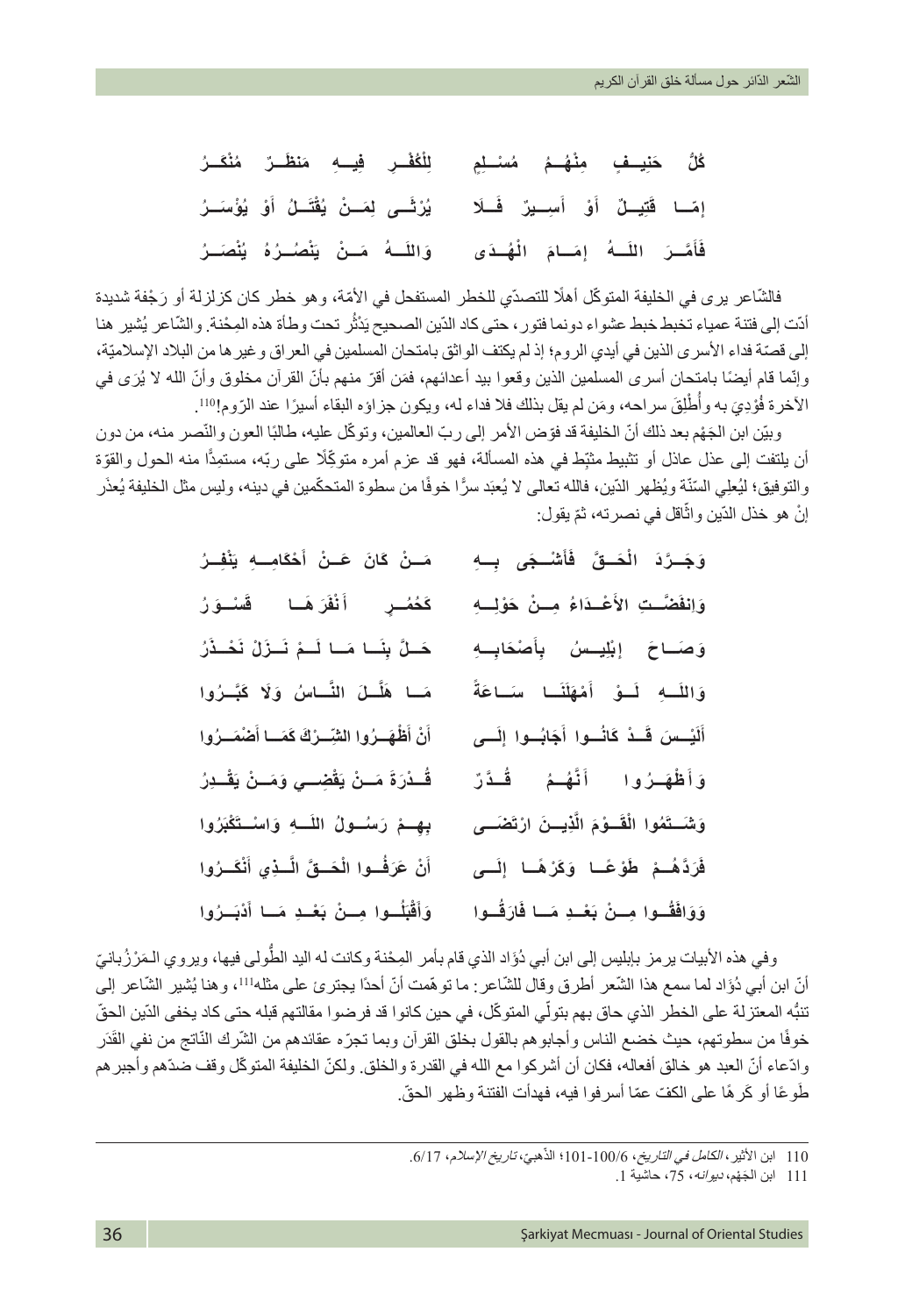وبفضل همّة المتوكّل وعزمه انتصر الدّين وكفّ المعتزلة عن الأقوال التي تُخالفه، وقد جعل الشّاعر محنة المعتزلة ِردّ ّ ة ثانية فشت بين المسلمين، وبذلك جعل نصر المتوكل وقضاءه على فتنة المعتزلة بمنزلة انتصار أبي بكر الصديق رضي الله عنه في حرب الرّدّة، فكان أهلًا بالفخر وكان لِزامًا على المسلمين الاعتراف له بالفضل في إعلاء السّنة وعودة مجدها بعد خفاء، وفي ختام القصيدة يُسمّيها الشّاعر بالغَرّاء السُّنِّيّة التي يتلظَّى بها كلّ صـاحب بدعة: ّ

| حَقًّا وَيَـا أَشْـرَفَ مَـنْ يَفْخَــرُ       | يَــا أَعْظَــمَ النَّـــاسِ عَلَـــى مُسْــلِمِ |
|------------------------------------------------|--------------------------------------------------|
| حَـزْمُ أَبِــي بَكْـرٍ وَلَــمْ يَكْفُــرُوا  | اَلْسِرِذَةُ الْأُوْلَسِي ثَنَسَى أَهْلَهَا      |
| فَعَـادَ مَـا قَـدْ كَادَ لَا يُذْكَـرُ        | وَهَـٰذِهِ أَنْـُتَ تَلَافَيتَهَـا               |
| مِسنْ مَعْتَسَرٍ مَسا مِثْلُهُـمْ مَعْتَسَرُ   | فَاسْـلَمْ لَلَـا يَـا خَيْـرَ مُسْـتَخْلَفٍ     |
| يَسْطَعُ مِنْهَـا المِسْـكُ وَالْعَنْبَـرُ     | وَاسْـمَعْ إِلَــى غَــرَّاءَ سُــنِّيَّةٍ       |
| مَوْقِــعُ وَسْــعِ النَّــارِ أَوْ أَكْثَــرُ | مَوْقِفُهَا مِـنْ كُلِّ ذِي بِدْعَـةٍ            |

وظلّ الشّاعر يمدح الخليفة بنصرة السّنة واقتدائه به، من مثّل قوله و هو في السّجن (البحر المتقارب)112.

وَأَنْـتَ بِسُـتَٰتِهِ مُقْتَــدٍ فَفِيهَـا نَجَاتُـكَ مِنْــهُ غَـدَا

ونجد حالين في علاقة عليّ بن الجَهْم مع ابن أبي دُوَّاد؛ يظهر في الأولى يُوادّه ولا يُعاديه؛ فنراه مثلًا يستعطفه ليُكلّم المتوكّل في شأنه حينما سُجن (البحر الكامل)<sup>113</sup>:

| تُدْعَــى لِــكُلِّ عَظِيمَــةٍ يَـا أَحْمَــدُ | يَـا أَحْمَـدُ بْـنُ أَبِــي دُوَّادٍ إنَّمَــا |
|-------------------------------------------------|-------------------------------------------------|
|                                                 |                                                 |

وكذلك نراه عندما فَلِج يقلق لشأنه وينذر صبيامًا إنْ هو شُفِي (البحر البسيط)114. ُ

| عَيْثْنِـــي وَأَحْمَــدُ يَرْعَـــي لَيْلَـــهُ وَصِبَــا | أَأَرِقُــدُ اللَّيْــلَ مَسْــرُورًا عَدِمْــتُ إِذًا        |
|------------------------------------------------------------|---------------------------------------------------------------|
| صِيَـامَ شَـــهْرِ إِذَا مَــا أَحْمَــذٌ رَكِبَــا        | اللَّـــهُ يَعْلَـــمُ أَنَّـــي قَـــدْ نَـــذَرْتُ لَــــهُ |

وفي الحال الثانية نجده ينقلب عليه ويُشنّع عليه لما كان عليه في أمر المِحْنة، ويذكر ما كان منه مع الإمام أحمد بن حنبل فيقول (البحر الكامل)115:

يَـا وَيْـحَ أَحْمَـدَ كَيْـفَ غَيَّـرَ مَـا بِـهِ غِــشُّ الخَليفَــةِ وَالزَّمَــانُ الْأَنْكَــدُ

هَـذَا مِــنَ الْمَخْلُــوقِ كَيْــفَ بِخَالِــقٍ ۖ لِعِقَابِــهِ ۖ يَــوْمَ ۚ الْقِيَامَـــةِ ۚ مَوْ عِــدُ **ْلِعِقَابِـــهِ ۖ يَـــوْمَ القِيَ** 

<sup>112</sup> ابن الجَهْم، ديوانه، 79، وأيضًا: 164.

<sup>113</sup> ابن الجَهْم، ديوانه، 46.

<sup>114</sup> ابن الجَهْم، ديوانه، 109.

<sup>115</sup> ابن الجَهْم، *ديو انه*، 88.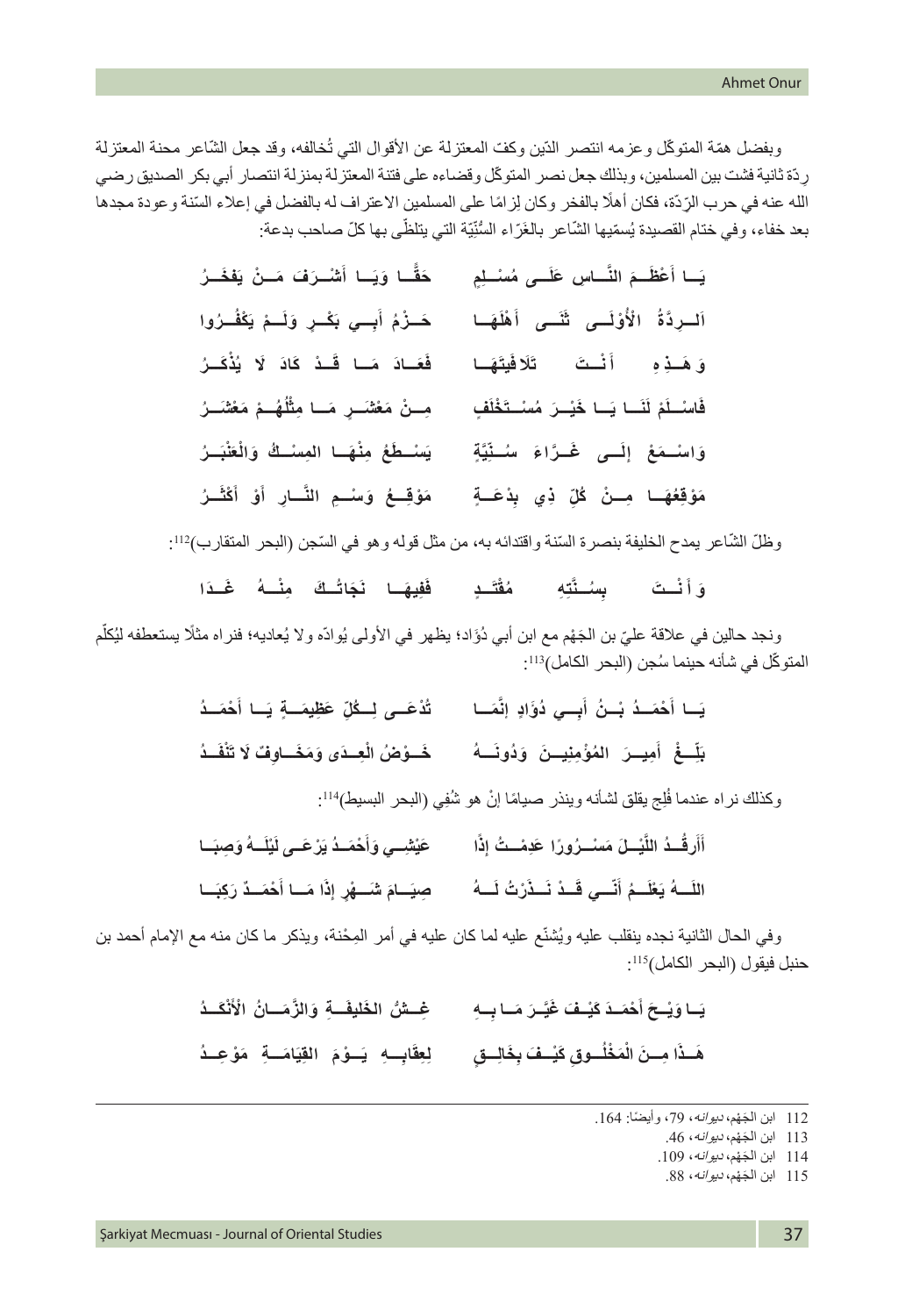| مَلِسكٌ لَسهُ عَنَستِ الوُجُسوهُ تَخَشُّسعًا ۚ ۚ يَقْضِسي وَلَا يُقْضَسى عَلَيسهِ وَيُغَبِّسُهُ |                                                 |
|-------------------------------------------------------------------------------------------------|-------------------------------------------------|
| لَـمْ تُـولِ أَيَـامَ الْإِمَـامِ حَفِيظَـةً ۚ تُتْجِيـكَ مِـنْ غَمَرَاتِهَـا يَـا أَحْمَـدُ    |                                                 |
| وَكَـذَا لَعَصْـرِي كُلُّ زَرْعٍ يُحْصَـٰدُ                                                     | فَزَرَعْـتَ شَــوْكًا عِنْــدَهُ فَحَصَدْتَــهُ |

وبعد أن طال عليه الفالج وقف الشّاعر يستذكر سوء سيرة القاضي مع أهل السّنة مظهرًا فرح المؤمنين بما أصابه جزاءً وِفاقًا لما ارتكبه، فكم من مجالس علم أوقفها لا لشيء إلا لأنّ أصحابها لم يُوافقوه على ضلاله، وكم من علماء من أهل السّنة والـمُحَدِّثين ساق إلى السّجن ظلمًا، ولكنّ الله لا ينسى عباده، فأذاقه العذاب والهوان معجَّلًا بمرضه ومؤخَّرًا إلى يوم الفصل، وبات محبوسًا في جسده لا يستطيع حَراكًا، يقول (البحر الكامل)116:

| فَــوْقَ الْفِــرَاشِ مُمَهَّــدًا بِوِسَــادِ   | لَــمْ يَبْــقَ مِنْــكَ سِــوَى خَيَالِــكَ لامِعًــا |
|--------------------------------------------------|--------------------------------------------------------|
| مَـنْ كَانَ مِنْهُـمْ مُوقِنًـا بِمَعَـادِ       | فَرِحَـتْ بِمَصْرَعِــكَ البَرِيَّــةُ كُلُّهَــا      |
| كَــيْ لَا يُحَــدَّتَ فِيــهِ بِالْإِسْـنَادِ   | كَـمْ مَجْلِـسٍ لِلَّـهِ قَـدْ عَطَّلْتَــهُ           |
| حَتّسى نَحِيسدَ عَسنِ الطَّرِيسقِ الهسادِي       | وَلَكَــمْ مَصَابِيـــح لَنَــا أَطْفَأْتَهــا         |
| وَمُحَــٰدِّتٍٰ أَوْتَقُّـتَ فِــي الأَقْيَــادِ | وَلَقَـمْ كَرِيمَـةٍ مَعْتَسَرٍ أَرْمَلْتَهِـا         |
| لَعَّـا أَتَتَّـكَ مَوَاكِـبُ الْعُـوَّادِ       | إِنَّ الأُسَسَارَى فِسِي السُّسجُونِ تَفَرَّجُسُوا     |
| لِسدَوَاءِ دَائِسِكَ حِيلَـةَ المُرْتَـادِ       | وَغَـذَا لِمَصْرَعِـكَ الطَّبِيـبُ فَلَـمْ يَجِـدْ     |
| وَاللَّـــهُ رَبُّ العَــرْشِ بِالْمِرْصَـــادِ  | فَـٰذُقِ الهَــوَانَ مُعَجَّــلًا وَمُؤَجَّــلًا       |
| وَفُجِعْـتَ قَبْــلَ المَــوْتِ بِــالأَوْلَادِ  | لَا زَالَ فَالِجُسِكَ الَّسَذِي بِسِكَ دَائِمًسا       |

وهو في موضع آخر يُسمّي مذهبه الاعتزاليّ ويَزْري عليه ويصفه بالبدعة مع سخرية لاذعة، يقول (البحر الكامل)117:

| بَعَثَــتُ إِلَيْــكَ جَنَــادِلًا وَحَدِيــذَا   | يَــا أَهْمَــدُ بْــنَ أَبِــي دُوَّادٍ دَعْــوَةً     |
|---------------------------------------------------|---------------------------------------------------------|
| بِالجَهْسِلِ مِنْسِكَ العَسْدُلَ وَالتَّوْحِيسدَا | مَــا هَــذِهِ الْبِــدَعُ الَّتِــي سَــمَّيْتَها      |
| وَرَمَيْتَــهُ بِأَبِــي الوَلِيــدِ وَلِيــذَا   | أَفْسَـدْتَ أَمْــرَ الدِّيـــرْ، حِيـــنَ وَلِيتَـــهُ |
| ضَبُعًــا وَخِلْــتَ بَنِــي أَبِيــهِ قُــرُودَا | وَإِذَا تَرَبَّـعَ فِــي المَجَالِــسِ خِلْتَـــهُ      |
| شَـرِقًا تَعَجَّـلَ شُـرْبَهُ مَـزْوُٰودَا        | وَإِذَا تَبَسَّـمَ صَاحِــكًا شَــبَّهْتَهُ             |
| تِلْسِكَ المَنَاخِسَ وَالثَّنَايَسا المسُّـودَا   | لَا أَصْبَحَــتْ بِالخَيْــرِ عَيْــنِّ أَبْصَــرَتْ    |

116 َ ابن الج ْهم، ديوانه، .129-128

117 َ ابن الج ْهم، ديوانه، .126-125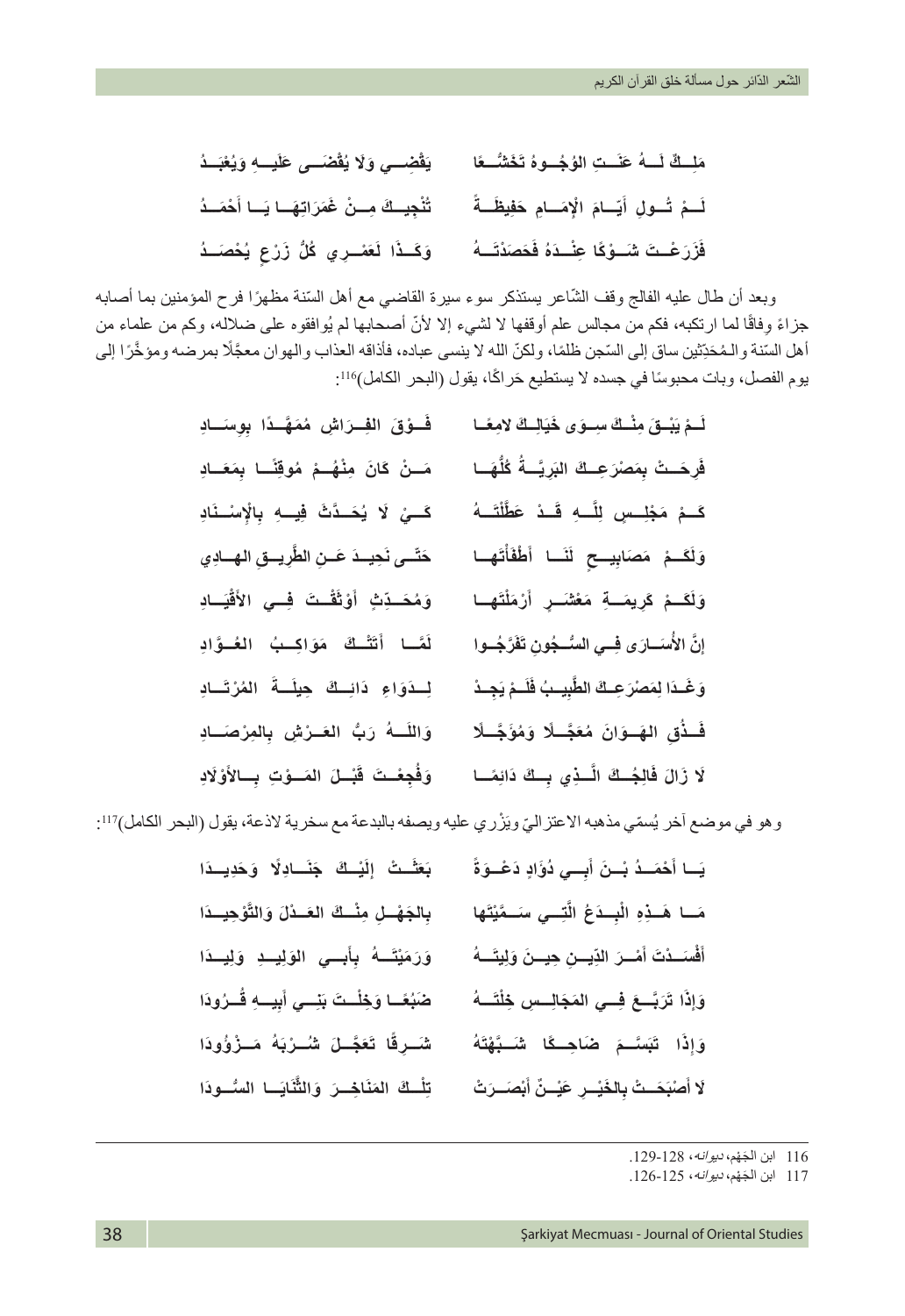ومن خلال ما تقدّم نرى أنّ الشّاعر لم يُظهر العداء لابن أبي دُوَّاد منذ تولّي المتوكّل الذي أنهى أمر المِحْنة؛ إذ لم ينقلب الْخَلْيفة نفسه على القاضي، وظلّ قاضيًا في بداية الأمر ، ولم يُنكِّل به الْخَلْيفة كما فعل بالوزير ابن الزَّيّات على الرغم من انتصاره لأهل السّنة، ولا شكّ أنّ سبب ذلك هو دور ابن أبي دُوَّاد في تولية المتوكّل الخلافة بدلًا من ابن الواثق الذي حاول ابن الزَّيّات توليته، وما دام أمر المِحْنة قد انتهى فلم يعد ابن أبي دُوَاد يُشكّل خطرًا حقيقيًّا من ناحية العقيدة، وبقيت مكانته في النفوس من حيث كونه من رجالات الدّولة وأديبًا وجوادًا استطاع أيضًا كسب قلوب كثير من الناس لا بشدّته بل بكرمه؛ ولذلك لم يكن غريبًا أن يبقى ممدوحًا لبعض الشّعراء حتى وفاته وبعد مماته أيضًا.

بيد أنّ المِحْنة لم تكن لتُنسَى سريعًا، ولا سيّما أنّ المتوكّل أو سياسة الدّولة بشكل عامّ لم تمارس الشّدّة ضدّ المعتزلة كما كان المعتزلة يفعلون ضدّ مخالفيهم حينما كانت السّلطة بأيديهم، ولم يغضب المتوكّل على ابن أبي دُوَّاد ويُصادر أمواله إلا سنة 237ه كما ذكرنا في أمر المِحْنة أوّل البحث؛ أي بعد خمس سنين من تولّيه الخلافة وقبل ثلاث سنين فقط من وفاة ابن أبي دُوَّاد، فكان بقاء الشخصيّات التي كانت مؤثّرة في المِحْنة سببًا لاستذكار ها بسبب ما خلْفته من مآسٍ شديدة قتلًا وتعذيبًا ّ֧֧֧֧֧֧֧֧֧֧֧֧֧֧ׅ֧֧֧֧֧֧֧֧֧ׅ֧֧֚֚֚֚֚֚֝֓֓֓֓֓֟֓֓֓֓֓֓֓֟֓֓֝֬֓֓֝֬֓֓֝֬֓֓֓֓֓֜֬֬֓֜֓֜֬֜֬֝֬֜֓ وسجنًا، ومن ثُمّ كان هجاء ابن أبي دُوَّاد واردًا، وكان طبيعيًّا أن يُرَى مرضه انتقامًا من الله تعالى لدينه وللعلماء الذين ظلمهم. وحينما مدحه عليّ بن الجَهْم كان عليّ في السّجن، فاستشفع به لعلّه يُكلّم المتوكّل في أمره فيُطلِقه من السّجن، ولكنّ ابن أبي دُوَّاد لم يلتفت إليه ولا استماله مدحه ولا شفع له؛ وما ذاك إلا لمعرفته بعقيدة ابن الجَهْم السُّنّيّة وأنّه ضدّ المعتزلة ممثّلة بابن أبي دُوَّاد، وبسبب انصرافه عنه وعدم شفاعته له عند الخليفة فقد شمت به عليٍّ حينما أصيب بالفالج وهجاه<sup>118</sup>، وقد كان هجاؤه بعد أن طال مرضه، فلعلّه رآه قد غدا مغضوبًا عليه بعيدًا حقًّا عن الخليفة ولن يستطيع له بعد ذلك ضَرًّا ولا نفعًا11! ًّ

# **ُ ْحتُ ّري )ت 284ه( .٢.٢.٢ الب**

هو أبو عُبادة الوليد بن عُبَيد الطَّانيّ البحتريّ، وُلد في مَنْبِج قرب حلب، النقى بأبي تمّام الطَّانيّ في حمص فمدح ثماعريّته وقربّه ولزمه، واستفاد البحتريّ في أثناء ذلك من وصبّة أستاذه أبي تمّام في نظم الشّعر ، رحل إلى بغداد، ومدح ّ الخليفة المتوكل ووزيره الفتح بن خاقان وغيرهما من رجال الدّولة، وشهد مقتل الخليفة ووزيره أمام عينيه سنة 247ه.

ׇ֖֖֖֖֖֚֚֚֚֚֚֚֚֚֚֚֚֚֚֚֚֚֚֚֚֚֚֞֝**֓** نظم البحتريّ في مختلف فنون الشّعر ، وأجاد في الوصف أيّما إجادة، ويقال لشعره (سلاسل الذّهب) إشعارًا بجَودته، ومن أشهر أشعار ه قصيدته السِّينيّة في وصف إيوان كسر ي، وقصيدته في وصف بركة المتوكّل، وكذلك قصائده في الاعتذار إلى الفتح بن خاقان، وله مدائح كثيرة في المتوكّل؛ وما يهمّنا في هذا المقام هو ما تناوله فيها حول مسألة خلق القرآن، وسنرى أنّ المعاني التي تناولها في ذلك تقترب من معاني عليّ بن الجَهْم الذي لم يكن معه على وداد. بَيْدَ أنّ موقف البحتريّ لم يكن نابثًا من هذه المسألة كما هي الحال عند عليّ بن الجَهْم؛ فقد رأينا عليًّا يمدح المتوكّل ويذمّ ابن أبي دُوَّاد كثيرًا من دون أن ًبقول بمقالة المعتزلة في عهد الخلفاء السابقين الذين أخذوا الناس بالمِحْنة، فمَدْحُ ابن الجَهْمِ كان عن عقيدة صادقة عبّر عنها في أشعاره، ولو لم يكن صادقًا لَمَا كان مجبورًا على مدح المتوكّل لموقفه من المِحْنة ولَوَجَدَ سُبُلًا ومعاني أخرى للمدح، ا<br>ا ٔ<br>ا وهي كثيرة. أمّا البحتريّ فلم يكن كذلك؛ إذ يُروى عنه ما يدلّ على موافقته للقول بخلق القرآن في عهد الواثق، فقد قيل له: »ويحك! تقول فى قصيدتك التي مدحت بها أبا سعيد ]البحر الكامل[:

> **َـــا ِيق َف َ َ ـــاق َ ص ٌّ ـــب ِ م ْ ـــن َ ه ً ـــوى ف َف أ َ أ ا َ َأ َ َط َ ـــاع َ ش ِ ـــفيق ْم أ ْم َ خ َ ـــان َ ع ْه ً ـــدا أ أ َ َ** يَرْمُــونَ خَالِقَهُــمْ بِأَقْبَــحِ فِعْلِهِــمْ وَيُحَرِّفُــونَ كَلَامَــهُ المَخْلُوقَــا وَيُحَرِّفُـونَ كَلَامَــهُ المَخْلُوقَ

<sup>118</sup> الأصفهاني، كتا*ب الأغاني*، 173/10، 183. بينما يقول أبو الفرج الأصفهانيّ إنّ عليّ بن الجهم يعتقد (الحَشَويّة) بدلاً من قوله (السُّنّة) نر اه يترحّم على ابن أبي دُوَّاد. يُنظَر: (الأصفهانيّ، ك*تاب الأغاني*، 173/10، 183/23). ومن المعروف أنّ أبا الفرج الأصفهانيّ (ت 356هـ) الأمويّ نَسبًا<br>هو شيعيّ المذهب.

<sup>119</sup> ذكرنا قبلُ أنّ الفالج قد أصاب ابن أبي دُوّاد سنة 233هـ وأنّه تُوفّي سنة 240هـ، وقد أجمعت المصادر على ذلك، غير أنّ ابن المرتضى في (طبقات المعتزلة) يذكر أنّه مات سنة 263ه. وقد كرّر ابن كثير مرّتين خطأً ذكره حول إصابته بالفالج وموته؛ إذ يذكر في أحداث سنة 233 أنّه فُلِج فيها اً<br>المراجع رأنّه تُوفّي بعد أربع سنين من ذلك، ثمّ يذكر وفاته في أحداث سنة 240هـ؛ أي بعد سبع سنين لا أربع، ويقول هنا مرّة ثانية أنّه فَلِج قبل موته بأربع اً<br>ا ֚֡<u>֚</u> سنين، و هذا التقدير بالسنين الأربع لا يتناسب مع 233 و 240. يُنظَر: ابن كثير، *البداية والنّهاية*، 132/11، 153؛ ابن المرتضى، *طبقات المعتزلة*،<br>48.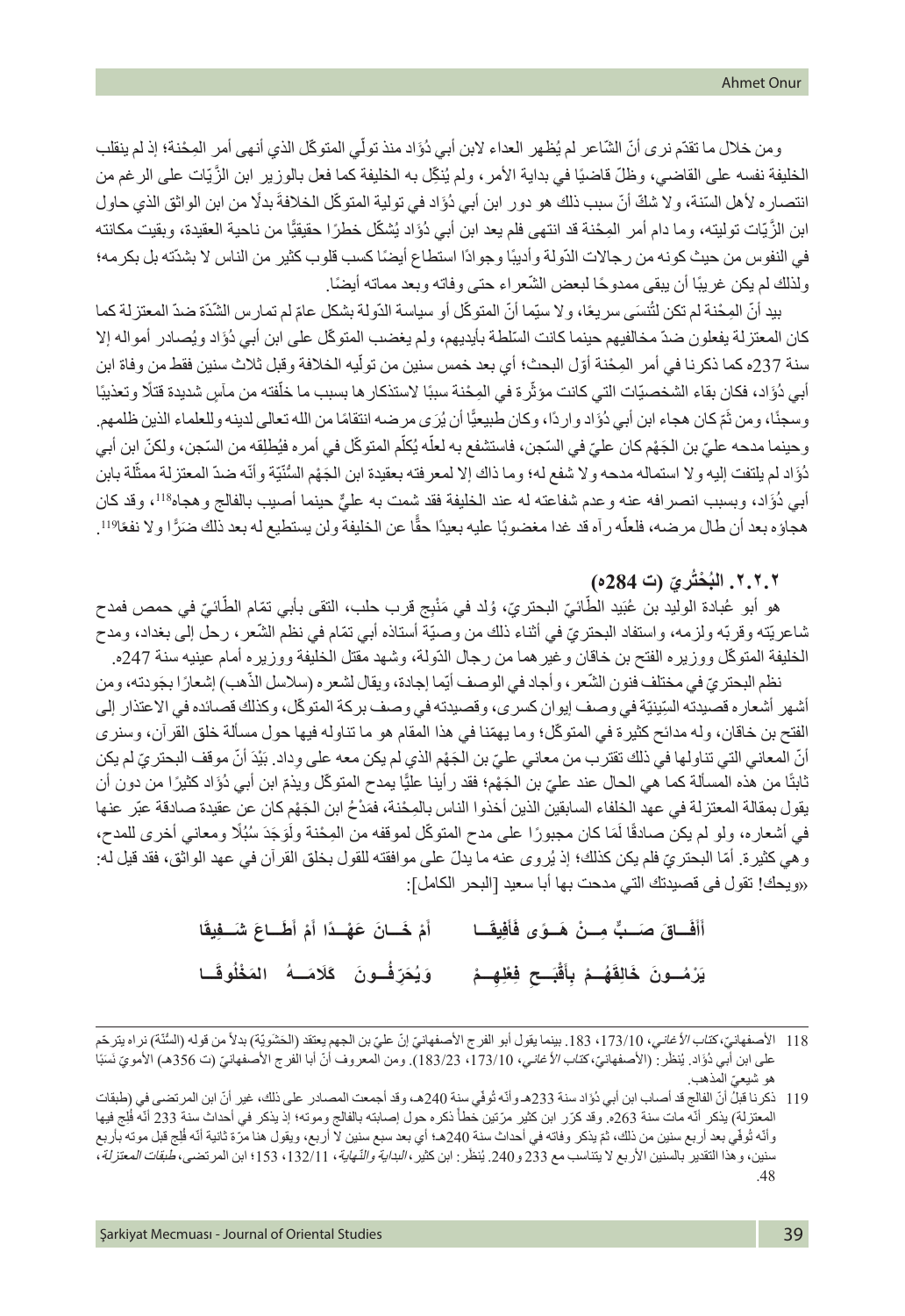أُصِرتَ قَدَرٍ يًّا معتزليًّا؟ فقال: كان هذا ديني في أيّام الواثق، ثمّ نز عت عنه في أيّام المتوكّل؛ فقلت له: يا أبا عُبادة، هذا ؘ<br>ا دين سوء يدور مع الدّول»<sup>120</sup>. غير أنّ رواية البيت في الدّيوان على الشّكل الآتي<sup>121</sup>:

# يَرْمُسونَ خَالِقَهُــمْ بِأَقْبَــحِ فِظْهِــمْ ۚ وَيُحَرِّفُــونَ ۚ كِتَابَــهُ ۚ الْمَنْسُــوقَا

وليس فيه هنا صفة (المخلوق)؛ وعلى كلّ حال فإنّ البحتريّ ترك هذا القول إنْ كان تلفّظ به في عهد الواثق، وقد مدح المتوكّل لدوره في وقف المِحْنة والشّدة التي أصابت المسلمين قبله، يقول (البحر الطويل)122:

| عَلَـى كُلِّ حَـيٍّ وَاصْطَفَـاكَ عَلَـى الخَلْـق     | أَمَسا وَالَّـذِي أَعْطَــاكَ فَضْــلًا وَبَسْــطَةً                                                 |
|-------------------------------------------------------|------------------------------------------------------------------------------------------------------|
| وَعُـدْتَ عَلَيْنَــا بِالأَنَــاةِ وَبِالرِّفْـقِ    | لَقَسدُ سُسْستَنَا بِالعَسدُلِ وَالبَسدُّلِ مُنْعِصًا                                                |
| وَسُنْتَهُ فِي وَجْهِكَ الضَّاحِكِ الطَّلْق           | وَإِنَّسًا نَسرَى سِسيمَا النَّبِسِيّ مُحَمَّسِدٍ                                                    |
|                                                       | وفي قصيدة أخرى يمدح المتوكّل ويهجو ابن أبي دُؤاد كبير المعتزلة، يقول (البحر الوافر) <sup>123</sup> : |
| إِلَسى أَيَامِسِكَ الغُسِرَ المِعسَسَانِ              | أَمِيسَ المُؤْمِنِيسَنَ! لَقَسْدْ سَسَكَنَّا                                                         |
| أَرَاهُ فِرْقَتَيِـنِ تَخاصَمَـانِ                    | رَدَدْتَ الذِّيِــنَ فَــذًّا بَعْدَمَــا قَــدْ                                                     |
| فَأَصْحَسى الظُّلْسمُ مَجْهُسولَ المَسكَانِ           | قَصَمْــتَ   الظَّالِمِيـــنَ   بِـــكُلِّ   أَرْضٍ                                                  |
| عَلَــى قَـذَرٍ بِذَاهِيَــةٍ عَــوَانِ               | وَفِــي سَــٰٰٓةٍ رَمَــتْ مُتَجَبِّرِيهِــمْ                                                        |
| سِسوَى جَسَسْدٍ يُخَاطِسبُ بِالمَعَانِسي              | فَمَسا أَبْقَـتْ مِسنَ ابْسنِ أَبِسي دُوَّادٍ                                                        |
| رَمَتَسِهُ فَسى الْيَذَيِسِنِ وَفْسِي اللِّسِسَانِ    | تَعَـرَّبَ بِارْتِبَــاطِ الجُــرْزِ خَتّــى                                                         |
| سَـرَاطِينَ الصَّـرَاةِ وَيَهْرُبَـانِ <sup>124</sup> | وَمسا كانَست غِسْذَاهُ زَمسانَ يَتْنْسِرِي                                                           |
| وَطَاوَلَــهُ ۖ وَمَثَّـاهُ ۚ الأَمَانِــي            | تَحَيَّــرَ فِيـــهِ سَـــابُورُ بُـــنُ سَـــهْلٍ <sup>125</sup>                                    |
| أَطَالُسوا الخَسوْضَ فِسي خَلْسقِ القُسرَانِ          | إِذَا أَصْحَابُسَهُ اصْطَبَحُسُوا بِلَيْسْلٍ                                                         |
| يُحَذِّثُنا فُـلَانٌ عَـنْ فُـلَانِ!                  | يُدِيسرُونَ الكُسوُّوسَ وَهُسمْ نَشْسَاوَى                                                           |

فالشّاعر برى في عهد المتوكّل عهد الأمن والأمان الذي جعل الأيّام حسنة غرّاء بما قام به من إنهاء الجدال بين السّنة والمعتزلة وما جرّه ذلك من أمر المِحْنة، والشّاعر صريح في أنّ القائمين على أمر المِحْنة كانوا ظَلَمة استحقّوا العقاب على

<sup>120</sup> أبو بكر محمد بن يحيى الصُّوليّ، *أخبار البحتريّ*، تح: صالح الأشتر، (دمشق: مطبوعات المجمع العلميّ العربيّ، 1958/1378)، 123.

<sup>ُ</sup>121 البُحثَريّ، *ديوان البحتريّ*، تح: حسن كامل الصِّير.فيّ، (القاهرة: دار المعارف، ط3، د.ت)، 1454/3.

<sup>ُ</sup>122 البُحثَر يِّ، *ديوانه، 15*46/3.

<sup>ُ</sup>123 البُحثَر يِّ، *ديوانه، 1*2292-2290.

<sup>124 َ</sup> السَّر اطين: جمع سَرَطان، وهو حيوان مائيّ، والصَّرَاة اسم نهر بالعراق.

ة<br>أ ور بن سَهْل: تُوفِّي سنة 255ه، طبيب نصر انيّ، تقدّم عند المتوكِّل، من تصانيفه: كتاب الأقْرَ اباذِين الكبير ، كتاب قوى الأطعمة ومضارّ ها ֢֧֦֧֖֖֖֖֖֧֚֚֚֚֚֚֝<u>֚</u> 125 َ ساب ومنافعها. ينظر: عمر رضا كحالة، *معجم المؤلّفين*، (بيروت: مؤسّسة الرسالة، ط1، 1414/1993)، 747/1.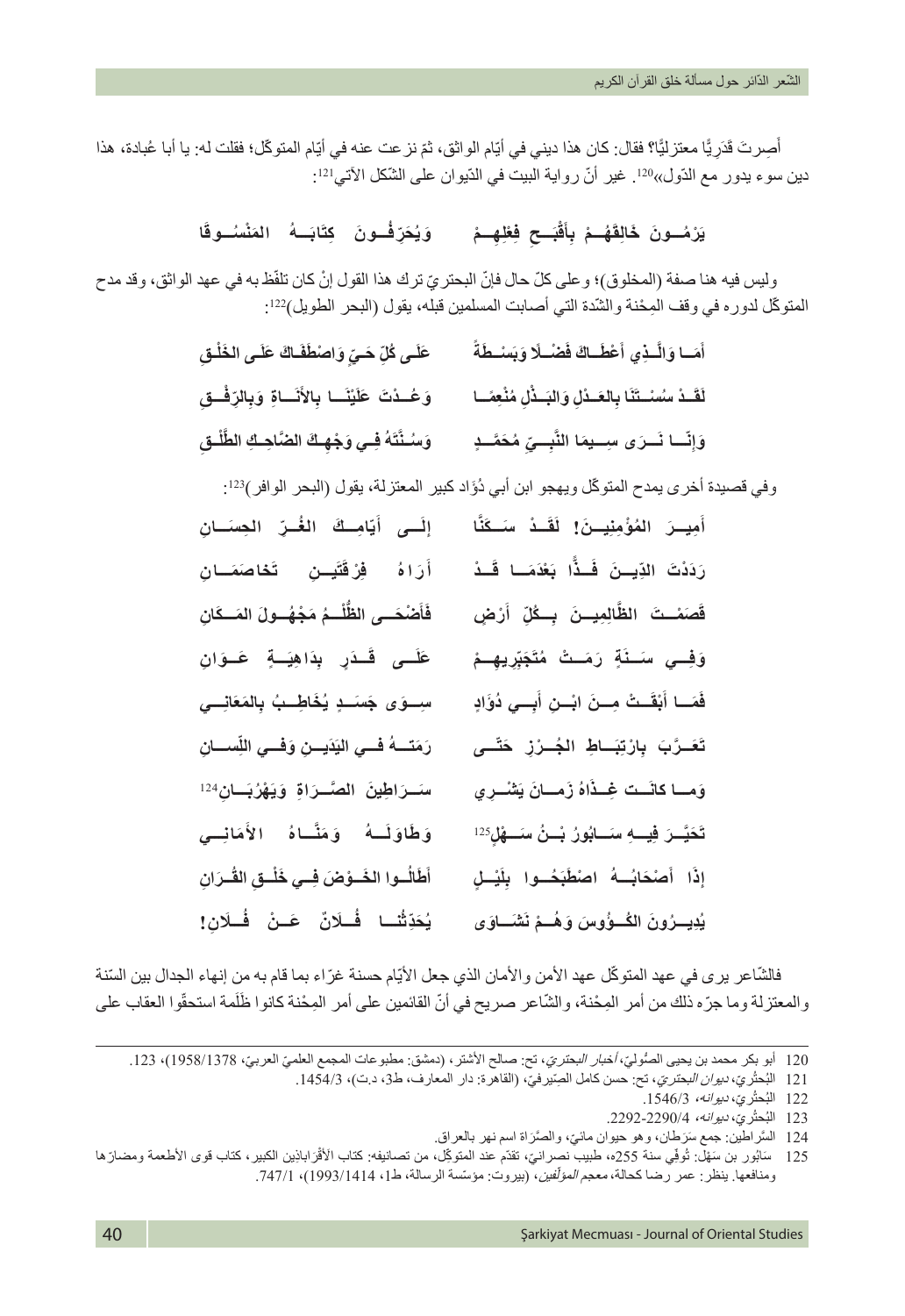ما اقتر فوه، ويذكر بعد ذلك رأس الفتنة ابن أبي دُوَّاد الذي أُصِيب بالفالج فغدا روحًا محبوسة في جُثَّة هامدة لا يستطيع الكلام، ُوانقلبت حاله إلى شرّ حال بعد أن كان يُطيل الحديث والجدال في خلق القر أن وتدور بينهم كؤوس الشّراب في أثناء ذلك.

ويُثْمير البحتريّ هنا إلى مذهب المعتزلة في الخمر والنّبيذ؛ فقد رأوا أنّ شارب الخمر لا حدّ فيه، وزعم جعفر بن مُبَشِّرٍ «أنّ إجماع الصّحابة على حدّ شارب الخمر كان خطأ»126، وروى عمرو بن عُبيد عن الحسن البصريّ أنّ السّكران من النّبيذ لا يُجلّد، وقد كان عمرًا هذا يكذب على الحسن، وقد كُذِّب في هذا الخبر عن الحسن، كما كُذِّب في خبر آخر عن الحسن ֧֧֧֢֚֚֡֓֓֓֝֬<br>֧֖֖֖֧ׅ֧֚֚֚֚֚֚֚֚֚֚֚֚֚֚֚֚֚֚֚֚֚֚֚֚֚֝֝֓ ֖֖֖֖֖֖֧֧֧֧֧֧֧֧֧֧֧֚֚֚֚֚֚֚֚֚֚֚֚֚֚֚֚֚֚֚֚֚֡֬֝֟֓֟֓֞֟֓֞֟֓֞֟֓֡֟֬֓֞֟֓֡֟֓֓֝֬֝֬֝֬֝֬֝֬֝֬֝֬֝֬֝֬֝֬ من دون ذكر الأمر الذي يدور حوله هذا الخبر ، فقال: «إنّما قلتُ هذا من ر أي الحسن - بريد نفسه»<sup>127</sup>، وربّما وصف نفسه بالحسن هنا تمويهًا، أو أنّ الكلام ينبغي أن يكون: (من رأيي الحسن)، فيصف رأيه بالحسن. وعلى كلّ حال فإنّ المعتزلة يُخالفون أهل السّنة في حدّ شارب الخمر في جملة الأمور الّتي يُخالفون فيها.

## **ُ .٣.٢.٢ هجاء القاضي ابن أبي د َؤاد:**

كما مدح الشّعر اء القاضي أحمد بن أبي دُوَّاد لمنصبه وكر مه أو تأييدًا لمذهبه وحسن أخلاقه مع كثير منهم، فإنّ كثيرً ا من الشّعر اء أيضًا قد هجوه، ولا سبِّما بسبب مقالته بخلق القرآن، وقد يهجوه مَن كان قد مدحه من قبل كما رأينا حين الحديث عن عليّ بن الجَهم، ويُروَى أنّ أبا العَنَّاهِيَة (ت $\approx 11$ ه) قد هجاه بقوله (البحر البسيط)28:

| وَكَانَ عَزْمُــكَ عَزْمًــا فِيــهِ تَوْفِيــقُ         | لَوْ كُنْتَ فِي الرَّأْيِ مَنْسُوبًا إِلَى رَشَدٍ        |
|----------------------------------------------------------|----------------------------------------------------------|
| عَـنْ أَنْ تَقُـولَ: كِتَـابُ اللــهِ مَخْلُـوقُ         | لَـكَانَ فِـي الْفِقْـهِ شُـغْلٌ لَـوْ قَنِعْتَ بِـهِ    |
| مَـا كَانَ فِـي الْفَرْعِ لَـوْلَا الْجَهْلُ وَالْمُوْقُ | مَسَاذًا عَلَيْسَكَ وَأَصْسَلُ الذِّيسِنِ يَجْمَعُهُسُمْ |

فأبو العَنَاهِيَة يرى أنّ الكلام في خلق القرآن بدعة مستَحدَثة لا فائدة منها، ولو أنّ ابن أبي دُوَاد قد أراد الدِّيانة حقًّا لكان اشتغل في أمور الفقه وما يفيد الناس من أمور دينهم، فما دام الدّين واحدًا وذا أصل واحد فلن يكون االنشغال بمثل هذه المسألة إلا عن جهل وحمق وقد كان أبو العَنَاهِيَة يقول إنّ كلّ ما فعله العباد من خير وشرّ هو من الله تعالى، بخلاف قول المعتزلة، وله خبر حول ذلك في (الأغاني)، وسُئل عن رأيه في خلق القرآن فعَمّى الإجابة على السائل?2! ويُروَى عن أبي حَجَّاجِ الأعر ابيّ أنه قال في ابن أبي دُوَّاد (البحر الوافر)<sup>130</sup>:

| فَأَصْبَــحَ مَــنْ أَطَاعَــكَ فِــي ارْتِــدَادِ | نَكَسْتَ الذِّيسنَ يَسَا بُسْنَ أَبِسِي دُوَادِ   |
|----------------------------------------------------|---------------------------------------------------|
| أَمَــا لَــكَ عِنْــدَ رَبِّــكَ مِــنْ مَعَــادِ | زَعَمْــتَ كَلَامَ رَبِّــكَ كَانَ خَلْقًــا      |
| وَأَنْزَلَــهُ عَلَــى خَيْــرِ الْعِبَــادِ       | كَلَامُ اللَّــهِ أَنْزَلَــهُ بِعِلْــمٍ         |
| كَمَسْنُ حَسْلَّ الْفَسلَاةَ بِغَيْسِ زَادِ        | وَمَــنْ أَمْسَــى بِبَابِــكَ مُسْــتَضِيفًا     |
| بِقَوْلِكْ إِنَّنِسِي رَجُلٌ إِيِسَادِي            | لَقَـٰذُ أَطْرَفْـتَ يَــا بْــنَ أَبِــي ذُوَادٍ |

126 التَّنْهُوِ سُنتان*ي، الطِّل والنِّحَل،* 1/0). وقد زعم الخيّاط المعتزليّ أنّ هذا القول كذب على جعفر. يُنظَر: الخيّاط، *الانتصار* ، 82.

130 ابن كثير ، *البداية والنّهاية*، 152/11.

<sup>֖֖֖֧֚֚֚֚֚֚֚֚֚֚֚֚֚֚֚֚֚֚֚֡֬&</sup>lt;u>֚</u> 127 محمد بن أحمد بن عثمان شمس الدين الذهبيّ، *ميزان الاعتدال في نقد الرّ*حال، نح: عليّ محمد مُعوَّض و عادل أحمد عبد الموجود وعبد الفتاح أبو سِنّة، (بيروت: دار الكتب العلميّة، ط1، 1995/1416)، 329/5، 332.

<sup>128</sup> ابن كثير ، *البداية والنّهاية* ، 141/11، 152. لم نجد الأبيات في ديوان الشّاعر .

<sup>129</sup> الأصفهانيّ، كتاب الأغاني، 8/4، 9.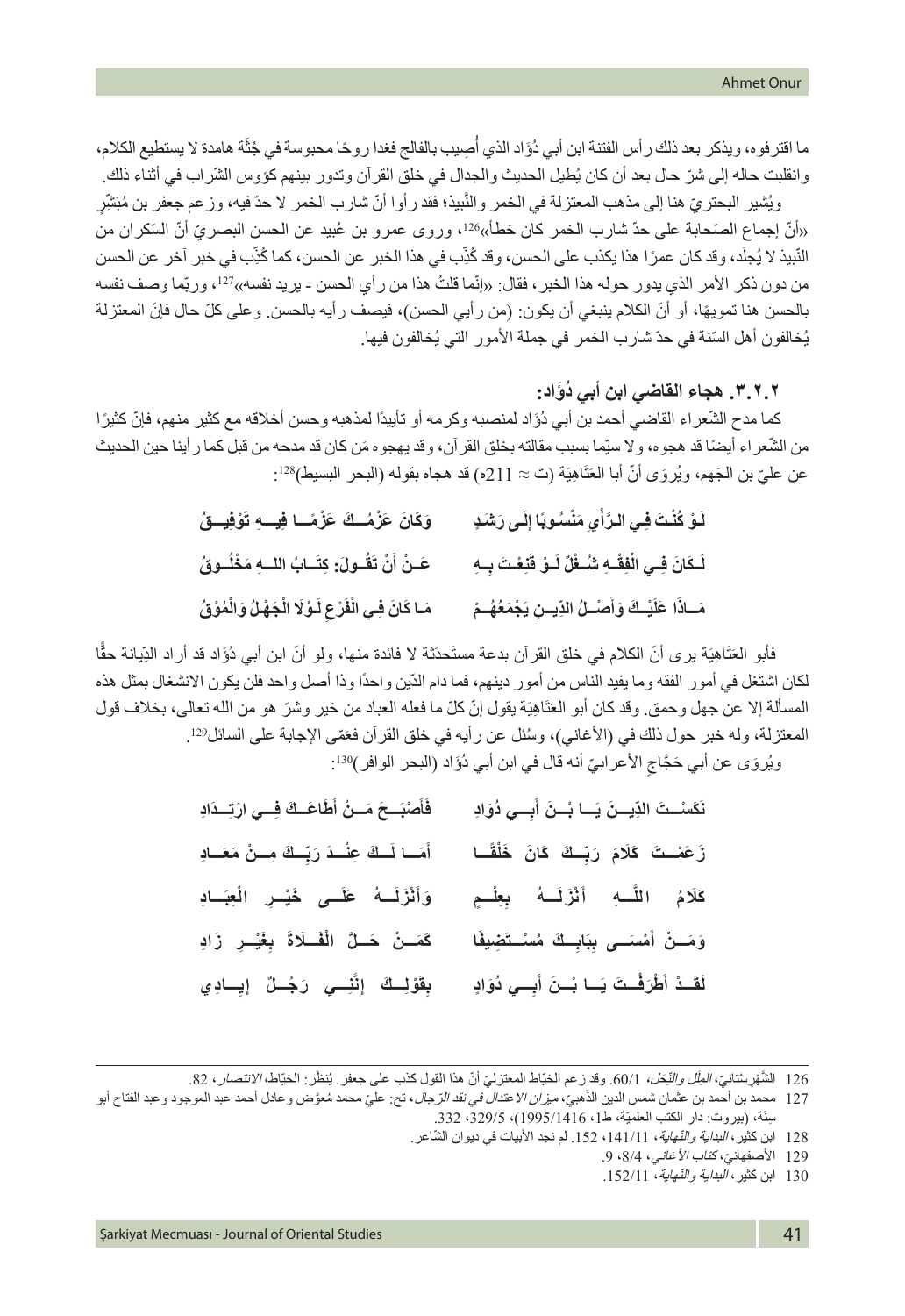ومثل هذا الهجاء لا يمكن أن يُؤثّر في ابن أبي دُوَّاد؛ إذ لا يعتمد على الحجّة والدليل لردّه عن بدعته، سوى ما في ذلك من القول إنّ الله قد أنزله بعلم، وفي ذلك ربط بين القرآن وعلم الله، فالقرآن من علم الله، وهذا يستلزم ألا يكون مخلوقًا. أمّا القول إنّ ابن أبي دُوَّاد قد نكس الدين بمقالته هذه فإنّه هو يعتقد عكس ذلك؛ إذ زُ يِّن له عمله فر آه حسنًا وظنّه صوابًا، ولا بدّ ّ من الحجّة لعلّه يعود إلى الحقّ صحيحٌ أنّ ابن أبي دُوَّاد قد شهد مناظر ات عدّة وسمع أدلّة كثيرة في هذه المسألة فلم يرجع عن مقالته، إلا أنّ ذلك لا يعني عدم جدوى المجادلة وبيان الحقّ، وقد عاد بعد ذلك أبو الحسن الأشعر يّ عن القول بمقالة المعتزلة بعد أن بقي عشرات السنين يُجادل ويُنافح عنها حتى غدا إمامًا عندهم.

ولَّمّا امتدح أحد الشُّعراء ابن أبي دُوَّاد بقوله (البحر الوافر)<sup>131</sup>:

| وَمِثَّا أَحْمَـدُ بْـنُ أَبِــي دُوَّادِ         | رَسُـولُ اللَّـهِ وَالْخُلَفَـاءُ مِنَّـا               |
|---------------------------------------------------|---------------------------------------------------------|
|                                                   | ردِّ عليه آخر فهجاه قائلًا متبرّنًا منه (البحر الوافر): |
| وَهُــمْ فِــي الْأَرْضِ مسَــادَاتُ الْعِبَــادِ | فَقُصْ لِلْفَاخِرِيسنَ عَلَــى نِسزَارٍ                 |
| وَنَبْسَرَأُ مِسْنُ دَعِسِيِّ بَنِسِي إِيَسَادِ   | رَسُـولُ اللَّـهِ وَالْخُلَفَـاءُ مِنَّـا               |
| بِدَعْـوَةِ أَحْمَــدَ بْــنَ أَبِــي دُوَّادِ    | وَمَـا مِنَّـا إِيَـادُ إِذَا أَقَـرَتْ                 |

# **ّة َدي َق ُ .٤.٢.٢ المتُون الع**

لا ريب أنّ المنظومات العلميّة تُسهم إسهامًا كبيرًا في نقل المعارف وتُيسِّر حفظها، ويُمكننا أن نعدّها ملخّصات تعليميّة فريدة ووسائل تعليميّة لا تقلّ حداثة وفعاليّة عن كثير من وسائل التعليم الحديثة؛ إذ إنّ الغاية من الوسيلة التعليميّة إنّما هي إيصال المعلومة بأسهل طريقة وتمثّل المتلقّي لها، وتزيد المنظومات التعليميّة على ذلك بأنّها وعاء يستوعب العلم ويُؤمّن استمراره عبر الزمن.

وقد شملت المنظومات العلميّة كلّ فنون العلم في الحضارة الإسلاميّة، فشملت العلوم الدّينيّة من عقيدة وتفسير وفقه وسيرة وفرائض وغيرها، وشملت العلوم اللغويّة من نحو وصرف وبلاغة وعَروض وغيرها، كما شملت علومًا طبيعيّة واجتماعيّة كالطّبّ والكيمياء والنّجوم والفلسفة والمنطق والحساب والهندسة والموسيقا وغيرها. ولعلّ أوّل منظومة كانت كتاب (فردوس الحكمة) لابن الخليفة الأمويّ الثاني خالد بن يزيد بن معاوية (ت 85ه)، وهو أوّل نظم علميّ، وكان موضوعه في الكيمياء، واحتوى أكثر من 2300 بيتًا132. ومن أوائل المنظومات أيضًا منظومة أُبَان بن عبد الحميد اللاحقيّ (ت 200ه) الذي نظم كتاب (كَلِيلة ودِمْنة) الذي نقله من الفارسيّة إلى العربيّة في نحو أربعة عشر ألف بيت، ومنظومة أبي العَناهِيَة المزدوجة التي سمّاها (ذات الأمثال)، وبلغت أربعة آلاف بيت.

وإذا كانت هذه المنظومات تخلو من عنصر الخيال والعاطفة، فتفقد بذلك عنصر الشّعريّة وتبقى مجرّد نظم ذي وظيفة ֖֖֖֖֚֚֚֚֚֚֡֝֟֟֓֝֬<br>֧֖֧֚֚֚֚֚֚֚֝<u>֚</u> تعليميّة فإنّ بعض المنظومات تستطيع في بعض أجز ائها تجاوز هذا الأمر ، ولا سيّما في المنظومات المتعلّقة بالعقيدة والسّيرة والتفسير ؛ فالعقيدة مثلًا تُخاطب أعمق مناطق الشّعور الإنسانيّ، ولا نُخطئ إذا قلنا إنّها تُلبّي جانبًا مهمًّا تفوق أهمّيته جانب العاطفة، وعندئذ تبدو بعض أبيات المنظومة تصويرًا حقيقيًا لشعور صـاحبها وليست مجرّد نظم علميّ لا علاقة له بالنفس الإنسانيّة؛ إنّها في هذه الحالة لا تختلف عن أسمى النقائض الشّعريّة حين تتناول جانبًا عَقَديًّا اختلفت فيه الآر اء بين الفِرَق. ومن أشهر المنظومات الدينيّة في عقيدة أهل السّنة ممّا نجد فيه حديثًا عن القرآن الكريم:

<sup>131</sup> ابن كثير ، *البداية والنّهاية* ، 141/11.

<sup>132</sup> جلال شوقي، *العلوم العقليّة في المنظومات العربيّ*ة ، (الكويت: مؤسّسة الكويت للتقدّم العلميّ، ط1 ، 1990) ، 30.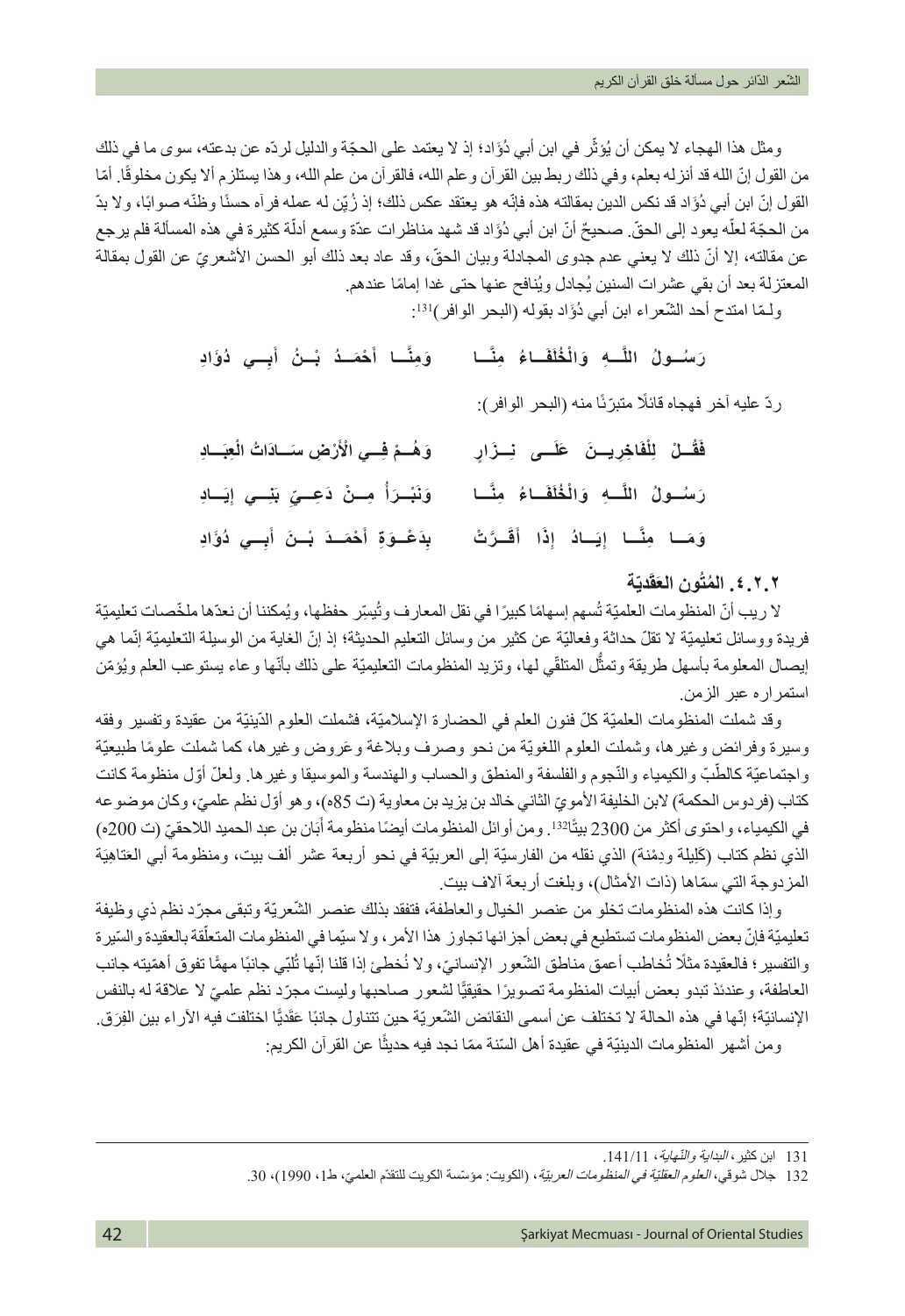| الأبيات | البحر  | الناظم                                      | اسم المنظومة                                 |  |
|---------|--------|---------------------------------------------|----------------------------------------------|--|
| 33      | الطويل | أبو بكر بن أبي داود السِّجِسْتانيّ (ت 316ه) | المنظومة الحائيّة في السّنة                  |  |
| 125     | الطويل | شيخ الإسلام أحمد بن تَيْمِيّة (ت 728ه)      | القصيدة التَّائيّة في القَدَر                |  |
| 16      | الكامل | شيخ الإسلام أحمد بن تَيْمِيّة               | المنظومة اللاميّة                            |  |
| 5842    | الكامل | ابن قَيِّم الْجَوْزِيَّة (ت 751ه)           | الكافية الشَّافية في الانتصار للفرقة الناجية |  |
| 100     | الرجز  | ابن أبي العزّ الحنفيّ (ت 792ه)              | الأرجوزة المِئيّة في ذكر حال أشرف البريّة    |  |

وفي هذه المنظومات نجد حديثًا عن القر أن الكريم و عقيدة أهل السّنة في الاعتقاد به، يقول مثّلا ابن تَيْمِيَّة في المنظومة اللاميّة (البحر الكامل)133:

| آيَاتُــهُ فَهِــوَ الكَرِيـــمُ المُنَــزَّلُ   | وَأَقُـولُ فِسى القُـرْآنِ مَسا جَساءَتْ بِسهِ |
|--------------------------------------------------|------------------------------------------------|
| وَالْمُصْطُفَــى الْهِــادِي وَلَا أَتَــأَوَّلُ | وَأَقُـولُ قَـالَ اللــهُ جَـلَّ جَلَالُــهُ   |
| حَقًّـا كَمَــا نَقَــلَ الطِّــرَازُ الأَوَّلُ  | وَجَمِيحُ آيَساتِ الصِّفَساتِ أُمِرُّهَسَا     |
| وَأَصُونُهِـا عَـنْ كُلِّ مَـا يُتَخَيَّـلُ      | وَأَرُدُّ عُهْدَتَهِا إِلَــى نُقَّالِهِــا    |
| وِإِذَا اسْتَذَلَّ يَقُولُ قَسَالَ الْأَخْطَسُ   | قُبْحًـا لِمَـنْ نَبَـذَ القُـرَانَ وَرَاءَهُ  |

فأهل السّنة لا يقولون إلا أنّ القرآن هو كلام الله وقرأنه الكريم المـُنَزّل، سمعه جبريل عليه السلام من ربّ العالمين، ونزل به من الله تعالى لا «من عَيْن من الأعيان المخلوقة، ولا نزّ له من نفسه»<sup>134</sup>، وهو هذه الآيات المكتوبة في الـمُصحف، ولا يَعْدُون ذلك إلى أقاويل أخرى من دون استناد إلى أية كريمة أو حديث شريف، والقول في الصّفات عندهم كذلك هو قول السُّلف الأوّل؛ من أمثال سفيان الثَّوْريّ وابن عُبَيْنة وابن حنبل وابن المبارك وغيرهم؛ فالله تعالى مستوٍ على العرش كما َّ أخبر تعالى بقوله: ﴿الرَّحْمَٰنُ عَلَى الْعَرْشِ اسْتَوَىٰ﴾13، فالاستواء معلوم، والكَيْف مجهول غير معقول، فاستوى سبحانه كما ذكر ، لا كما يخطُر للبشر بحسب قول ابن حنبل136، والقول بالصّفات لا يعني مشابهة الخالق لخَلقه، وقول أهل السّنة صريح في ذلك، ويتبرّوون من التشبيه. وإطلاق الصّفة على أكثر من شيء لا يعني التّشابه بينها؛ فالإنسان والحيوان يسمعان، ولا تشابه بينهما، بل لقد غدت في زماننا بعض الآلات الإلكترونيّة الجامدة تسمع الكلام وتترجمه إلى نصّ مكتوب أو تُعطي نتائج بحث عنه كما لو كُتِب كتابةً، فهل يُقال إنّ الآلة تُشبه الإنسان أو هي إنسان؟! وعندما يُقال (عالِمٌ) و(شاعرٌ ) مثلًا فإنّ العلماء والشّعراء متفاوتون في العلم والشّعر، فلا شبه بينهما لازم من ناحية العلم والشّعر؛ فاتّصاف الموصوفات بالصّفة ذاتها لا يعني التّشابه والاتّحاد، وقد بان ذلك في الإنسان والحيوان والجماد.

ويُشْير ابن تَيْمِيّة في البيت الأخير إلى مَن قال إنّ القرآن هو المعنى القائم بذات الله، الذي إذا عُبِّر عنه بالعربيّة كان ّ قرآنًا، وإذا عُبِّر عنه بالعِبريّة كان توراة، وهو قول ابن كُلّاب والأشعريّ وغير هما<sup>37</sup>ا، وهم يستدلّون على ذلك بقول الشّاعر ֧֧֧֖֧֧֧֧֧֧֧֧֧֚֚֚֝֓֝֬֝֬֝֬֓֝֬֝֬֓֝֬֓֝֬֜**֓** 

- 136 المرداويّ، *اللآلئ البَهِيّة*، 104.
- 137 ابن أبي الْعِزّ ، *شرح العقيدة الطَّخاوِيّة* ، 173/1.

<sup>133</sup> أحمد بن عبد الله الحنبليّ المرداويّ، *اللألئ البَهِيّة شرح لاميّة شيخ الإسلام ابن تَنْمِيّة* ، تح: إياد القيسيّ، (بيروت: دار ابن حزم، ط1، 2006/1427 .95-81 (2006

<sup>134</sup> المرداويّ، *اللآلئ البَهِيّة*، 86.

<sup>135</sup> طه: .5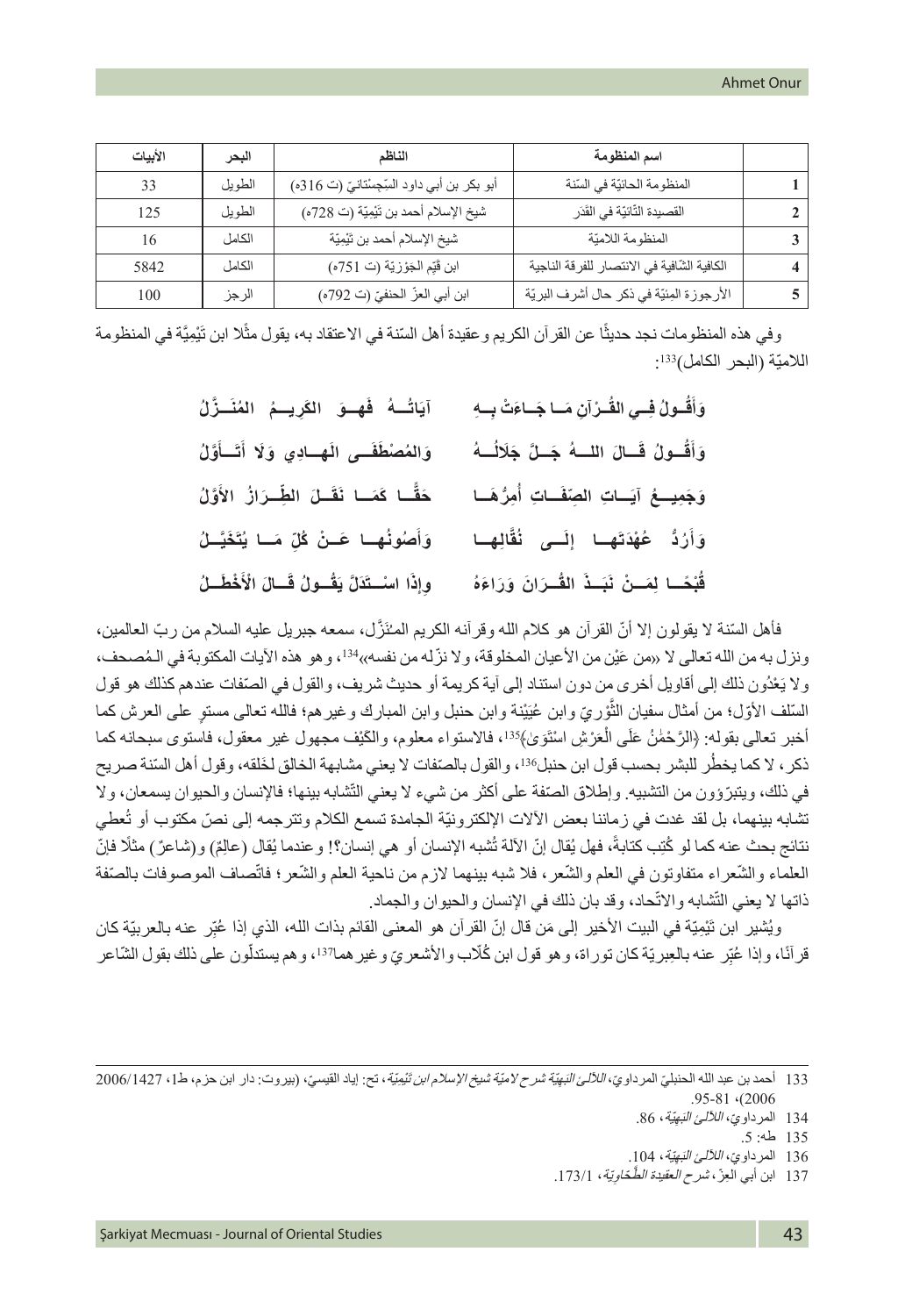الأخطل النّصر انيّ (البحر الكامل)138: َّ

إِنَّ السكَلَامَ لَفِسي الفُسوَّالِ وَإِنَّمســا جُعِسلَ اللِّسَسانُ عَلَسى الفَّ نَّ السكَلَامَ لَفِسي الفَسوَّادِ وَإِنَّمسا جُعِــلَ اللِّسَسَانُ عَلَـــى الفَسوَّادِ دَلِيسلَا **ّ**

والشّاعر الأخطل (ت 92ه) وإنْ كان ممّن يُحتَجّ به في اللُّغة لكونه عاش في عصر الاحتجاج فإنّ ذلك لا يعني الاحتجاج به في المعاني، ومَن يقول ذلك يُثبت أنّه جاهل بأصول اللغة العربيّة نفسها وجاهل بأساسيّات العلم أيضًا؛ إذ لا يعني الاحتجاج بشيء ما أنّه يُحتَجّ به في كلّ مجال أو مكان، وإنّما يُحتَجّ به في ميدانه؛ وأيضًا فقد تحدّث النقاد قديمًا وحديثًا عن أو هام الشّعر اء وغير هم في المعاني، بل ألّف بعضهم كتابًا في ذلك؛ فقد صنّف أحمد تيمور باشا كتاب (أو هام شعراء العرب في المعاني)، وهذا معروف منذ العصر الجاهليّ وليس بمنكر ، والمثل المشهور (اِسْتَنْوق الْجَمَلْ) إنّما كان بسبب هذا الوَهْم في المعاني؛ إذ ذَكر الشَّاعر الجاهليّ المـُتَلَمِّس الضُّبَعيّ، وفي رواية الـمُسَيَّب بن عَلَس، صفةُ (الصَّيْعَريّة) في وصف جَمَل، وهي سِمَة لا تُوسَم بها إلا النَّوق خاصّة، فعابه ابن أخته الشّاعر طَرَفة بن العبد قائلًا: اِسْتَنُوق الجَمَل؛ إذ كانت هذه الصّنفة (الصَّيْعَريّة) خاصَة بالنَّوق دون الجِمال، فضحك القوم وغضب المـُتَلَمِّس "3. ومن ثَمّ فإنّ الاحتجاج في اللغة خاصّ في استخدام الألفاظ والتراكيب في المقام الأوّل، أمّا المعاني فقد يقع الخطأ فيها من القدماء، ومن ثَمّ لا تبقى حاجة إلى القول أيضًا إنّ الأخطل نصر انيّ ممّن حرّفوا كلام الله فلا يُحْتَجّ به فيما له علاقة بالإسلام، ولا تبقى حاجة كذلك إلى الحديث عن اختلاف رواية البيت بين (إنّ الكلام) و(إنّ البيان).

وفي بعض المنظومات الدّينيّة نجد شعريّة فَذّة لا تقلّ عن شعريّة كثير من الشّعراء المعروفين، نجد ذلك مثلًا عند أبي ًّطاهر السِّلْفيّ (ت 576ه) الذي نظم قصيدة بار عة في شرح عقيدته، وأجاد فيها أيّما إجادة'14، ولم تكن نظمًا جافًا لا رُوَاء ۬<br>ا فيه، بل أفاض عليها من مَعين نفسه، واسترسل في تصوير مشاعره وآرائه في الفرق المخالفة، ممّا يجعلها صورة من صور َالهجاء قريبة من النّقائض الشّعريّة على نحو ما هو معروف عند جرير والفرزدق، يقول السِّلْفيّ في مطلعها (البحر الوافر):

| دَعُونِـــي عَــنْ أَسَــانِيدِ الضَّــلَالِ     وَهَاتُــوا مِــنْ أَسَــانِيدٍ عَوَالِـــي |                                                                |
|----------------------------------------------------------------------------------------------|----------------------------------------------------------------|
| رِخَـاصٍ عِنْـدَ أَهْـلِ الجَهْـلِ طُـرًّا ۚ وَعِنْـدَ العَارِفِيــنَ بِهَــا غَوَالِــي     |                                                                |
| إمَسامٌ فِسي العُلُسومِ عَلَسى الكَمَسالِ                                                    | عَسنَ اشْسِيَاخِِلَّ <sup>141</sup> الْحَدِيستِ وَمَسا رَوَاهُ |

ومنذ المطلع نلحظ القوّة والعزم والحزم وازدراء أهل الضّلال والفخر بأسانيد أهل الحديث العالية التي هي رمز لعلوّ السّنة وأهلها على ما سواها، وبذلك فقد جمع البيت الأوّل هجاءً وفخرًا وحماسةً واعتزازًا وثقةً بما لديه من عقيدة صحيحة سليمة متّصلة السَّند. وقد شفَعَ هذا المطلع ببيت ثانٍ لا يقلّ عنه روعةَ بيانٍ وارتفاع شأن، وإنّه لَحكمةٌ بليغة تصلح للاستشهاد :<br>ا ّ بها في كل مكان.

وبعد أن يُعدّد بعض أئمّة الحديث والسّنة ينطلق إلى شرح عقيدته بشعر يصفه بأنّه كالسّحر لا كالشّعر ، وحقًّا هو شعر

<sup>138</sup> الأخطل غِياث بن غَوث التغلبيّ، *شعر الأخطل*، صَنعة: السُّكَّريّ، تح: فخر الدين قَبَاوة، (دمشق - بيروت: دار الفكر ودار الفكر المعاصر ، ط4، 1996/1416)، 560. البيت في ذيل الدّيوان ممّا نُسِب إلى الشّاعر من رواية غير السُّكَريّ، وينقله محقّق الديوان من المصـادر التي ورد فيها؛ من مثل (البيان والتبيين) للجاحظ و(شرح شذور الذّهب) لابن هشام وغير هما، وهو في أوّلهما غير منسوب للأخطل. يُنظَر: أبو عثمان عمرو بن ֧֖֚֚֚֚֝<br>֧֚֝<br>֧֚֝ بحر الجاحظ، *البيان والتبيين*، تحقيق وشرح: عبد السلام محمد هارون، (القاهرة: مكتبة الخانجي ومطبعة المدنيّ، ط7، 1998/1418(؛ 218/1)، 18/141 جمال الدين أبو محمد عبد الله بن يوسف بن هشام *شرح شُذُور الذّهب في معرفة كلام العرب*، اعتنى به: محمد أبو فضل عاشور ، (بيروت: دار إحياء التراث العربيّ، ط1، 2001/1422)، 19.

<sup>139</sup> المُخْضَل بن محمد الضَّنبيّ، *أمثال العرب*، قدّم له وعلّق عليه: إحسان عبّاس، (بيروت: دار الرائد العربيّ، ط2، 1983/1403)، 174.

<sup>140</sup> الذّهبيّ، سير ٍ أعلام النِّبلاء، 903-1/904. ֖֖֖֖֪ׅ֚֚֚֚֚֚֚֚֚֚֚֚֚֚֚֚֚֞֡֟֓֡֟֓֡֡֓֞֟֓֡֡֟֓֞֓֞֡֡֬֓֞֡֟֓֞֞֝֬֝֓֞֞֝֓֞֞֝֬֝֬֞֝֬֝֬֝֬֝֬֝֬֝֬֝֬֝֬֝֞֝֬֝֝֬֝֬֝֬֝֝֬

<sup>ُ</sup>141 الأصل: عنْ أَشياخ، وقد نُقِلت حركة الهمزة إلى الساكن قبلها وأسقِطَت الهمزة في اللفظ مراعاة للوزن، ونقلُ حركة الهمزة إلى الساكن قبلها معروف عن قراءة وَرْش، وهو أحد القرّاء المشهورين، وُلد سنة 110 ه، وأخذ عن شيخه نافع. ينظر : محمد فهد خاروف، *الميسَّر في القراءات الأربع* عُشرةَ، راجعه: محمد كريِّم راجح، (دمشق-بيروت: دار الكلم الطَّيِّب، ط1، 2000/1420)، 82 و137. وأحكام النَّجويد ليست خاصَة بالقرآن الكريم، بل هي للكلام العربيّ عمومًا، وهناك كثير من الضرورات الشّعريّة الجائزة بحسب مقتضى الوزن، ومنها وصل همزة القطع.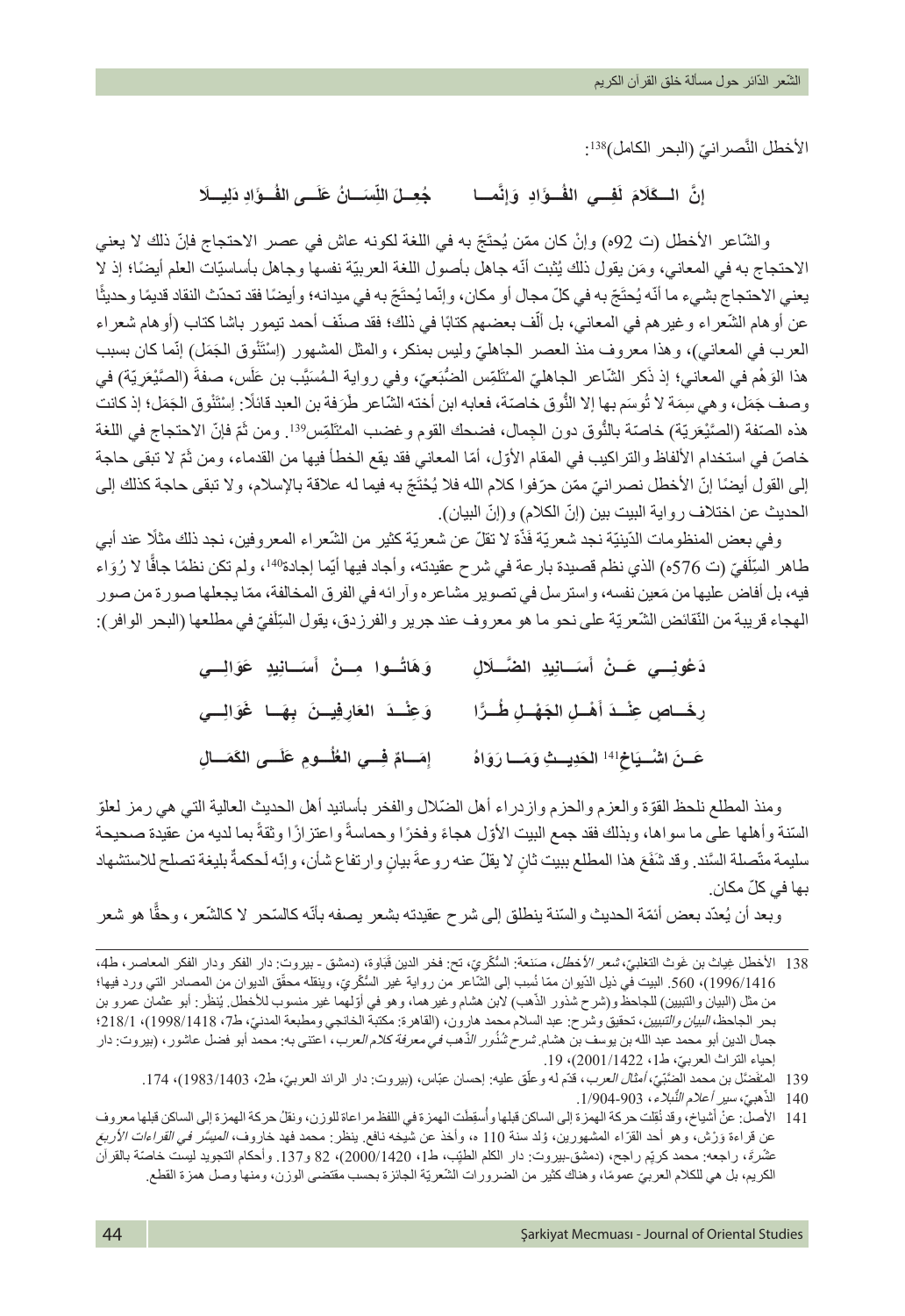مُجيد في باب الهجاء والانتصار لعقيدته السّنّيّة، يقول:

| وَوَصْـفِ عَقِيدَتِــي وَخَفِــيِّ حَالِـــي    | وَهَسا أَنَسا شَسَادِعٌ فِسى شَسرحٍ دِينِسى                  |
|-------------------------------------------------|--------------------------------------------------------------|
| وَتَخْلِيسِصِ العُقُسُولِ مِسنَ الْعِقَسَالِ    | وَأَجْهَـدُ فِسى البَيَسانِ بِقَـدْرِ وُسْسِعِي              |
| وَلَفْسِظٍ كَالشَّسْمُولِ بَسْلِ الشَّسْمَالِ   | .<br>بشِـــعْرِ    لَا   كَشِـــعْرٍ    بَــلْ   كَسِـــحْرٍ |
| لِتَحْمَــدَ مَــا نَصَحْتُــكَ فِــي المَــألِ | فَسلَا تَصْحَسبُ سِسوَى السُّسْنِّيِّ دِينَسَا               |
| فَمَـا إِنْ عِنْدَهُـمْ غَيْـرُ المُحَــالِ     | وَجَانِــبُ كُلَّ مُبْتَــدِع تَــرَاهُ                      |
| وَلَا تَغْـرُرْكَ خَذْلقَــةُ الــرُّذَالِ      | وَدَعْ آرَاءَ أَهْلِ الزَّيْسِعْ رَأْسَـا                    |

ثمّ يذكر كثيرًا من أئمّة الاعتزال الذين ابتعدوا عن نهج السّلف وقالوا ببدع مختلفة، ويهجو هم بمعان مختلفة، ومن هؤلاء مَعْبَد الْجُهَنيّ أوّل من قال بالقَدَر في البصرة، وواصل بن عطاء رئيس المعتزلة، وغَيْلان الدّمشقيّ الذي قتله الخليفة الأمويّ هشام بن عبد الملك، والْجَعْد بن دِرْهَم الذي قتله خالد بن عبد الله القَسْريّ بِالكوفة يومِ الأضحى بأمر من الخليفة هشام، والجَهْم بن صفوان، وجعفر بن حرب من معتزلة بغداد، وبِشْر بن الـمُعْتَمِر ، وثُمَامَة بن أَشْرَس، وأبو الهُذَيل العَلّاف، ؚ<br>ا ُ ّ والجاحظ وغيرهم من أئمة المعتزلة.

ولا بدّ لنا من وَقفة مع قصيدة ابن قَيِّم الْجَوْزيّة، و هي على البحر الكامل، وتبلغ عِدَّة أبياتها 5842 بيتًا، ففي هذه القصيدة ّ فصّل صاحبها وأسهب في الحديث عن القرآن الكريم وعن القول بخلقه وبيان اختلاف الفِرق في ذلك، فتحدّث عن آراء المعتزلة والفلاسفة والقرامطة والاتّحاديّة وغير هم، وأجاب عن كثير من الشَّبَه التي يُثيرونها حول القرآن، ومنها شُبهة نفي اتّصاف الله تعالى بالكلام والفعل أزَّلًا، وقد استغرق حديثه عن القرآن الكريم أكثر من 400 بيت بدءًا من البيت 556 من القصيدة، ومنها قوله (البحر الكامل)142:

| وَكَلَامُــهُ المَسْــمُوعُ بِــالآذَانِ       | وَاللَّــهُ رَبّــي لَــمْ يَــزَلْ مُتَكَلِّمًــا        |
|------------------------------------------------|-----------------------------------------------------------|
| طَلَبَـا وَإِخْبَـارًا بِـلَا نُقْصَـانِ       | صِدْقًـا وعَـدْلًا أُحْكِمَـتْ كَلِمَاتُــهُ              |
| لَسدْغِ وَمِسنْ عَيْسنِ وَمِسنْ شَسَيْطَانِ    | وَرَسُسُولَهُ قَسْدْ عَسَاذَ بِالظَلِمَسَاتِ مِسْنُ       |
| إشْرَاكِ وَهْدَ مُعَلِّمُ الإِيمَـانِ          | أَيَعُــوذُ بِالمَخْلُــوق حَاشَــاهُ مِــنَ الْــ        |
| سُــبْحَانَهُ لَيْسَــتْ مِــنَ الأَكْــوَانِ  | بَسلْ عَساذَ بِالطَلِمَساتِ وَهْسِيَ صِفَاتُسهُ           |
| ــمَسْمُوع مِنْــهُ حقِيقَــةً بِبَيَــانِ     | وَكَذَلِـــكَ القُـــرْآنُ عَيْـــنُ كَلَامِــــهِ الْـــ |
| لَفْظُـا وَمَعْنًــى مَــا هُمَــا خَلْقَــانِ | هُــوَ قَــوْلُ رَبّــي كُلُّـــهُ لَا بَعْضُـــهُ        |
| اَللَّفْـظُ وَالمَعْنَــى بِــلَا رَوَغَــانِ  | تَنْزِيسْلُ رَبِّ العَالَمِيسنَ وَقَوْلُسهُ               |

وهنا يُثبت ابن قَيِّم الْجَوْزيّة أنّ ادّعاء خلق القرآن يقود إلى الشَّرك بالله تعالى، إذ إنّ الرّسول صلَّى الله عليه وسلَّم قد ّ عاذ بكلمات الله؛ فإذا كانت الكلمات مخلوقة فسيكون تعوُّذ الرسول تعوُّذًا بالمخلوق لا بالخالق، والحقيقة أنّ كلام الله من صفاته تعالى، فهو لم يزل متكلِّمًا، والقرآن عَيْن كلامه لفظًا ومعنًى بلا جدال ولا تأويل. ֖֖֖֖֖֚֚֚֚֚֚֚֚֡֝֬<br>֧֢ׅ֧֚֝

<sup>142</sup> أبو عبد الله محمد بن أبي بكر بن أيوب ابن قَيِّم الجَوْزيّة*، الكافية الشّافية في الانتصار للفرقة النّاجية*، تح: محمد بن عبد الرحمن العريفي وآخرون، (مكّة المكرّمة: مؤسّسة سليمان بن عبد العزيز الراجحيّ الخيريّة ودار علم الفوائد، ط1، 1428هـ)، 1881-189.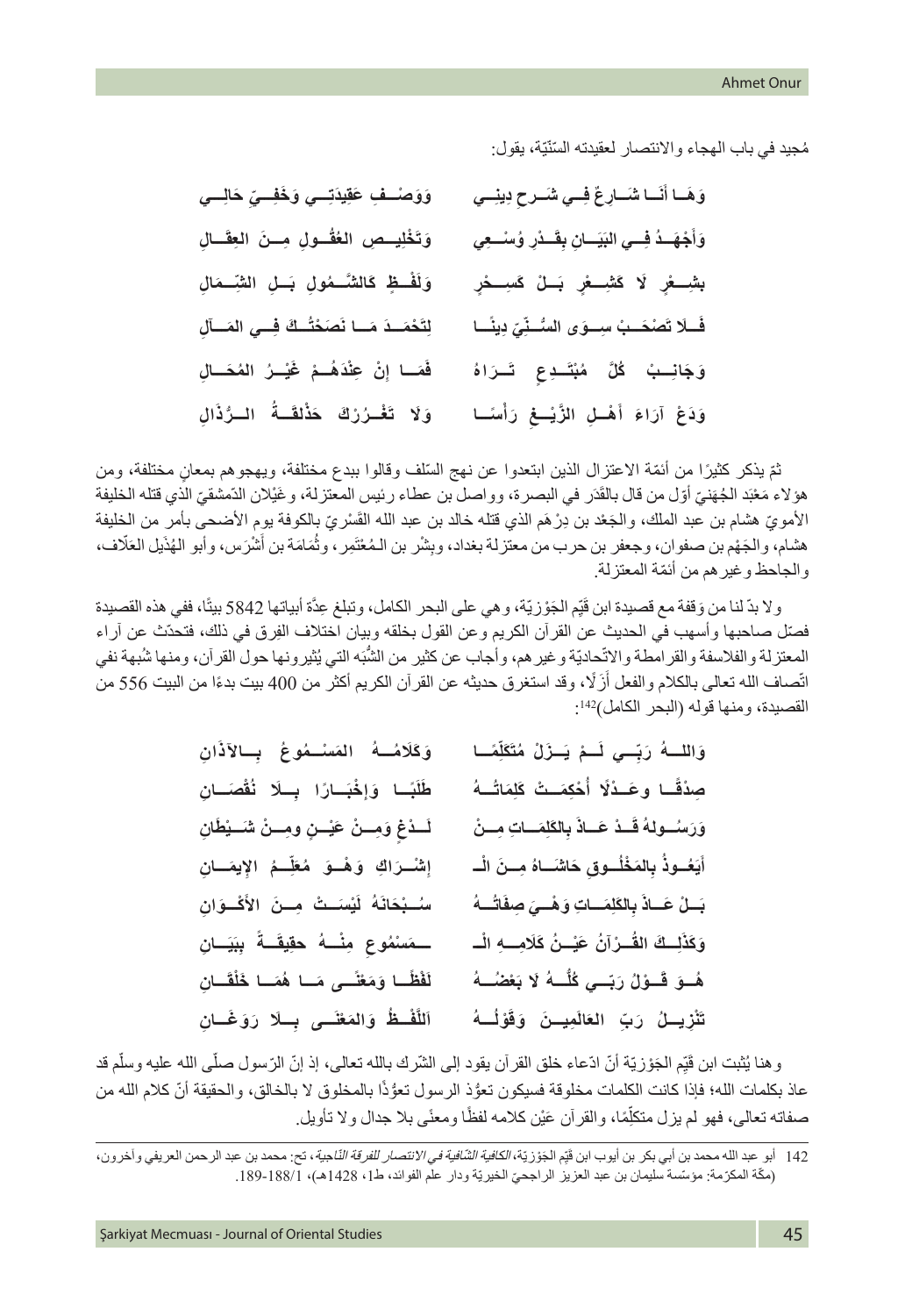### **خاتمة**

تناول البحث ما قيل من شعر حول مسألة خلق القرآن التي كان قطب رحاها فرقة المعتزلة الكلاميّة دون سواها من الفرق القائلين بها؛ إذ بلغت معهم حين صاروا مقرّبين إلى السّلطة مبلغًا عظيمًا، حيث استطاعوا إقناع الخلفاء الثلاثة المأمون والمعتصم والواثق باعتناقها والدفاع عنها واضطهاد مَن بمتنع عن الإجابة والقول بها، وقد عُقِدت مناظر ات كان الهدف منها هو إجابة الطرف الثاني تحت التخويف بالتعذيب والقتل، وقد قام القاضي المعتزليّ أحمد بن أبي دُوَّاد بالدّور الأكبر في ذلك، واستمرّت الحال على هذه السِّيرة مدّة خمسة عشر ِ عامًا بين 232-18[2ه، ولم تنته إلا بتولّي المتوكّل الخلافة.

وإذا كانت كتب طبقات المعتز لة قد ذكر ت أسماء شعر اء بسبب ما دار ً في شعر هم ممّا يدلّ على اعتز الهم أو بسبب مدحهم رؤوس المعتزلة، ولا سيّما أحمد بن أبي دُوَّاد فإنّ بعضهم لا يُمكن عدّه منهم؛ إذ لا بدّ للمعتزليّ عندهم من الاعتقاد بالأصول الخمسة مجتمعة، ولا يصحّ اشتراكه مع المعتزلة بأصل أو أكثر فحسب؛ ولذلك فلا يُمكن الرُكون إلى القول إنّ أبا تمّام كان من المعتزلة وإنْ مدح ابن أبي دُوَّاد في ثلاثة عشر موضعًا في ديوانه؛ إذ كانت مدائحه طلبًا للنّوال غالبًا، ولم يذكر مذهب القاضيي إلا مرّة واحدة؛ وكذلك فإنّ دِعْبِلًا لا تدلّ أشعاره على اعتزاله، وقد ساق ابن المرتضى له شواهد في مدح أل البيت من دون الاستشهاد على اعتزاله، وإذا كانت المناطق الشَّيعيَّة تميل إلى الاعتزال غالبًا فإنَّ هذا لا يعني التّطابق بينهما، وقد هجا دِعْبِلٌ القاضـي ابن أبي دُوَاد المعتزليَّ، كما هجا الخلفاء الثلاثة القائمين بأمر المِحْنة، ولكنّه في أشعاره أيضًا لا ينطلق من مخالفة لفكر المعتزلة أو للقول بخلق القرآن، وإنّما تُفسَّر بتشيَّعه أو بطبعه المائل إلى المهجاء أصالةً، وأمّا تشيّعه فقد تشكّك بعضمم فيه قديمًا وحديثًا، ونُرجّح أنّ دِعْبِلًا في أحسن الأحوال لم يكن مخلصًا في تشيّعه؛ ֧֖֖֚֚֚֚֚֚֚֚֚֚֚֚֚֚֝<br>֧֪֪֪֪֜֝֝֝**֓** إذ أثر المال على الحُلْة التي وهبها له عليّ الرضا، ونقض قصيدة الكُمَيت الشيعيّ مثله في القحطانيّين قومِه فهجا بدوره ֖֖֖֖֖֖֖֖֖֪ׅ֚֚֚֚֚֚֚֚֚֚֚֚֚֚֚֚֚֚֚֚֚֡֝֓֞֡֞֬֝֓֞֝֬֓֓֞֬֝֬֝֓֬֝֓֞֬֝֬֝֬ العدنانيّين قومَ الكُمَيت بدافع العصبيّة القبليّة.

امًا أبرز شعراء المعتزلة الذين تناولهم البحث ممّن ذكر خلق القرآن فكان الصّاحب بن عبّاد والشّاعر الجَمَل، والصّاحب مقدٌَّم ً في ذلك؛ إذ لم يكن مدفوعا إلى فكر المعتزلة والقول بخلق القرآن بمدح المعتزلة الستجداء عطاياهم، بل كان هو نفسه من عَلَيّة القوم ووزيرًا صـاحب سلطة، وله مجالس تضمّ العلماء والأدباء، وكان يُجزِل العطاء للشّعراء، وكان الصّاحب ثْديعيًّا ومعتزليًّا في آن، ونجد في شعره تجلّيات كثيرة لمذهبه الشّيعيّ والاعتزاليّ.

أمّا في الشّعر المخالف لمسألة خلق القرآن فقد كان عليّ بن الجَهْم والبحتريّ أبرز الشّعراء لمعاصرتهم زمن المِحْنة، ّ وشعر علي مقدٌَّم ً على شعر الثاني؛ إذ كان يصدر عن عقيدة صادقة في هذه المسألة، وكثير ّ ا ما يتناول نصرة السنة والقضاء على أمر المِحْنة في مدائحه في المتوكّل، ولو لم يكن صادقًا لوجد معاني أخرى محبَّبة إلى الخليفة يستطيع مدحه بها، كما أنّ عليًّا كان قد قال بعض القصائد في المعتصم والواثق، ولكنّه لم يقل بقولهما في خلق القرآن ولا مدحهما بذلك، وما إنْ تولّى المتوكّل الخلافة حتى ر أى فيها أملًا كبيرًا في نصرة الدّين.

وقد وقف البحث أيضًا عند بعض الـمُثُون الدّينيّة التي نَظَمت العقيدة، وهي كثيرة، ولا تلتزم ببحر الرَّجَز، وإنّما نجد كثيرًا من البحور الأخرى؛ كالبحر الطَّويل والبسيط والكامل والوافر وغيرها، ونراها تُفرِد مكانًا للحديث عن خلق القرآن، ُوكان من أشهر ها وأكبر ها قصيدة (الكافية الشّافية) لابن قَيِّم الْجَوْزيّة، وقد بلغت هذه القصيدة 5842 بيتًا على البحر الكامل، ֖֦֧֪֦֧֪֦֧֪֪֪֦֧֪֪֪֧֪֪֪֦֧֪֪֦֧֧֧֝֟֟֟֟֝֟֟֝֟֝֟֟֝֬֟֝֬֟֝֬֞֟֝֬֝֬֟֩֬ تحدّث في أكثر من أربعمِائة بيت عن مسألة خلق القرآن عند مختلف الفِرَق مُفنِّدًا الشَّبهات التي يقول بها أصحابها ومدافعًا ّ ֖֖֖֖֖֖֖֖֖֧֚֚֚֚֚֚֚֚֚֚֚֚֚֚֚֚֚֚֚֡<u>֓</u> عن عقيدة أهل السّنّة والجماعة. وتستحقّ هذه القصيدة وقفة مستقلّة في بحث خاصّ بها.

وفي ختام البحث نَلْفِت النّظر إلى إمكانيّة التوسّع في در اسة هذا الشّعر الخاصّ بمسألة خلق القر آن؛ فقد دُرِست المسألة قديمًا وحديثًا دراسات نثريّة فكريّة وعَقَديّة، ولكن لم تُفرَد لمها \_فيما نعلم- دراسات حول الشّعر الذي يدور حولها، ويُمكن ُالتنقيب عن هذا الشّعر في كتب التّر اجم والتاريخ، إضافة إلى دواوين كثير من الشّعر اء، مع الوقوف عند المنظومات الدّينيّة التي يُمكن توسيع البحث فيها أيضًا ليشمل المنظومات الأشعريّة و غير ها، ولا شكّ أيضًا أنّ ثمّة أشعارًا كثيرة قيلت في مدح الإمام أحمد بن حنبل، و هو من أبرز مَن ثبت في المِحْنة نافيًا القول بخلق القرآن، فيُمكن كذلك البحث في هذه الأشعار ودراستها.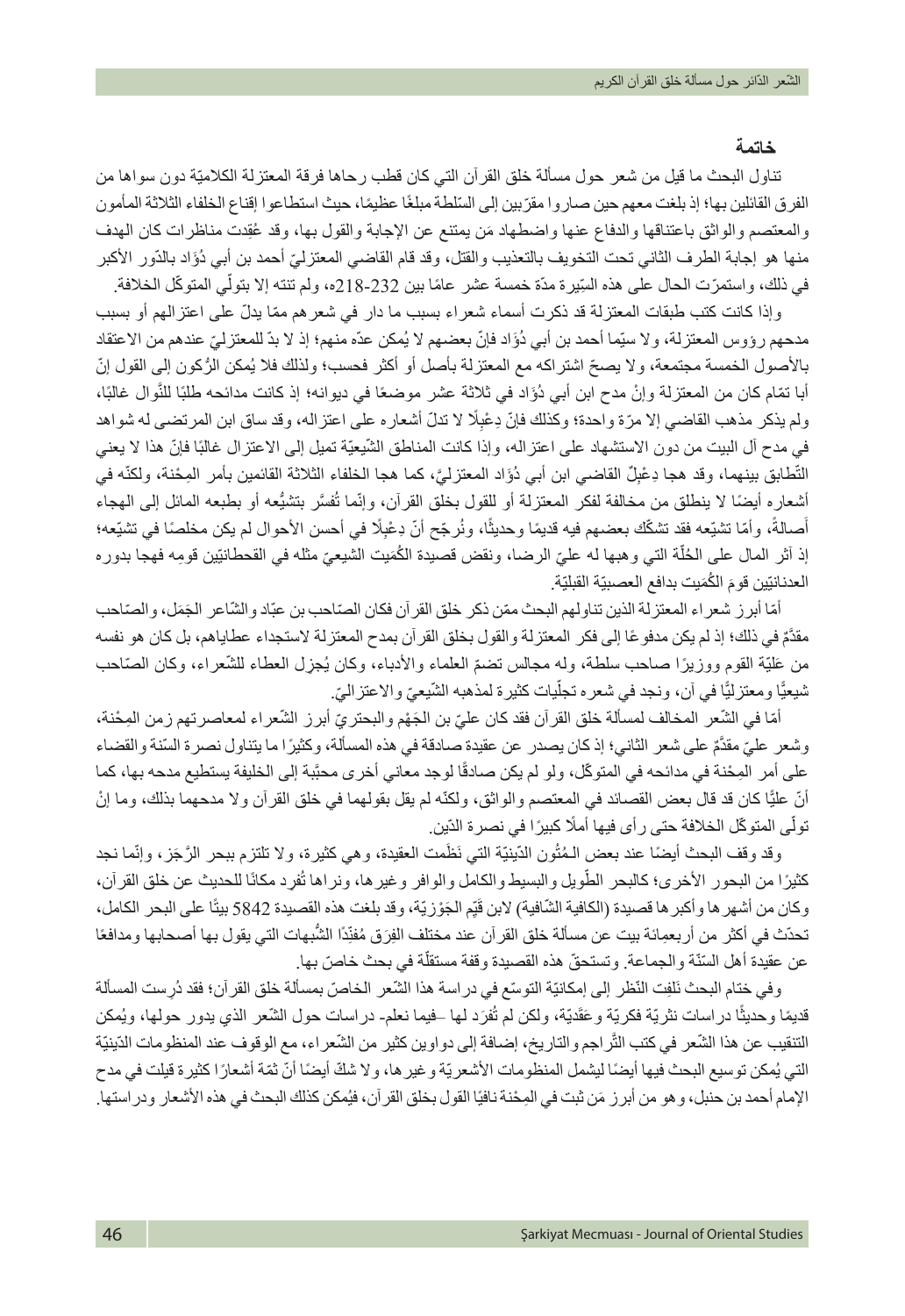**Peer-review:** Externally peer-reviewed. **Conflict of Interest:** The author has no conflict of interest to declare. **Grant Support:** The author declared that this study has received no financial support.

## **References/Kaynakça**

Dayf, Şevkî. *Târîhu'l-Edebi'l-Arabî el-ʽAsru'l-ʽAbbâsî el-Evvel*. Kâhire: Dâru'l-Maʽârif, 16.baskı, ty.

-------. *Târîhu'l-Edebi'l-Arabî el-ʽAsru'l-ʽAbbâsî es-Sânî*. Kâhire: Dâru'l-Maʽârif, 12.baskı, 2001.

- ed-Dabbî, el-Mufaddal b. Muhammed. *Emsâlu'l-Arab*. kaddeme lehu: İhsân Abbâs. Beyrût: Dâru'r-Râ'id el-Arabî, 2.baskı, 1403/1983.
- el-Ahtal, Ğiyâs b. Ğavs et-Tağlibî. *Şi'ru el-Ahtal*. san'at: es-Sukkerî. thk: Fahruddîn Kabâve. Dımaşk– Beyrût: Dâru'l-Fikr ve Dâru'l-Fikr el-Muʽâsir, 4.baskı, 1416/1996.

el-Aşkar, Ömer Süleymân Abdullah. *El-ʽAkîdetu fi'l-Lâh*. Ürdün–Ammân: Dâru'n-Nefâ'is, 12.baskı, 1419/1999.

-------. *El-Kadâ'u ve'l-Kadar*. Ürdün– Ammân: Dâru'n-Nefâ'is, 13.baskı, 1425/2005.

- el-Bağavî, Ebû Muhammed el-Hüseyn b. Mas´ûd. *Tefsîru'l-Bağavî*. thk: Muhammed Abdullah en-Nimr, Osmân Cuma Damîriyye ve Süleymân Muslim el-Harş. Riyad: Dâru Taybe, 1411.
- el-Balhî, Ebu'l-Kâsim. Kâdî Abdulcebbâr ve el-Hâkim el-Cuşemî. Fadlu'l-İ'tizâl ve Tabakâtu'l-Mu'tezile. thk: Fu'âd Seyyid. Beyrȗt: el-Maʽhadu'l-Elmânî li'l-Ebhâs eş-Şerkiyye ve Dâru'l-Fârâbî, 1.baskı, 1439/2017.
- el-Buhturî. *Dîvânu'l-Buhturî*. thk: Hasan Kâmil es-Sayrafî. Kâhire: Dâru'l-Maʽârif, 3.baskı, ty.
- el-Câhiz, Ebû Osman Amr b. Bahr. *El-Bayânu ve't-Tebyîn*. thk: Abdusselâm Muhammed Hârûn. Kâhire: Mektebetu'l-Hâncî ve Matba'atu'l-Medenî, 7.baskı, 1418/1998.
- el-Cuhenî, Mâni<sup>c</sup> b. Hammâd (İsraf, tahtît ve murâceʿa). *El-Mevsû'e el-Muyessere fi'l-Edyâni ve'l-Mezâhibi ve'l-Ehzâbi'l-İslâmiyye*. Riyad: Dâru'n-Nadveti'l-ʽÂlemiyye, 4.baskı, 1420.
- el-Elûsî, Mahmûd Sukrî. *Es-Suyûfu'l-Musrike ve Muhtasaru's-Savâ'iku'l-Muhrike li Nasîruddîn Muhammed Hoca Nasrullah el-Hindî el-Mekk*î. thk: Mecîd el-Halîfe. Kâhire: Mektebetu'l-İmâmi'l-Buhârî, 1.baskı, 1429/2008.
- el-Esfahânî, Ebu'l-Ferec Alî b. el-Hüseyn. *Kitabu'l-Eğânî*. thk: İhsân Abbâs, İbrahim es-Saʿâfîn ve Bekr Abbâs. Beyrȗt: Dâru Sâdir, 1429/2008.
- el-Eşʽarî, Ebu'l-Hasan Alî bi İsmâʽîl. *Makâlâtu'l-İslâmiyyîn ve İhtilâfu'l-Musallîn*. thk: Muhammed Muhyiddîn Abdulhamîd. Kâhire: Mektebetu'n-Nahdati'l-Misriyye, 1.baskı, c1: 1369/1950, c2: 1373/1954.
- el-Eşter, Abdulkerîm. *Şi'ru Di'bil b. Alî el-Huzâ'î*. Dımaşk: Matbû'âtı Mecma'i'l-Luğati'l-Arabiyye, 2.baskı, 1403/1983.
- el-Fûzân, Sâlih. *Şerhu'l-Manzûmeti'l-Hâ'iyye fî 'Akîdeti Ehli's-Sunneti ve'l-Cemâ'e li Ebî Bekr Abdullah b. Ebî Dâȗd es-Sicistânî*. thk: Âdil er-Rifâʽî ve ʽİsâm el-Murrî. Riyad: Dâru'l-Âsime, 1.baskı, 1428/2007.
- el-Ğâmidî, Muhammed b. Saʿîd. *Ârâ'u es-Serîfi'l-Murtadâ el-'Akadiyye*. Yayımlanmamış doktora tezi. Suûdi Arabistân: Câmiʽatu Ummi'l-Kurâ, 1433-1434.
- el-Ğâmidî, Sâlih b. Ğarm. *El-Mesâ'ilu'l-İʽtizâliyye fî Tefsîri'l-Keşşâfi fî Dav'i Mâ Verede fî Kitâbi li'n-Tisâfi l-İbni Muneyyir*. Hâ'il-Suȗdi Arabistân: Dâru'l-Endelus, 1.baskı, 1418/1998.
- el-Hafnî, Abdulmunʽim. *Mevsȗʽetu'l-Firaki ve'l-Cemâʽâti ve'l-Mezâhibi'l-İslâmiyye*. Kâhire: Dâru'r-Raşâd, 1.baskı, 1413/1993.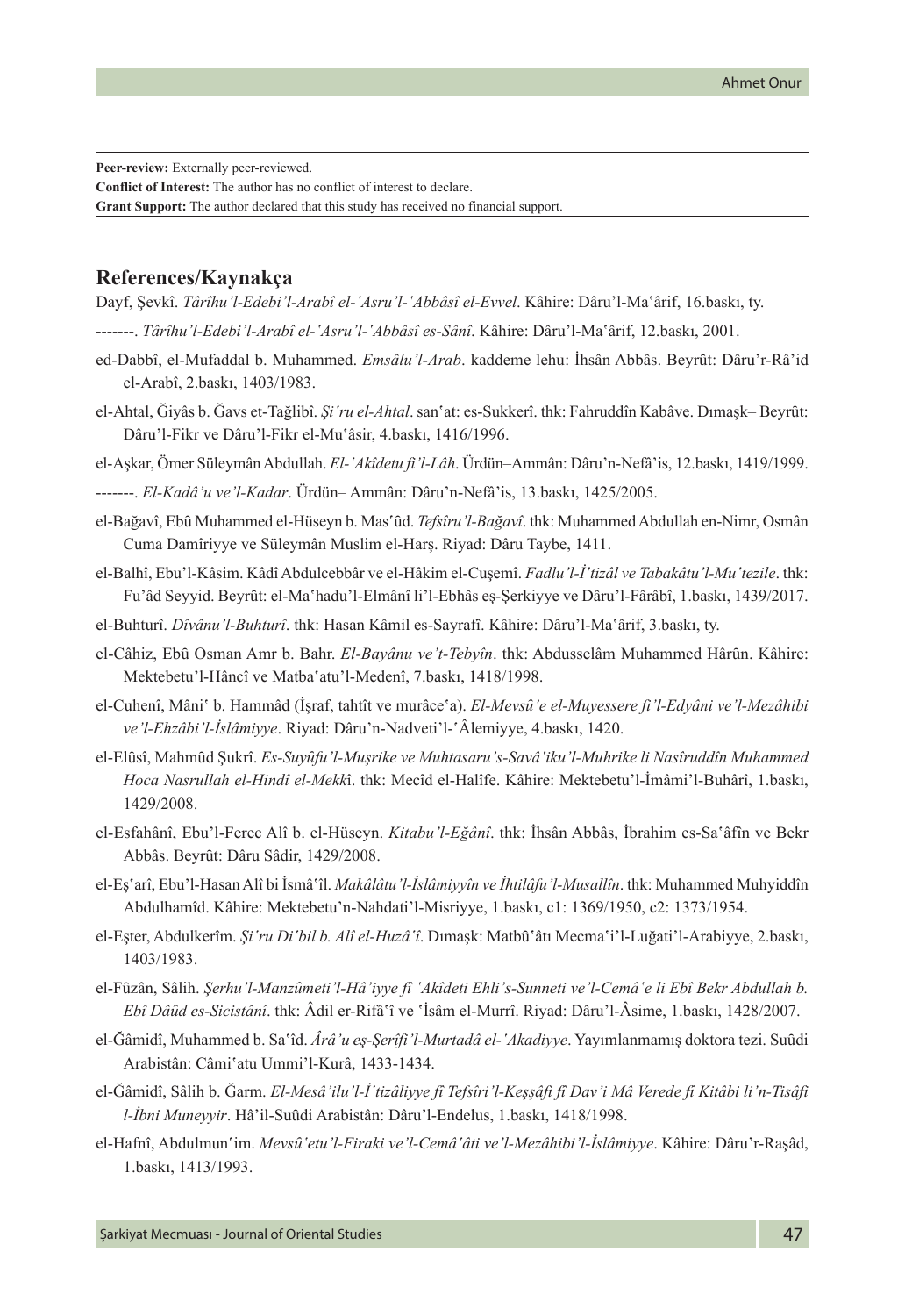el-Hamavî, Yâkȗt. *Muʽcamu'l-Udebâ'*. thk: İhsân Abbâs. Beyrȗt: Dâru'l-Ğarb el-İslâmî, 1993.

- el-Hayyât, Abdurrahîm b. Muhammed el-Muʽtezilî. *Kitâbu'l-İntisâr ve'r-Reddi alâ İbni'r-Revendî el-Mulhid*. thk: Nibirc. Kâhire–Beyrût: Mektebetu'd-Dâri'l-Arabiyye li'l-Kitâb ve Evrâk Şarkiyye, 2.baskı, 1413/1993.
- el-Hȗfî, Ahmed Muhammed. *Ez-Zemahşerî*. Kâhire: Dâru'l-Fikr el-Arabî, 1.baskı, 1386/1966.
- el-Kindî, Ebû Ömer Muhammed b. Yûsuf el-Misrî. *Kitabu'l-Vulât ve Kitâbu'l-Kudât*. thk: Rufun Gust. Beyrût: Matba'atu'l-Âbâ'i'l-Yesû'iyyîn, 1908.
- el-Merdâvî, Ahmed b. Abdullah el-Hanbelî. *El-Leâliʽu el-Behiyye Şerhu Lâmiyyeti Şeyhi'l-İslâmi İbni Teymiyye*. thk: İyâd el-Kaysî. Beyrȗt: Dâru İbni Hazm, 1.baskı, 1427/2006.
- el-Meydânî, Ebu'l-Fadl Ahmed b. Muhammed, *Mecmaʽu'l-Emsâl*, thk. Muhammed Muhyiddîn Abdulhamîd, Matba'atu's-Sunneti'l-Muhammediyye, 1374/1955.
- er-Râfiʽî, Mustafâ Sâdik. *Târîhu Âdâbi'l-Arab*. Beyrȗt: Dâru'l-Kutubi'l-İlmiyye, 1. baskı. 1421/2000.
- er-Râğib el-Esfahânî, Ebu'l-Kâsim Hüseyn b. Muhammed. *Muhâdarâtu'l-Udebâ' ve Muhâvarâtu'ş-Şuʽarâ'i ve'l-Bulağâ'*. thk: Ömer et-Tabbâʽ. Beyrȗt: Dâru'l-Erkam b. Ebi'l-Erkam, 1.baskı, 1420/1999.
- es-Safedî, Salâhuddîn Halîl b. İbek. *El-Vâfî bi'l-Vefeyât*. ʽİtinâ': Vidâd el-Kâdî. Beyrȗt: el-Cemʽiyyetu'l-Elmâniyye li'l-Bahsi'l-İlmî, 2.baskı, 1411/1991.
- es-Sâmerrâ'î, Fâdil Sâlih. *Ed-Dirâsâtu'n-Nahviyyetu ve'l-Luğaviyyetu ʽİnde'z-Zemahşerî*. Bağdâd: Matbaʽtu'l-İrşâd, 1390/1971.
- es-Sûlî, Ebû Bekr Muhammed b. Yahyâ. *Ahbâru'l-Buhturî*. thk: Sâlih el-Eşter. Dımaşk: Matbuʿât el-Mecmaʿi'l-İlmî el-Arabî, 1378/1958.
- -------. *Şerhu's-Sȗlî li Dîvâni Ebî Temmâm*. thk: Halaf Reşîd Nuʽmân. Irak: Vizâretu'l-İʽlâm ve's-Sekâfe, c1: 1977, c2: 1978, c3: 1982.
- eş-Şehristânî, Ebu'l-Fath Muhammed b. Abdulkeîm. *El-Milelu ve'n-Nihel*. harracehu: Muhammed b. Feth Bedrân. Mısır: Mektebetu'l-Enclȗ el-Misriyye, 2.baskı, 1375/1956.
- eş-Şerîfu'l-Murtadâ, Alî b. el-Hüseyn. *Emâlî el-Murtedâ Ğuraru'l-Fevâ'id ve Dureru'l-Kelâ'id*. thk: Muhammed Ebu'l-Fadl İbrahim. Mısır: Dâru İhyâ'i'l-Kutubi'l-Arabiyye İsâ el-Bâbî el-Halebî, 1.baskı, 1373/1954.
- et-Tabarî, Ebȗ Caʽfer Muhammed b. Cerîr. *Tefsîru't-Tabarî*. thk: Abdullah b. Abdulmuhsin et-Türkî. Kâhire: Hecer li't-Tibâ'e ve'n-Naşr ve't-Tevzî', 1.baskı, 1422/2001.
- et-Tevhîdî, Ebû Hayyân Alî b. Muhammed. Ahlâku'l-Vezîreyn. thk: Muhammed b. Tavît et-Tancî. Beyrût: Dâru Sâdir, 1412/1992.
- ez-Zehebî, Şemsuddîn Muhammed b. Ahmed b. Osmân. *Târîhu'l-İslâm ve Vefeyâtu'l-Meşâhîri ve'l-A'lâm*. thk: Ömer Abdusselâm Tedmurî. Beyrût: Dâru'l-Kitâbi'l-Arabî, 1411/1991.
- -------. *Mîzânu'l-İʿtidâl fi Nakdi'r-Ricâl*. thk: Alî Muhammed Muʽavvad, Âdil Ahmed Abdulmevcûd ve Abdulfattâh Ebȗ Sinne. Beyrȗt: Dâru'l-Kutubi'l-İlmiyye, 1.baskı, 1416/1995.
- -------. *Siyeru Aʿlâmi'n-Nubelâʾ*. thk: Hassân Abdulmannân. Lübnân: Beytu'l-Efkâr ed-Devliyye, 2004.
- ez-Zemahşerî, Cârullâh Ebu'l-Kâsim Mehmȗd b. Ömer. *El-Mustaksâ fî Emsâli'l-Arab*. İşrâf: Muhammed Abdulmuʿîd Hân. Haydarâbâd ed-Deken–Hindistan: Mektebetu Meclisi Dâ'ireti'l-Maʿârifi'l-ʿOsmâniyye, 1.baskı, 1381/1962.
- -------. *Dîvânu Câri'l-Lâh Ez-Zemahşerî*. Şerh: Fâtime Yȗsuf el- Hiyemî. Beyrȗt: Dâru Sâdir, 1429/2008.
- -------. *Rebîʽu'l-Abrâr ve Nusûsu'l-Ahbâr*. thk: Abdulemîr Muhennâ. Beyrȗt: Mu'essesetu'l-Aʽlamî li'l-Matbûʽât, 1.baskı, 1412/1992.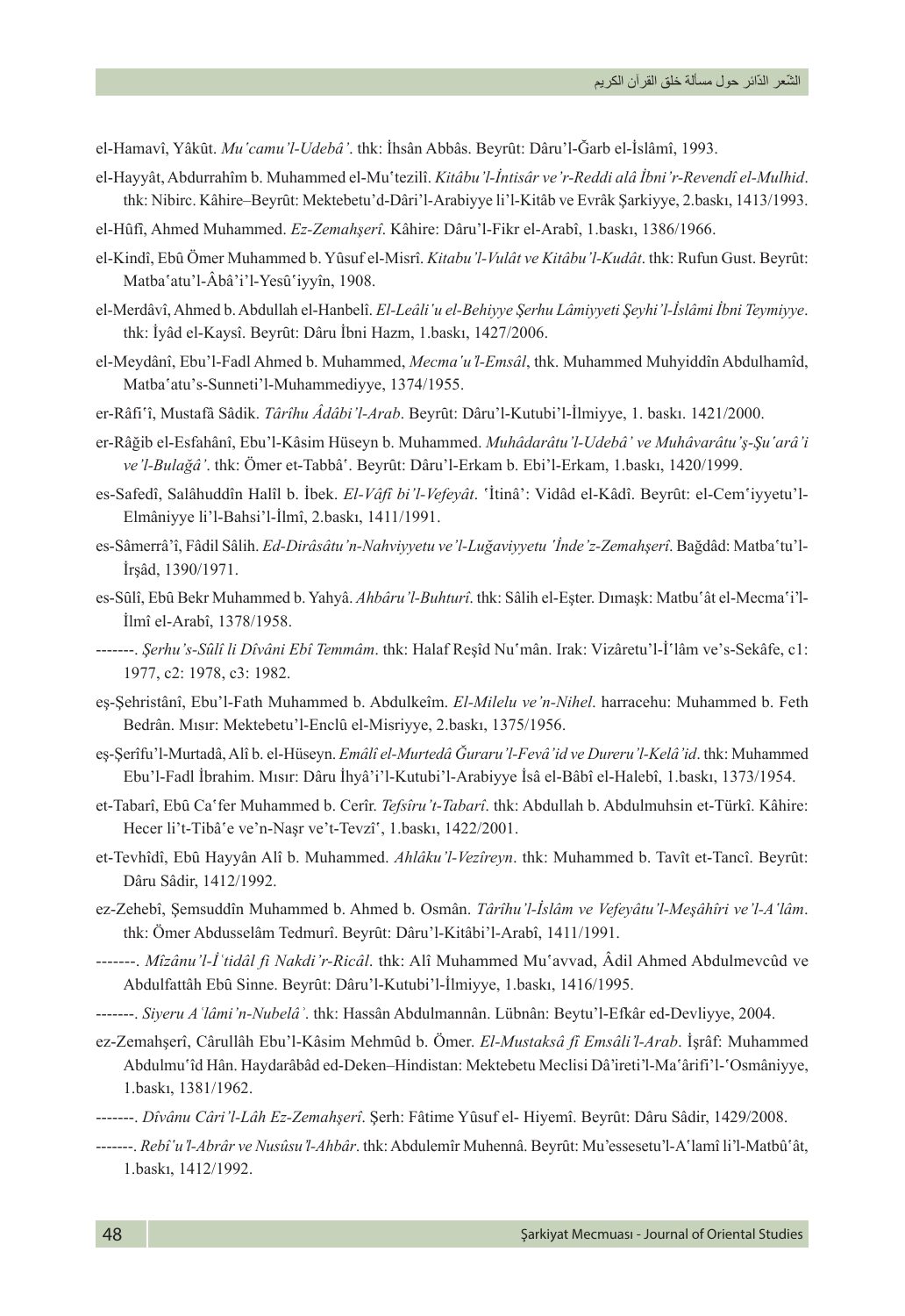- -------. *Tefsîru'l-Keşşâf*. itnâ bih: Halîl Me'mȗn Şîhâ. Beyrȗt: Dâru'l-Maʽrife, 3.baskı, 1430/2009.
- Hâcî Halîfe, Mustafâ b. Abdullah (Kâtib Çelebî). *Keşfu'z-Zunȗn An Esâmi'l-Kutubi ve'l-Funȗn*. Beyrȗt: Dâru İhyâ'i't-Turâsi'l-Arabî, ty.
- Hârûf, Muhammed Fehd. *El-Muyesseru fi'l-Kırâ'âti'l-Arba'a 'Aşre*. râce'ahu: Muhammed Kureyyim Râcih. Dımaşk-Beyrȗt: Dâru'l-Kalimi't-Tayyib, 1.baskı, 1420/2000.
- İbnu Abbâd, es-Sâhib. *Dîvânu es-Sâhib b. Abbâd*. Şerh: İbrahim Şemsuddîn. Beyrȗt: Mu'essesetu'l-Aʽlamî li'l-Matbûʽât, 1.baskı, 1422/2001.
- İbnu Asâkir, Alî b. el-Hüseyn. *Târîhu Medîneti Dımask*. thk: Muhibbuddîn Ömer b. Ğarâme el-Amrevî. Beyrût: Dâru'l-Fikr, 1.baskı, 1417/1997.
- İbnu Ebî Yaʽlâ, Kâdî Ebu'l-Hüseyn Muhammed. *Tabakâtu'l-Hanâbile*. thk: Abdurrahman b. Süleyman el-ʽUseymîn. Riyad: el-Emâne el-ʽÂmme li'l-İhtifâl bi Murȗr Miʽti Sene alâ Teʽsîsi'l-Mamleke, 1419/1999.
- İbnu Ebi'l-ʽİzz, Kâdî Alî b. Alî ed-Dımaşkî. *Şerhu'l-ʽAkîde et-Tahhâviyye*. thk: Abdullah b. Abdulmuhsin et-Türkî ve Şuʿayb el-Ernâ'ût. Beyrût: Muʿessesetu'r-Risâle, 2.baskı, 1411/1990.
- İbnu Hallikân, Şemsuddîn Ahmed b. Muhammed. *Vefeyâtu'l-A'Yân ve Enbâ'u Ebnâ'i'z-Zaman*. thk: İhsân Abbâs. Beyrȗt: Dâru Sâdir, 1968.
- İbnu Hişâm, Cemâluddîn Abdullah b. Yȗsuf. *Şerhu Şuzȗri'z-Zeheb fî Maʽrifeti Kelâmi'l-Arab*. İtenâ bih: Muhammed Ebu'l-Fadl Âşûr. Beyrût: Dâru İhyâ'i't-Turâsi'l-Arabî, 1.baskı, 1422/2001.
- İbnu Kayyim el-Cevziyye, Muhammed b. Ebî Bekr. *El-Kâfiye eş-Şâfiye fi'l-İntisâri li'l-Firkati'n-Nâciye*. thk: Muhammed b. Abdurrahman el-'Ureyfî vd. Mekke el-Mukerreme: Mu'essesetu Süleyman b. Abdulazîz er-Râcihî el-Hayriyye ve Dâru İlmi'l-Fevâ'id, 1.baskı, 1428.
- İbnu Kesîr, Ebu'l-Fidâ' İsmâʽîl. *El-Bidâye ve'n-Nihâye*. thk: Alî Ebȗ Zeyd Ebȗ Zeyd vd. râceʽahu: Abdulkadir el-Ernâ'ût ve Bessar 'Avvâd Ma'rûf. Dımaşk–Beyrût: Dâru İbnu Kesîr, 1436/2015.
- İbnu Kuteybe, Abdullah b. Muslim ed-Dîneverî. *El-İhtilâfu fi'l-Lafzi ve'r-reddi ala'l-Cehmiyyeti ve'l-Muşebbihe*. Kaddame lehu: Ömer b. Mahmȗd Ebȗ Ömer. Riyad: Dâru'r-Râye, 1.baskı, 1412/1991.
- İbnu Nubâte, Cemâluddîn el-Masrî. *Serhu'l-ʽUyȗn fî Şerhi Risâreti ibni Zeydȗn*. thk: Muhammed Ebu'l-Fadl İbrahim. Kâhire: Dâru'l-Fikr el-Arabî ve Matba'atu'l-Medenî, 1383/1964.
- İbnu Teymiyye, Şeyhu'l-İslâm Ahmed b. Abdulhalîm. *El-Cevâbu's-Sahîh li Men Beddele Dîne'l-Mesîh*. thk: Alî b. Hasan Nâsir, Abdulazîz b. İbrahim el-Asker ve Hamdân b. Muhammed el-Hamdân. Riyad: Dâru'l-Âsıme, 2.baskı, 1419/1999.
- İbnu'l-Cehm, Alî. *Dîvânu Alî b. el-Cehm*. thk: Halîl Merdem Bek. Beyrȗt: Menşȗrât Dâru'l-Âfâk el-Cedîde, 2.baskı, 1400/1980.
- İbnu'l-Esîr, ʽİzzuddîn Alî b. Ebi'l-Kerem. *El-Kâmilu fi't-Târîh*. thk: Ömer Abdusselâm Tedmurî. Beyrȗt: Dâru'l-Kitabi'l-Arabî, 2012.
- İbnu'l-Murtadâ, Ahmed b. Yahyâ. *Tabakâtu'l-Müʽtezile*. thk: Sȗsenneh Dîweld-Wilzar. Beyrȗt–Wiesbaden: Franz Steiner ve el-Matbaʿatu'l-Kâsûlikiyye, 1380/1961.
- *İslâm Web Sitesi*, 12/04/2017: <https://cutt.us/g3Pi2>. Accessed: 02/11/2021.
- Kehhâle, Ömer Rızâ. *Muʿcemi'l-Müʾellifîn*. Beyrȗt: Mu'essesetu'r-Risâle, 1.baskı, 1414/1993.
- Nâcî, Hilâl. "Dîvânu en-Nâşiʽi'l-Ekber Abdullah b. Muhammed el-Enbârî el-Kısm el-Evvel". *El-Mevred*. 11(1), Bahar 1982: 89-104.
- -------. "Dîvânu en-Nâşiʽi'l-Ekber Abdullah b. Muhammed el-Enbârî el-Kısm el-Hâmis". *El-Mevred*. 12(1),